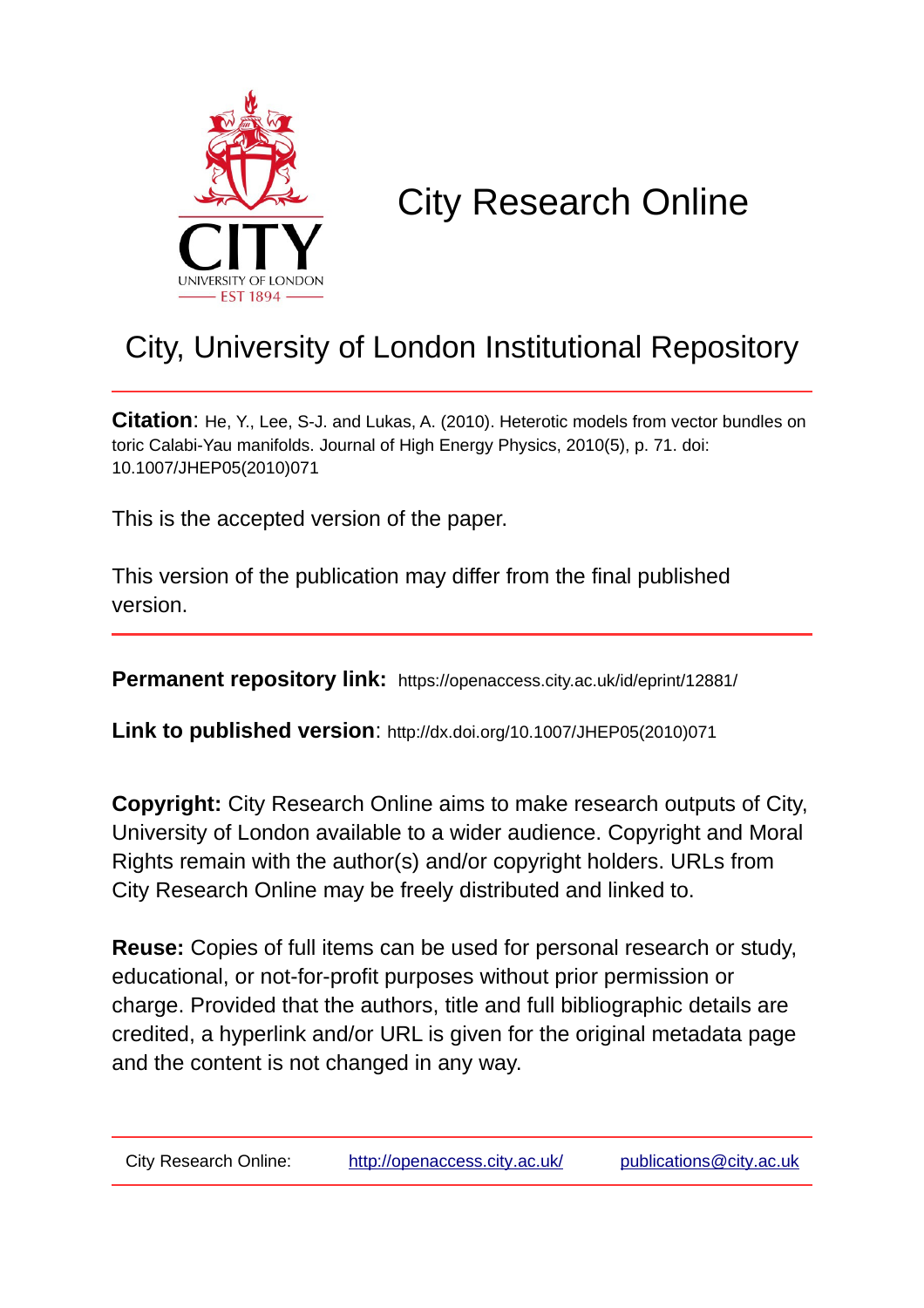# Heterotic Models from Vector Bundles on Toric Calabi-Yau Manifolds

Yang-Hui He<sup>1,2,3</sup>, Seung-Joo Lee<sup>1</sup>, André Lukas<sup>1</sup>

 $1$ Rudolf Peierls Centre for Theoretical Physics, Oxford University, 1 Keble Road, Oxford, OX1 3NP, U.K.

 $2$ Merton College, Oxford, OX1 4JD, U.K.

<sup>3</sup>Department of Mathematics, City University London, Northampton Square, London, EC1V 0HB, U.K.

#### Abstract

We systematically approach the construction of heterotic  $E_8 \times E_8$  Calabi-Yau models, based on compact Calabi-Yau three-folds arising from toric geometry and vector bundles on these manifolds. We focus on a simple class of 101 such three-folds with smooth ambient spaces, on which we perform an exhaustive scan and find all positive monad bundles with  $SU(N)$ ,  $N = 3, 4, 5$  structure groups. subject to the heterotic anomaly cancellation constraint. We find that anomaly-free positive monads exist on only 11 of these toric three-folds with a total number of bundles of about 2000. Only 21 of these models, all of them on three-folds realizable as hypersurfaces in products of projective spaces, allow for three families of quarks and leptons. We also perform a preliminary scan over the much larger class of semi-positive monads which leads to about 44000 bundles with 280 of them satisfying the three-family constraint. These 280 models provide a starting point for heterotic model building based on toric three-folds.

hey@maths.ox.ac.uk

s.lee1@physics.ox.ac.uk

lukas@physics.ox.ac.uk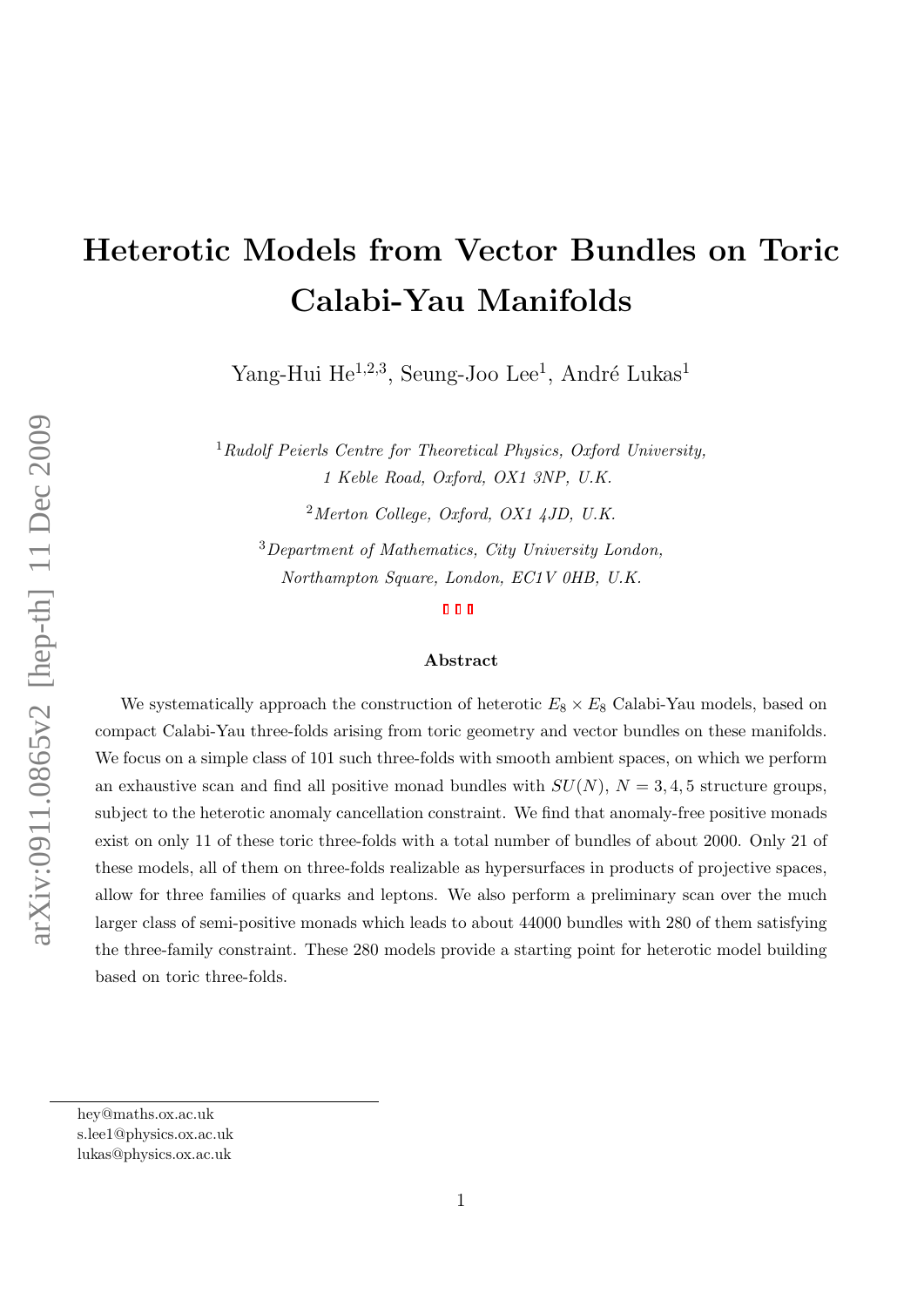## Contents

| 1        | Introduction                                                                                                     | 3                       |
|----------|------------------------------------------------------------------------------------------------------------------|-------------------------|
| $\bf{2}$ | The Base Manifolds: Calabi-Yau Threefolds as Hypersurfaces in Toric Fourfolds                                    | $\overline{\mathbf{4}}$ |
|          | Smooth Ambient Spaces and the Selection of 101 Spaces<br>2.1                                                     | 6                       |
|          | 2.2                                                                                                              | $\overline{7}$          |
| 3        | <b>Construction of Vector Bundles</b>                                                                            | 9                       |
|          | 3.1                                                                                                              | 9                       |
|          | 3.2                                                                                                              | 10                      |
|          | 3.2.1                                                                                                            | 11                      |
|          | 3.2.2                                                                                                            | 12                      |
|          | 3.3                                                                                                              | 13                      |
| 4        | <b>Classification of Positive Monads</b>                                                                         | 13                      |
|          | 4.1                                                                                                              | 14                      |
|          | 4.2                                                                                                              | 15                      |
| $\bf{5}$ | Partial Search: Semi-Positive Monads                                                                             | 18                      |
| 6        | <b>Conclusions and Prospects</b>                                                                                 | 20                      |
|          | Construction of the Manifolds in Toric Geometry                                                                  | 22                      |
|          | A.1                                                                                                              | 22                      |
|          | A.2                                                                                                              | 23                      |
|          | Construction of Calabi-Yau Hypersurfaces $\ldots \ldots \ldots \ldots \ldots \ldots \ldots \ldots \ldots$<br>A.3 | 24                      |
| В        | Relevant Properties of the Manifolds                                                                             | 25                      |
|          | C The Database and an Illustrative Example                                                                       | 30                      |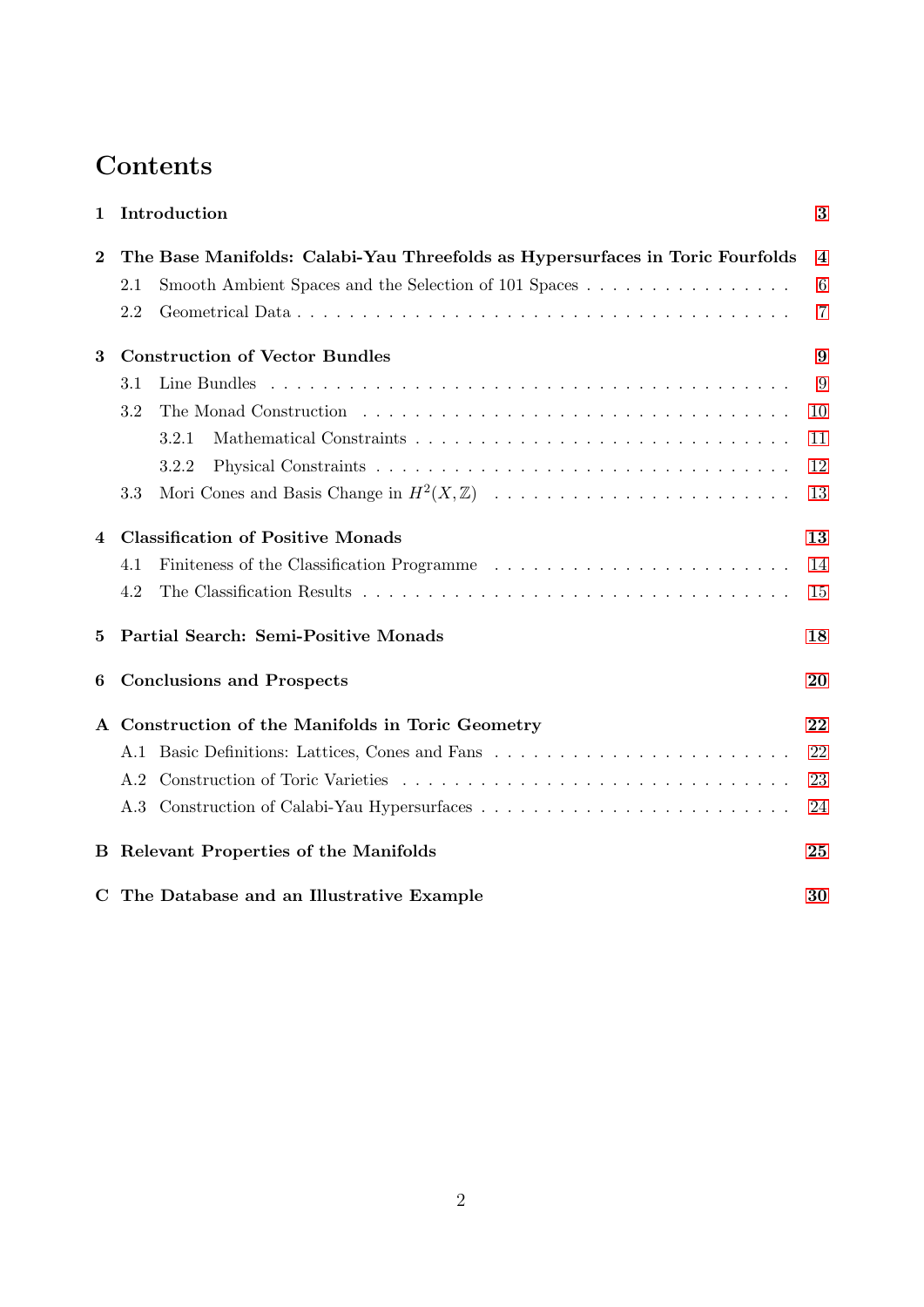## <span id="page-3-0"></span>1 Introduction

Heterotic compactification has recently been met with some renewed interest and substantial development. This most traditional method of string phenomenology involves a succinct formalism in terms of stable holomorphic vector bundles on smooth, compact Calabi-Yau manifolds. Current progress is mainly due to advances in algebraic geometry, both conceptual and computational, the latter facilitated greatly by the ever-increasing power of computers and new algorithms. In particular, a programme has been established over the past few years on the systematic investigation of the so-called "general embedding" realised by special unitary bundles of ranks 3, 4 and 5, on large datasets of the Calabi-Yau threefolds [1–4]. Specifically, extensive use has been made of the "monad construction", one of the most efficient methods in creating vector bundles on projective varieties [5]. Such a construction has been utilised throughout the years in string model building [6–9]. A database of monad bundles was constructed in Ref. [2], based on complete intersection threefolds in products of projective spaces, or CICYs, a famous set of 7890 three-folds first classified in Ref. [10–14]. On these, a total of 7118 positive bundles were found and the associated particle content and interactions, computed. The result was conducive to an algorithmic approach to string phenomenology, making possible the construction of a plethora of candidate models and the systematic selection of promising GUT or standard-model like theories.

It is expedient to summarise here the key features of heterotic compactification in our context which will be of use later. For a more complete discussion see for example [15–18].

- An  $SU(N)$  stable holomorphic vector bundle V on a Calabi-Yau threefold X breaks the  $E_8$ gauge theory down to an  $\mathcal{N} = 1$  four-dimensional GUT theory with gauge group  $E_6$ ,  $SO(10)$ and  $SU(5)$ , respectively for  $N = 3, 4, 5$ .
- The first Chern class of the bundle vanishes:  $c_1(V) = 0$ .
- The second Chern class of V,  $c_2(V)$ , is constrained by the second Chern class  $c_2(X)$  of the manifold X through Green-Schwarz anomaly cancellation.
- The number of families and anti-families is given by the dimensions of the bundle cohomologies  $H<sup>1</sup>(X, V)$  and  $H<sup>2</sup>(X, V)$ , respectively.
- Stability of V implies that the cohomology groups  $H^0(X, V)$  and  $H^3(X, V)$  vanish, and, hence, the Atiyah-Singer index theorem shows that the index  $\text{ind}(V) = \frac{1}{2} \int_X c_3(V) = -h^1(X, V) +$  $h^2(X, V)$  provides the net number of generations.

To break the  $SU(N)$  group further one requires a non-trivial first fundamental group of the three-fold and a Wilson line. The former is usually achieved by identifying a freely acting discrete symmetry G of X "upstairs" and forming the "downstairs" quotient  $\tilde{X} = X/G$ . In addition, the bundle V on X needs to descend to a bundle  $\tilde{V}$  on  $\tilde{X}$ , typically a non-trivial constraint. Here, we will not address this aspect of the construction in detail but merely impose a necessary condition for such a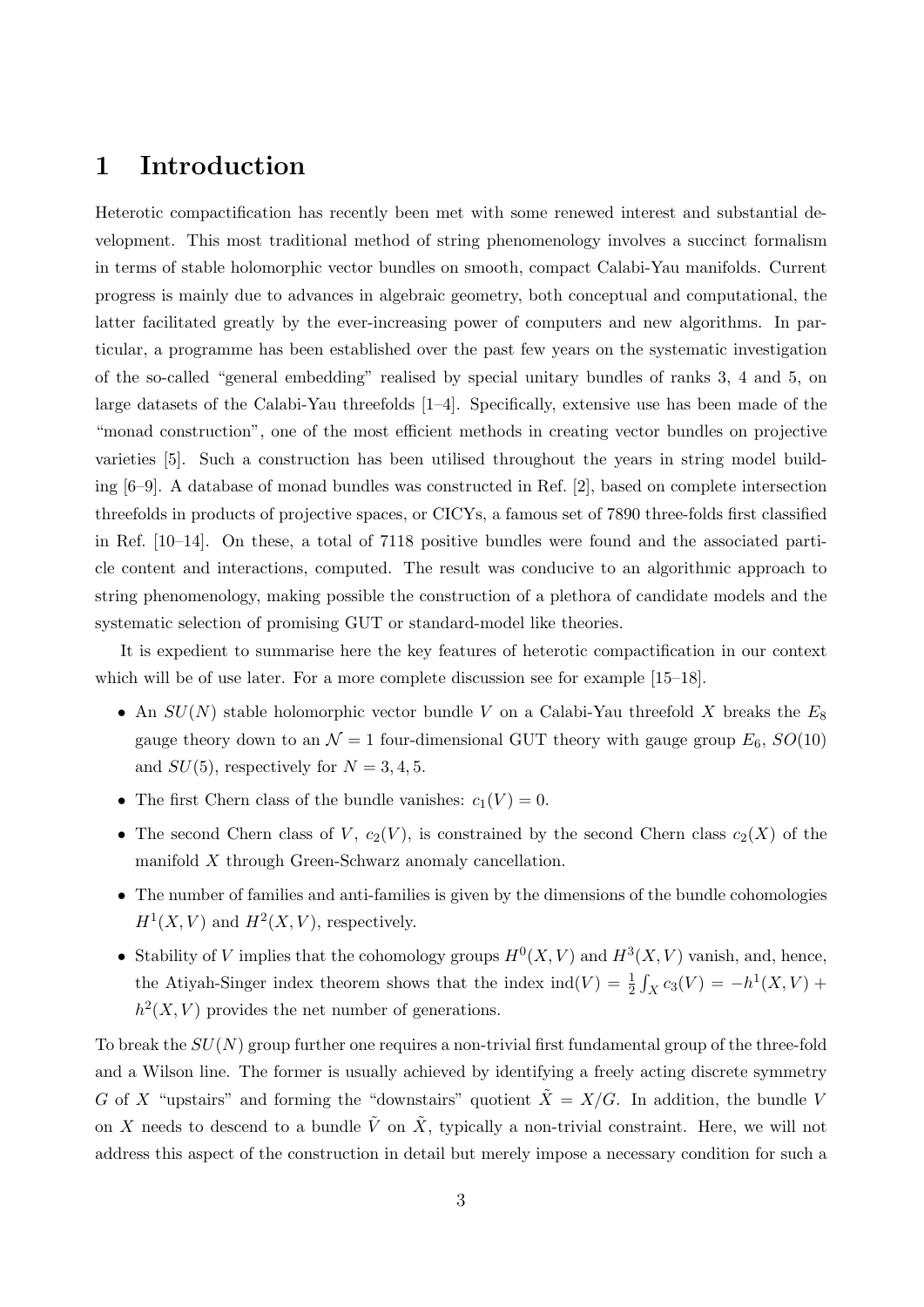"downstairs" model to exist and to produce three families. The "upstairs" and "downstairs" indices are related by  $\text{ind}(\tilde{V}) = \text{ind}(V)/k$ , where  $k = |G|$  is the order of the discrete symmetry group. We will require three families "downstairs", that is  $\text{ind}(\tilde{V}) = 3$ , and that k divides  $\chi(X)$ , the Euler number of the three-fold, a necessary condition for the existence of a free quotient. In addition, we will use the more refined topological invariants of  $X$  introduced in Ref. [11] in order to further constrain the group order  $k$ .

In the present paper, we will take the first steps to carry out the aforementioned programme for the largest available class of Calabi-Yau three-folds available, namely the hypersurfaces in toric varieties classified in Refs. [20–26] and consisting of some 500 million manifolds. From those manifolds, 124 embed into smooth toric ambient spaces and 101 of those have a particularly simple structure of their Kähler cone (the number of Kähler cone generators equals  $h^{1,1}(X)$ ). In this paper, we will make a modest start and focus on these 101 toric manifolds and the bundles which can be constructed on them. For brevity, we henceforth refer to "Calabi-Yau hypersurfaces in a toric variety" as "toric Calabi-Yau manifolds".<sup>[1](#page-4-1)</sup> We hope that methods similar to the one developed for this relatively small set can ultimately be applied to a very large class of manifolds and bundles in a systematic search for the standard model from heterotic Calabi-Yau compactifications.

The organization of the paper is as follows. In Section 2 we collect the relevant facts on constructing smooth Calabi-Yau threefolds as hypersurfaces in an ambient toric fourfold, focusing especially on the 101 manifolds of interest; we leave some more detailed discussion to the appendices. In Section 3 we show how to construct monad bundles on these toric hypersurfaces, and how constraints on the Chern classes come from various mathematical and physical restrictions. We proceed to show that a large class, the so-called "positive" monads are finite in number and in Section 4 present their complete classification. In Section 5 we extend our search to semi-positive monads and we conclude with discussion and prospects in Section 6.

## <span id="page-4-0"></span>2 The Base Manifolds: Calabi-Yau Threefolds as Hypersurfaces in Toric Fourfolds

As mentioned above, the largest known data-set to date of smooth, compact Calabi-Yau threefolds consists of hypersurfaces in ambient toric four-folds and has been constructed in Ref. [21,22]. These hypersurfaces are defined by the zero set of a single equation in an ambient toric four-fold  $A$ . Already, this leads to a substantial number of manifolds, namely 473, 800, 776. In this paper, we will focus on the cases where the ambient  $A$  is, in addition, smooth. It is the purpose of this section to briefly

<span id="page-4-1"></span> $1$ Of course, this is a slight abuse of nomenclature, since there are no compact, toric varieties which are Calabi-Yau (see, for instance, Ref. [30]).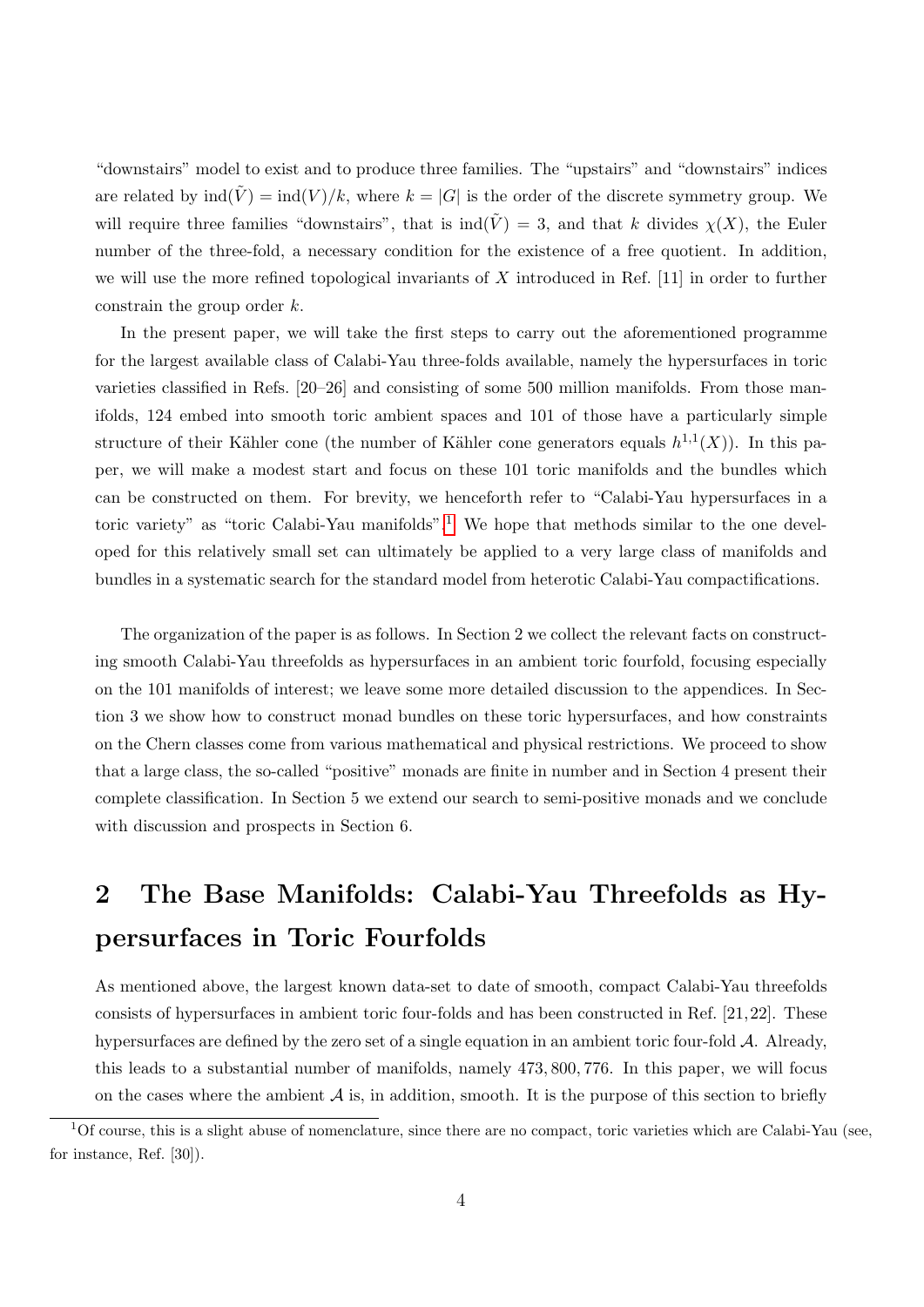summarise the relevant properties of these Calabi-Yau threefolds, on which we shall construct a large class of vector bundles in the ensuing section. We shall not give a pedagogical introduction to toric geometry and the reader is referred to many excellent texts [27–30]. Instead, we leave a somewhat self-contained collection of nomenclature and pertinent facts to Appendix [A,](#page-22-0) and here focus on the geometrical data of the base Calabi-Yau space, as well as of the ambient toric variety, important to the monad construction. In due course, we shall often draw similarities with the CICY dataset of Calabi-Yau threefolds embedded in products of projective spaces, studied in detail in [1,2,10,11], of which we have some intuition and familiarity (cf. also a recent three-generation model found in [32]).

The first ingredient is the construction of the ambient four-fold  $\mathcal{A}$ ; this is the analogue of the product of projective spaces for the CICYs. The power of toric geometry is in using the combinatorics of integer lattices to encode geometrical information. The ambient space is specified by a convex **integer polytope**  $\Delta$  in  $\mathbb{R}^4$  containing the origin. We can think of this polytope as a collection of vertices (dimension 0), each of which is a 4-vector with integer entries. Each pair of neighbouring vertices defines an edge (dimension 1), each triple a face (dimension 2), and each quadruple, a facet (dimension 3). Alternatively, we could define the polytope by a list of integer inequalities, each of which slices a facet. The polytope is the convex body in  $\mathbb{R}^4$  enclosed by these facets. We will only consider those polytopes containing the origin  $(0, 0, 0, 0)$  as an interior point. We define the **dual** polytope  $\Delta^{\circ}$  to  $\Delta$  as all vectors in  $\mathbb{R}^4$  whose inner product with all interior points of  $\Delta$  is greater than or equal to  $-1$ , that is,

<span id="page-5-0"></span>
$$
\Delta^{\circ} = \{ \mathbf{v} \in \mathbb{R}^4 \mid \langle \mathbf{m}, \mathbf{v} \rangle \ge -1 \ \forall \mathbf{m} \in \Delta \}. \tag{1}
$$

To this dual polytope we can associate the collection of cones over its faces which, together, form the **normal fan** Σ. This normal fan encodes the information necessary to construct the toric ambient space  $A$  and a brief review of this construction can be found in Appendix [A.2.](#page-23-0) It involves associating to each edge of  $\Sigma$  a coordinate  $x_{\rho}$ . Each cone in  $\Sigma$  determines a patch of the toric variety and these patches are glued together in a way determined by how the cones adjoin each other.

Next, we define a Calabi-Yau hypersurface  $X$  in  $A$ . It turns out that this is straight-forward: as long as the polytope is **reflexive** we can define X. The polytope  $\Delta$  is called reflexive if the vertices of its dual  $\Delta^{\circ}$  defined by Eq. [\(1\)](#page-5-0) are all integer 4-vectors. Note that in this case,  $\Delta^{\circ}$  is also a reflexive polytope, by symmetry in the definition. To a reflexive  $\Delta$ , we can associate a smooth Calabi-Yau threefold  $X$  given by the vanishing set of the polynomial

<span id="page-5-1"></span>
$$
0 = \sum_{\mathbf{m}\in\Delta} C_{\mathbf{m}} \prod_{\rho=1}^{k} x_{\rho}^{\langle \mathbf{m}, \mathbf{v}_{\rho}\rangle + 1} , \qquad (2)
$$

where  $C_m$  are numerical coefficients parametrising the complex structure of X,  $x_{\rho=1,\dots,k}$  are the coordinates of A, and finally,  $\mathbf{v}_{\rho=1,\dots,k}$  are the vertices of  $\Delta^{\circ}$ , with k being the number of vertices in this dual polytope or equivalently, the number of facets in the original polytope  $\Delta$ .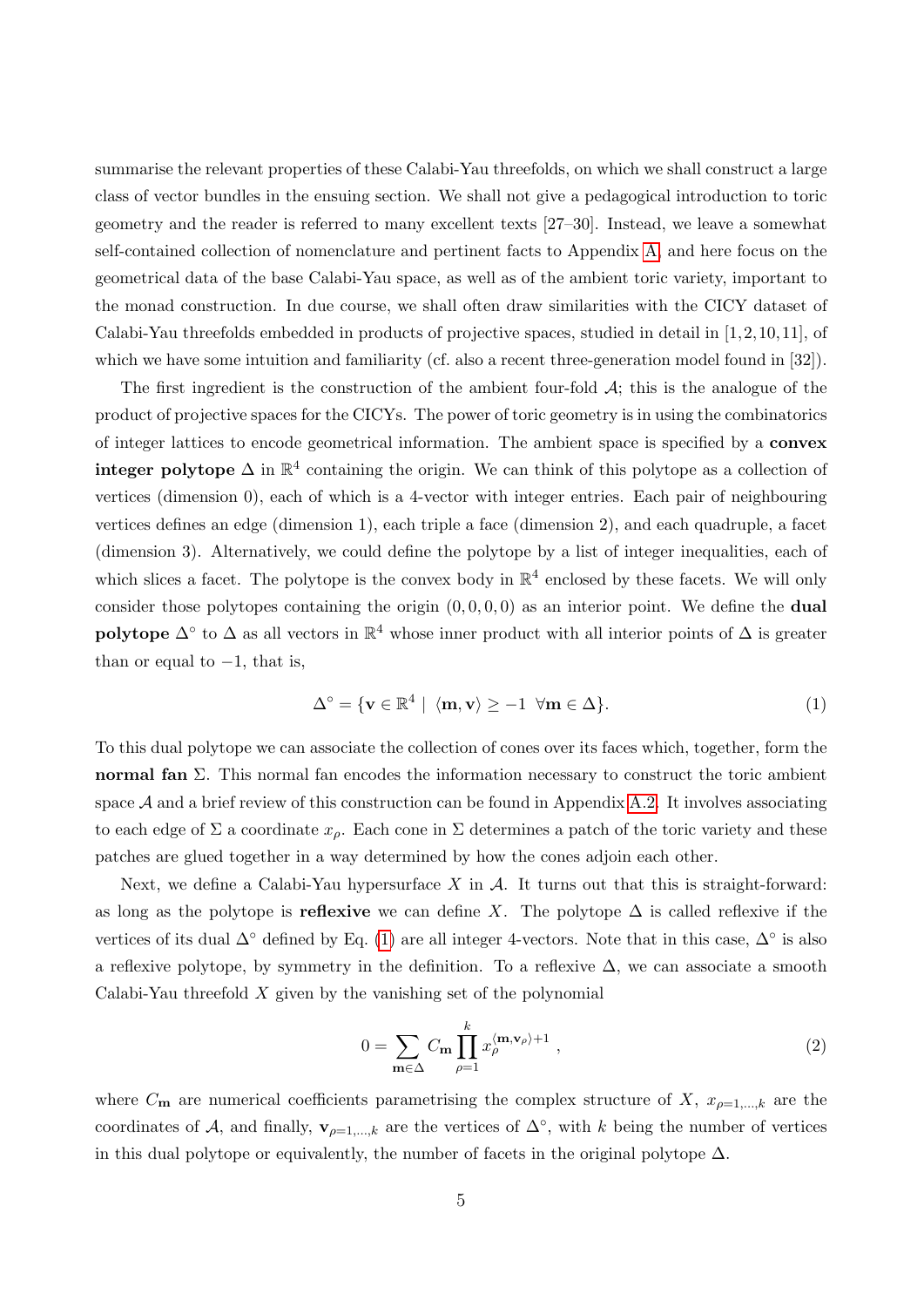As a concrete example, the quintic manifold in  $\mathbb{P}^4$  is a hypersurface in the toric variety  $\mathbb{P}^4$ . We have  $x_{1,\dots,5}$  as the (homogeneous) coordinates of  $\mathbb{P}^4$  and can think of the reflexive polytope  $\Delta$  as having vertices

$$
\begin{aligned}\n\mathbf{m}_1 &= (-1, -1, -1, -1), \\
\mathbf{m}_2 &= (4, -1, -1, -1), \\
\mathbf{m}_3 &= (-1, 4, -1, -1), \\
\mathbf{m}_4 &= (-1, -1, 4, -1), \\
\mathbf{m}_5 &= (-1, -1, -1, 4),\n\end{aligned}
$$
\n(3)

as well as all the points interior to these extremal points, including, for example,  $(0, 0, 0, 0)$ . The dual polytope  $\Delta^{\circ}$  is easily checked to have vertices

<span id="page-6-1"></span>
$$
\begin{aligned}\n\mathbf{v}_1 &= (1, 0, 0, 0), \\
\mathbf{v}_2 &= (0, 1, 0, 0), \\
\mathbf{v}_3 &= (0, 0, 1, 0), \\
\mathbf{v}_4 &= (0, 0, 0, 1), \\
\mathbf{v}_5 &= (-1, -1, -1, -1).\n\end{aligned} \tag{4}
$$

Then, according to Eq. [\(2\)](#page-5-1), each lattice point  $\mathbf{m} \in \Delta$  contributes a quintic monomial in the coordinates  $x_{1,\dots,5}$  to the defining polynomial. For example, the origin  $\mathbf{m} = (0,0,0,0)$  gives rise to the monomial  $x_1x_2x_3x_4x_5$ . We then sum over these monomials, with arbitrary complex coefficients, giving us a homogeneous quintic polynomial which defines the quintic Calabi-Yau three-fold in  $\mathbb{P}^4$ .

All complex projective spaces and products thereof are toric varieties. To anchor ourselves, it is worth mentioning that five of the manifolds we shall subsequently encounter are hypersurfaces in products of projective spaces for which monad bundles have already been analysed in the literature [2]. These are the five manifolds correspond to the ambient spaces,  $\mathbb{P}^4$ ,  $\mathbb{P}^1 \times \mathbb{P}^3$ ,  $\mathbb{P}^2 \times \mathbb{P}^2$ ,  $\mathbb{P}^1 \times \mathbb{P}^1 \times \mathbb{P}^1$  $\mathbb{P}^2$ , and  $\mathbb{P}^1 \times \mathbb{P}^1 \times \mathbb{P}^1$ . The first is the quintic mentioned above. It is also interesting to point out that the transpose CICYs [31] of these five are the so-called cyclic CICYs, which have been studied in Ref. [1].

#### <span id="page-6-0"></span>2.1 Smooth Ambient Spaces and the Selection of 101 Spaces

Half-billion reflexive 4-polytopes  $\Delta$  and their associated Calabi-Yau threefolds X represent a formidable dataset. Of these, 124 distinguish themselves in that the ambient four-fold  $\mathcal A$  is smooth (we emphasise that all  $X$  in the list, even if  $A$  is singular, are smooth). These smooth toric 4-folds and the corresponding smooth Calabi-Yau 3-folds form a natural starting point. In this paper we restrict ourselves even further to the 101 pairs, whose toric 4-folds are not only smooth but also equipped with simplicial Kähler cones (we will expound more upon this shortly), and thereon we build vector bundles. We will call the spaces with the latter property simple manifolds. Focusing on this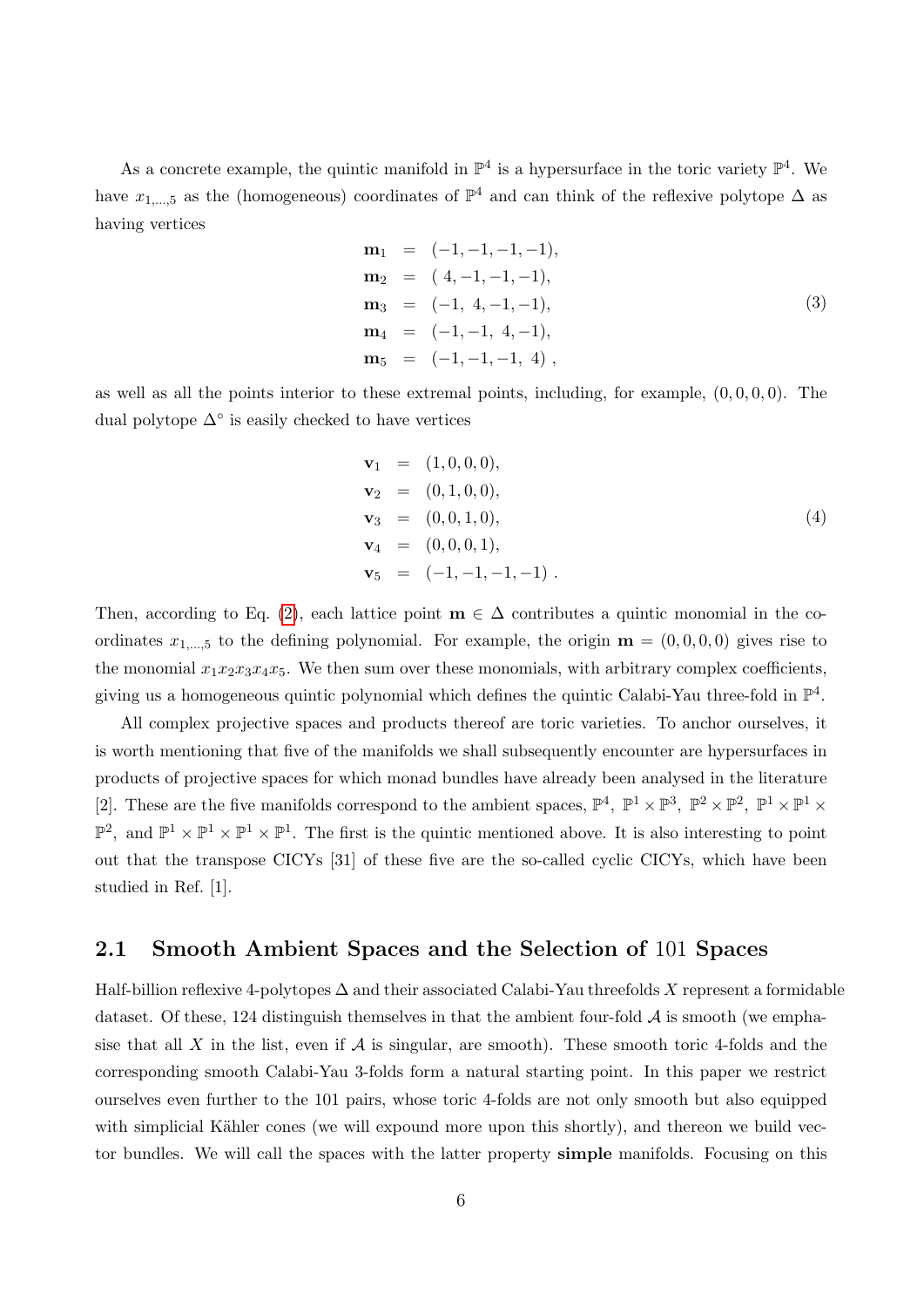subset leads to a number of technical simplifications which are helpful in dealing with the bundle construction. A systematic analysis of singular toric varieties and their Calabi-Yau hypersurfaces will be the subject of future work.

We will adhere to the notation of Eq.  $(4)$  and represent both A and X by the vertices of the dual polytope  $\Delta^{\circ}$ . For reference, we present the complete dataset of the 124 smooth ambient toric 4-folds in Appendix [C;](#page-30-0) the rows are the integer 4-vectors for the coordinates of the vertices. Furthermore, for comparision, we have marked numbers 1 (the quintic), 2, 7, 26, 40 with a subscript P because these are precisely the 5 manifolds whose ambient spaces are the products of projective spaces. It is interesting to notice that our dataset includes 10 ambient spaces of the form  $A = dP_{k_1} \times dP_{k_2}$  and 4 of the form  $\mathcal{A} = dP_{k_1} \times \mathbb{P}^1 \times \mathbb{P}^1$   $(k_1, k_2 = 0, 1, 2, 3)$ , where  $dP_k$  is del Pezzo surface with k general points blown-up. Table [8](#page-41-0) in Appendix [C](#page-30-0) lists these ambients separately. We have also marked 23 numbers with a subscript  $N$ , which means that their Kähler cones are non-simplicial and we did not attempt to analyse them in this paper.

#### <span id="page-7-0"></span>2.2 Geometrical Data

Armed with our dataset, we now proceed to discuss some geometrical quantities which will be important to the construction of vector bundles on  $X$ . Again, we leave the details to Appendix [B](#page-25-0) and will walk the reader through a detailed example in Appendix [C.](#page-30-0)

First, we can compute the **Hodge numbers** of X by simple combinatorics [33] of  $\Delta^{\circ}$  (beautifully reflecting mirror symmetry); the relevant equations are explicitly presented in [\(50\)](#page-27-0) and [\(51\)](#page-27-0). It turns out that the equality  $h^{1,1}(X) = h^{1,1}(\mathcal{A})$  holds for each of the 101 Calabi-Yau 3-folds, which means that all the closed  $(1,1)$ -forms of X descend from A. We will say that X is *favourable* if it has this property; favourability turns out to be very convenient for the description of line bundles which we will see shortly. Indeed, for the CICY dataset, containing 7890 threefolds, 4515 of them are favourable in the same sense. It was on these favourable spaces that monads were classified in Ref. [2]. It is convenient that not only the 101 simple manifolds, but all our 124 manifolds with smooth ambient space are favourable. To find  $h^{1,1}(\mathcal{A})$ , we use the relation

$$
\text{Pic}(\mathcal{A}) \simeq H^2(\mathcal{A}, \mathbb{Z}) \simeq \mathbb{Z}^{k-n} \;, \tag{5}
$$

where  $Pic(\mathcal{A})$  is the Picard group of  $\mathcal{A}, k$ , as before, is the number of vertices in the dual polytope and  $n = \dim_{\mathbb{C}} \mathcal{A} = 4$ . For favourable manifolds we then have  $h^{1,1}(X) = h^{1,1}(\mathcal{A})$  and this number can be easily extracted from Table [7](#page-40-0) in Appendix [C;](#page-30-0) one only needs to count the number of vertices and subtract 4 from it. For reference, Table [1](#page-8-0) shows the distribution of Hodge numbers  $h^{1,1}(X)$  of the 101 simple manifolds.

Next, we need a description of the **Kähler cone** of X. The Kähler cone of the toric ambient space  $A$  is determined by the structure of its polytope (for the details, see Theorem [B.2](#page-29-0) and Theorem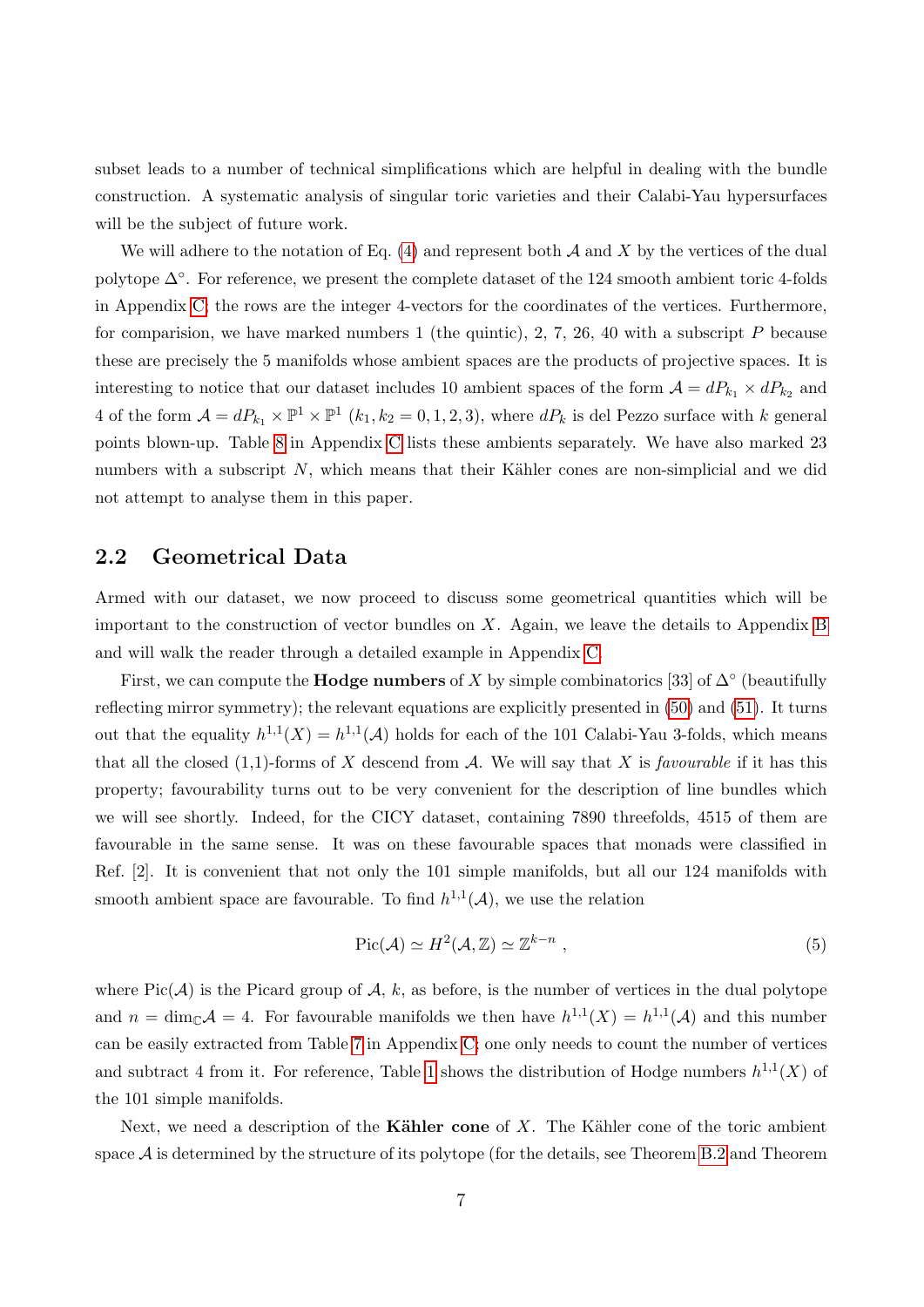| Number |  |  |  |
|--------|--|--|--|

<span id="page-8-0"></span>Table 1: Number of simple toric Calabi-Yau hypersurfaces X in smooth toric ambient spaces for each value of  $h^{1,1}(X)$ .

[B.3](#page-29-1) in Appendix [B\)](#page-25-0). Since our Calabi-Yau hypersurface X is taken to be favourable, every closed  $(1, 1)$ -form in X can be thought of as the pull-back of a  $(1, 1)$ -form in A. Hence, the Kähler cone of X must contain that of  $A$  (note the reverse inclusion). It is reasonable to suppose that the Kähler cone of X is the same as that of A. To be more precise, we first introduce a basis  $\{J_r\}$  of  $(1,1)$ forms. We will explain the precise definition of this basis shortly. A general  $(1, 1)$  form  $J$  can then be expanded as  $J = t^r J_r$ . We can represent the Kähler cone of A (and of X) by an  $m \times h^{1,1}$  matrix  $K = [K^{\bar{r}}_r]$ , such that all  $t^r$  satisfying

<span id="page-8-3"></span>
$$
K^{\bar{r}}_{\ \ r}t^r \ge 0 \text{ for } \bar{r} = 1, \cdots, m
$$

correspond to allowed Kähler parameters. Here, the barred index  $\bar{r}$  runs over the facets of the Kähler cone and  $m$  represents the number of these facets. Since the number of facets cannot be less than the dimension of the cone, we have

<span id="page-8-1"></span>
$$
m \ge h^{1,1} \tag{7}
$$

Our definition of simpleness, for our database of 101 Calabi-Yau threefolds, is then when [\(7\)](#page-8-1) is saturated, that is,  $m = h^{1,1}$ . Appendix [B](#page-25-0) explains in detail how the matrix K can be determined.

We will also need the **Mori cone** of effective curve classes on  $X$ ; this will be crucial to check the anomaly cancellation conditions. Mori cone is the dual cone to the Kähler cone and can thus be determined from the latter readily.

Furthermore, we will require the Chern classes and the intersection numbers of  $X$ ; these can be determined by a restriction from  $A$ . Indeed, the Adjunction formula dictates that we have the following relation

<span id="page-8-2"></span>
$$
c(\mathcal{A}) = c(X) \wedge c(\mathcal{N}) \tag{8}
$$

between the total Chern classes of  $\mathcal A$  and X, where  $\mathcal N$  is the normal bundle of X, of which we have a good understanding because its Chern class is simply the (multi-)degree of the defining polynomial of X in A. In practice, these degrees can be obtained from the so-called **charge matrix**  $\beta^r_{\rho}$  which follows from the linear relations between the vertices  $\mathbf{v}_{p=1,\dots,k}$ , as described in Appendix [B.](#page-25-0) Given the charge matrix we simply have

$$
c_1(\mathcal{N}) = n^r J_r \text{ , where } n^r = \sum_{\rho=1}^k \beta^r_{\rho} \text{ .}
$$
 (9)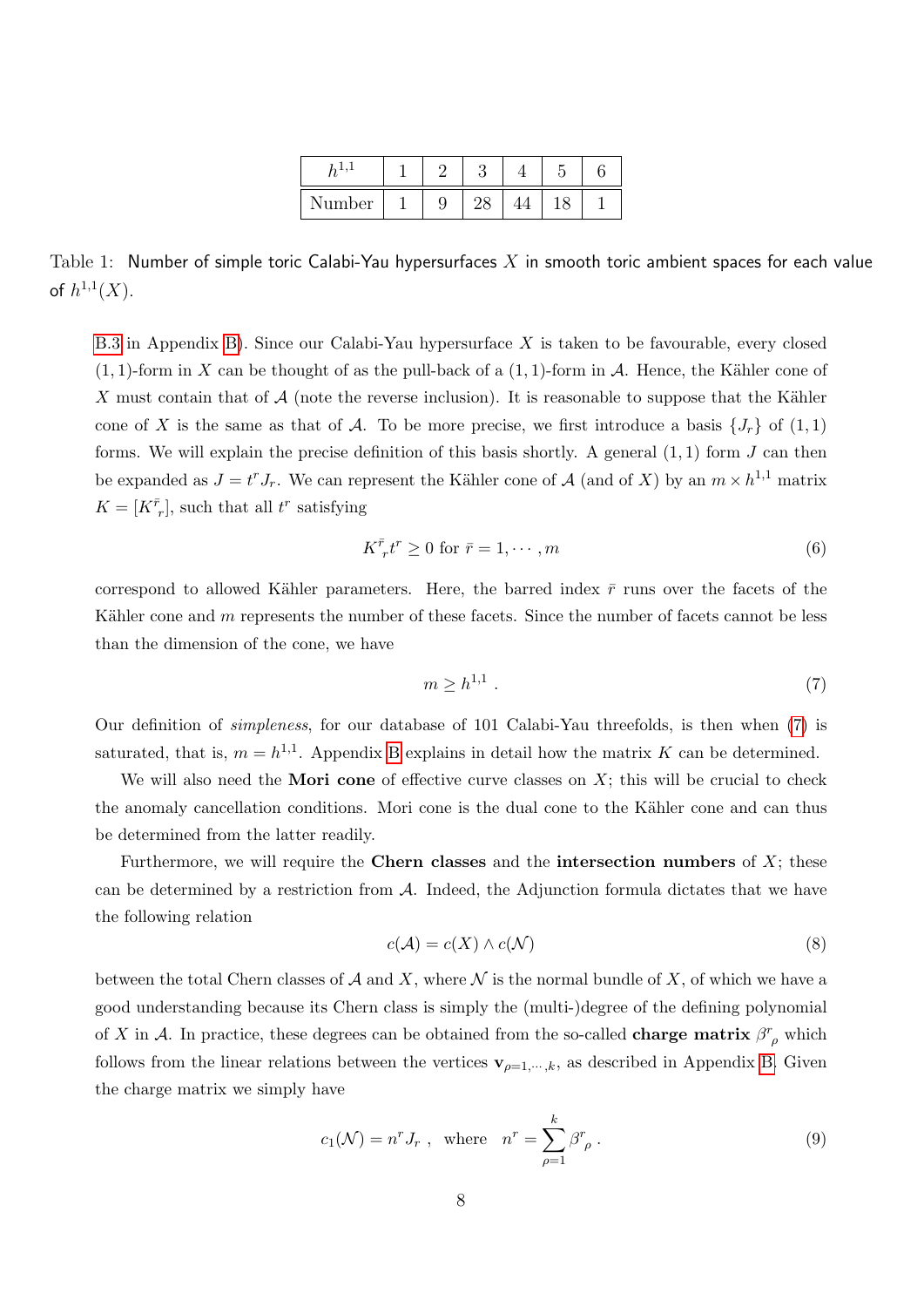The Chern class  $c(\mathcal{A})$  can be again determined by the combinatorics of the toric data and is presented in Appendix [B](#page-25-0) (see [\(55\)](#page-27-1) and [\(56\)](#page-28-0), for the formula). Using the relation [\(8\)](#page-8-2) we subsequently find, apart from the vanishing  $c_1(X)$ , that:

$$
c_2(X) = \left[ \sum_{1 \le \rho < \sigma \le k} \beta^r \rho^s \sigma \right] J_r \wedge J_s \tag{10}
$$

$$
c_3(X) = \left[ \sum_{1 \leq \rho < \sigma < \tau \leq k} \beta^r \beta^s \delta^t \tau - \left( \sum_{1 \leq \rho < \sigma \leq k} \beta^r \beta^s \delta \right) \cdot \left( \sum_{1 \leq \tau \leq k} \beta^t \tau \right) \right] J_r \wedge J_s \wedge J_t \,. \tag{11}
$$

Finally, the intersection numbers on  $A$  are

$$
d_{rstu} = \int_{\mathcal{A}} J_r \wedge J_s \wedge J_t \wedge J_u ; \qquad (12)
$$

note that we slightly abuse notation and refer to both the  $(1, 1)$ -forms in A and X as  $J^r$  with  $r=1,\ldots,h^{1,1}(X)=h^{1,1}(\mathcal{A}),$  because all our X are favourable. A number of linear relations for the intersection numbers of  $A$ , explicitly given in Eq.  $(53)$ , can be extracted from the toric data and explicitly solved for  $d_{rstu}$ . Subsequently, the triple intersection numbers  $d_{rst}$  of X can be determined from the intersection numbers on  $\mathcal A$  by

$$
d_{rst} = \int_X J_r \wedge J_s \wedge J_t = \int_{\mathcal{A}} J_r \wedge J_s \wedge J_t \wedge c_1(\mathcal{N}) = n^u d_{rstu} . \qquad (13)
$$

## <span id="page-9-0"></span>3 Construction of Vector Bundles

For heterotic string models, gauge bundles need to be constructed over the Calabi-Yau 3-folds. In the preceding section, we have introduced the base Calabi-Yau manifolds as hypersurfaces in toric four-folds. In this section, our purpose is to construct explicit vector bundles on them. In particular, we will extend the so-called monad construction which has been applied to the CICY dataset in Ref. [2], and arrive at analogous classification results.

#### <span id="page-9-1"></span>3.1 Line Bundles

In our vector-bundle construction, we will make frequent usage of line-bundles; they are the basic building blocks of our gauge bundles. We begin by studying line-bundles on the ambient  $A$  and then consider their restriction to X.

We have seen earlier that  $Pic(\mathcal{A}) \simeq \mathbb{Z}^{k-4} \simeq H^2(\mathcal{A}, \mathbb{Z})$ , where k is the number of vertices in the dual polytope for A. Hence, we can denote line bundles on A by  $\mathcal{O}_{\mathcal{A}}(a)$  for  $a \in \mathbb{Z}^{k-4}$ . With the standard basis  $\{e_r\}$  of unit normal vectors in  $Z^{k-4}$ , we can then define a basis  $\{J_r\}$  of  $(1, 1)$ -forms by setting

$$
J_r \equiv c_1(\mathcal{O}_{\mathcal{A}}(\mathbf{e}_r)), \quad r = 1, \cdots, k - 4 \ (= h^{1,1}(\mathcal{A})). \tag{14}
$$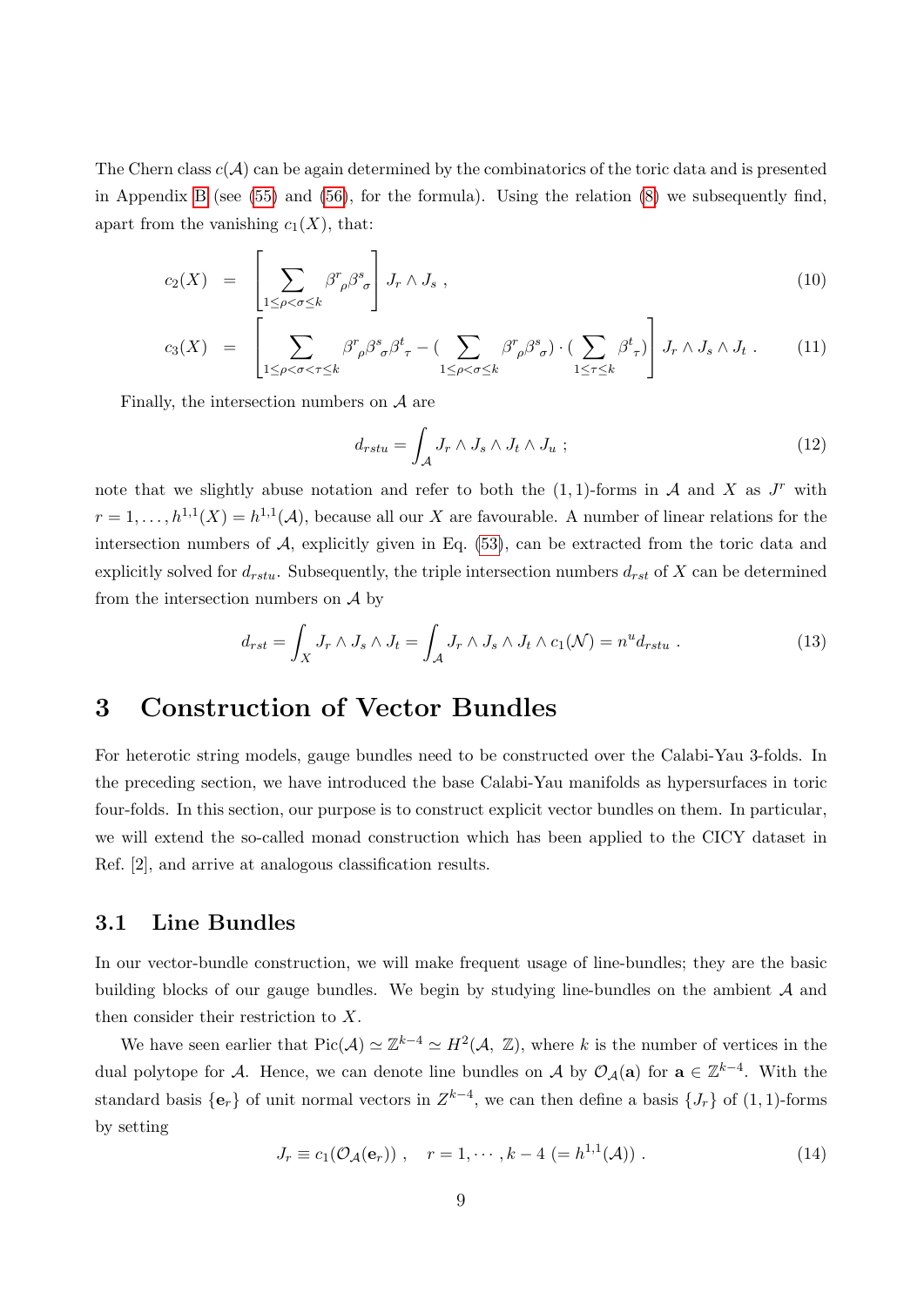Relative to this basis, the first Chern class of an arbitrary line bundle  $\mathcal{O}_{\mathcal{A}}(a)$  can be expressed as

$$
c_1(\mathcal{O}_\mathcal{A}(\mathbf{a})) = a^r J_r \tag{15}
$$

where the sum over r is implicit. The restriction of  $\mathcal{O}_{\mathcal{A}}(a)$  to the hypersurface X will be denoted by  $\mathcal{O}_X(\mathbf{a})$ . Favourability of X says that we obtain all line bundles on X in this way. Positive line bundles on X are those whose first Chern class is in the interior of the Kähler cone. From Eq.  $(6)$ this means a line bundle  $\mathcal{O}_X(\mathbf{a})$  is positive iff

<span id="page-10-2"></span>
$$
K^{\bar{r}}_{r} a^{r} > 0 \text{ for } \bar{r} = 1, \cdots, m . \qquad (16)
$$

For such positive line bundles the Kodaira vanishing theorem implies that  $H^{i}(X, \mathcal{O}_{X}(\mathbf{a})) = 0$  for all  $i > 0$ , that is, the zeroth cohomology is the only non-trivial one.

#### <span id="page-10-0"></span>3.2 The Monad Construction

Having understood the properties of the Calabi-Yau manifolds  $X$  and the line bundles on them, we are now ready to apply monad construction in order to create vector bundles over  $X$ . We can form direct sums of such line bundles and a **monad bundle** is essentially the quotient of two such sums. More precisely, a monad bundle  $V$  over  $X$  is defined by the following short exact sequence:

<span id="page-10-1"></span>
$$
0 \to V \to B \xrightarrow{f} C \to 0 \tag{17}
$$

where  $B = \bigoplus^{r_B}$  $i=1$  $\mathcal{O}_X(\mathbf{b}_i)$ ,  $C = \bigoplus^{r_C}_{i=1}$  $j=1$  $\mathcal{O}_X(\mathbf{c}_j)$  are direct sums of line bundles of ranks  $r_B$  and  $r_C$ , respectively.

From the definition, one can readily compute all relevant Chern classes of the monad bundle  $V$ :

$$
\begin{aligned}\n\text{rk}(V) &= r_B - r_C = N \text{ , with } N = 3, 4, \text{ or } 5 \text{ ,} \\
c_1(V) &= \left(\sum_{i=1}^{r_B} b_i^r - \sum_{j=1}^{r_C} c_j^r\right) J_r \text{ ,} \\
c_2(V) &= \frac{1}{2} d_{rst} \left(\sum_{j=1}^{r_C} c_j^s c_j^t - \sum_{i=1}^{r_B} b_i^s b_i^t\right) \nu^r \text{ ,} \\
c_3(V) &= \frac{1}{3} d_{rst} \left(\sum_{i=1}^{r_B} b_i^r b_i^s b_i^t - \sum_{j=1}^{r_C} c_j^r c_j^s c_j^t\right) \text{ ,} \n\end{aligned} \tag{18}
$$

where the 4-forms  $\nu^r$  furnish the dual basis elements to the Kähler cone generatos  $J_r$ , and satisfy the duality relation:

$$
\int_X J_r \wedge \nu^s = \delta_r^s. \tag{19}
$$

As was discussed in Ref. [2], a number of constraints should be imposed on our monad construction. Let us summarise these constraints.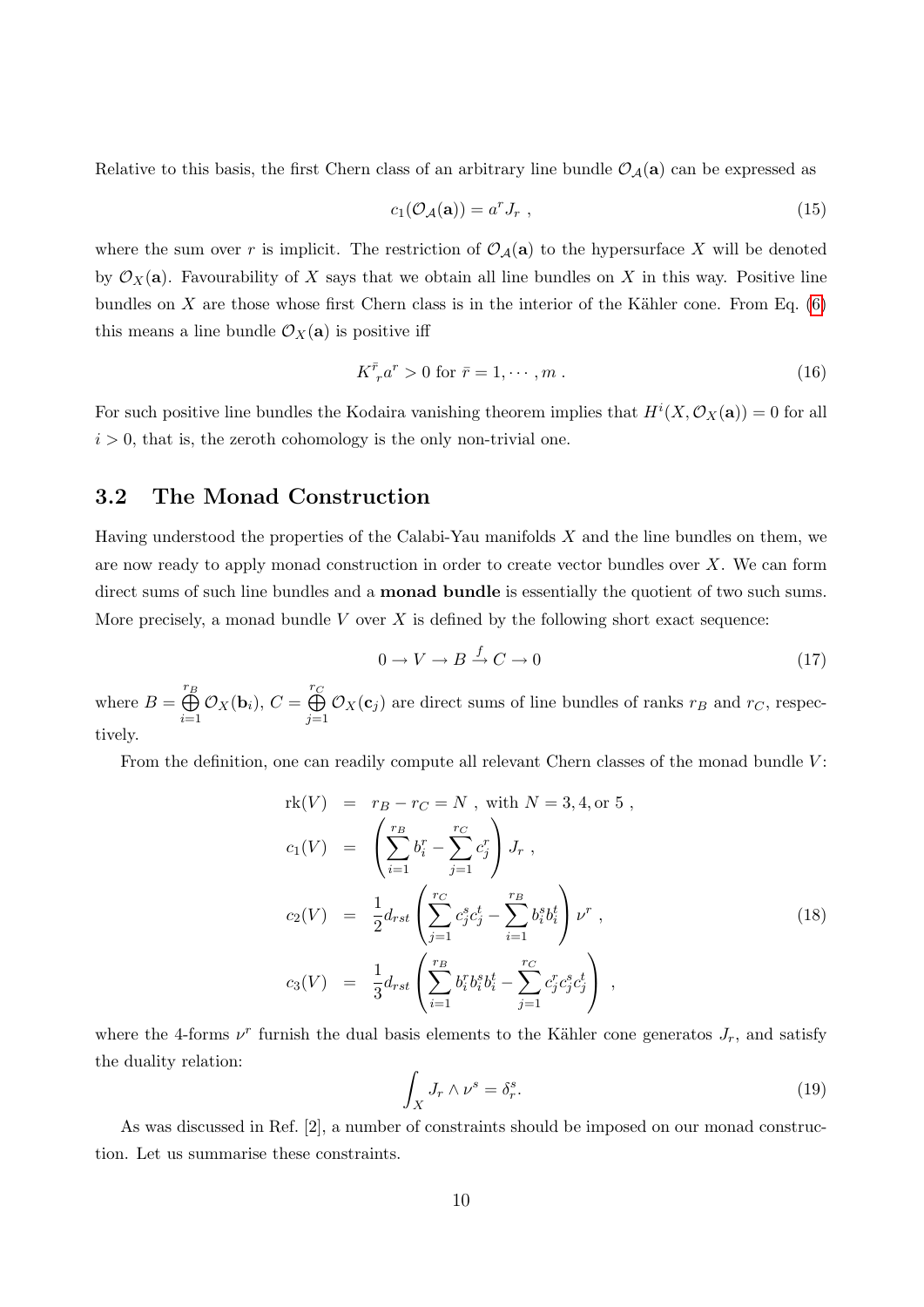#### <span id="page-11-0"></span>3.2.1 Mathematical Constraints

Bundleness: It is not a priori obvious that the exact sequence [\(17\)](#page-10-1) indeed defines a bundle rather than a sheaf in general. However, thanks to the theorem by Fulton and Lazarsfeld [34] this is the case provided the map  $f : B \to C$  is sufficiently generic and the bundle  $C \otimes B^*$  is globally generated. One can ensure that both conditions are met by requiring that all the line bundles in  $C \otimes B^* = \bigoplus_{i,j} \mathcal{O}_X(\mathbf{k}_{ij})$  are positive, that is, the vectors  $\mathbf{k}_{ij} \equiv \mathbf{c}_i - \mathbf{b}_i$  should all satisfy Eq. [\(16\)](#page-10-2). So, explicitly, we demand that

<span id="page-11-2"></span>
$$
K^{\bar{r}}_{\ s} k^s_{ij} \ge 0 \ \forall \bar{r}, i, j \tag{20}
$$

**Non-triviality:** Suppose we have a monad bundle  $V_R$  defined by the short exact sequence

<span id="page-11-1"></span>
$$
0 \to V_R \to B \oplus R \stackrel{f_R}{\to} C \oplus R \to 0.
$$
\n
$$
(21)
$$

where R is a sum of line bundles. Comparing Eqs. [\(21\)](#page-11-1) and [\(17\)](#page-10-1), one can see that  $V_R$  is actually equivalent to  $V$ . To remove such equivalent monad bundles we should require that no line bundle is contained in both  $B$  and  $C$ . This means that we can somewhat strengthen the bundleness constraint and require, in addition to Eq. [\(20\)](#page-11-2), that there exists at least one  $\bar{r}$  such that  $K^{\bar{r}}_{\;r}k_{ij}^r > 0$ .

**Positivity:** We will call a monad **positive** if both B and C are sums of positive line bundles. From Eq. [\(16\)](#page-10-2) this means a positive monad is characterised by

<span id="page-11-3"></span>
$$
K^{\bar{r}}_{\;r}b^r_i > 0 \quad \forall \bar{r}, i \; ; \quad K^{\bar{r}}_{\;r}c^r_j > 0 \quad \forall \bar{r}, j \; . \tag{22}
$$

Unlike the previous two conditions, positivity is primarily a technical requirement which simplifies many calculations due to Kodaira vanishing being applicable. It also has important physical consequences. For example, consider the long exact cohomology sequence

$$
0 \rightarrow H^{0}(X, V) \rightarrow H^{0}(X, B) \rightarrow H^{0}(X, C)
$$
  
\n
$$
\rightarrow H^{1}(X, V) \rightarrow H^{1}(X, B) \rightarrow H^{1}(X, C)
$$
  
\n
$$
\rightarrow H^{2}(X, V) \rightarrow H^{2}(X, B) \rightarrow H^{2}(X, C)
$$
  
\n
$$
\rightarrow H^{3}(X, V) \rightarrow H^{3}(X, B) \rightarrow H^{3}(X, C) \rightarrow 0.
$$
  
\n(23)

Given that  $H^{i}(X, B) = H^{i}(X, C) = 0$  for all  $i > 0$  it follows immediately that  $H^{2}(X, V) =$  $H^3(X, V) = 0$ . In particular, positive monads do not have anti-families. There is also a more tenuous connection between positivity and stability of the bundle  $V$ . It was shown in Ref. [1] that all positive monads on cyclic CICYs are stable and, indeed, that all non-positive monads are unstable. The relation is less clear on non-cyclic CICYs but in this case stability has been proven for a large number of positive monads and it is suspected that all positive monads are stable. On the other hand, it is also known that on non-cyclic CICYs positivity is not a necessary condition for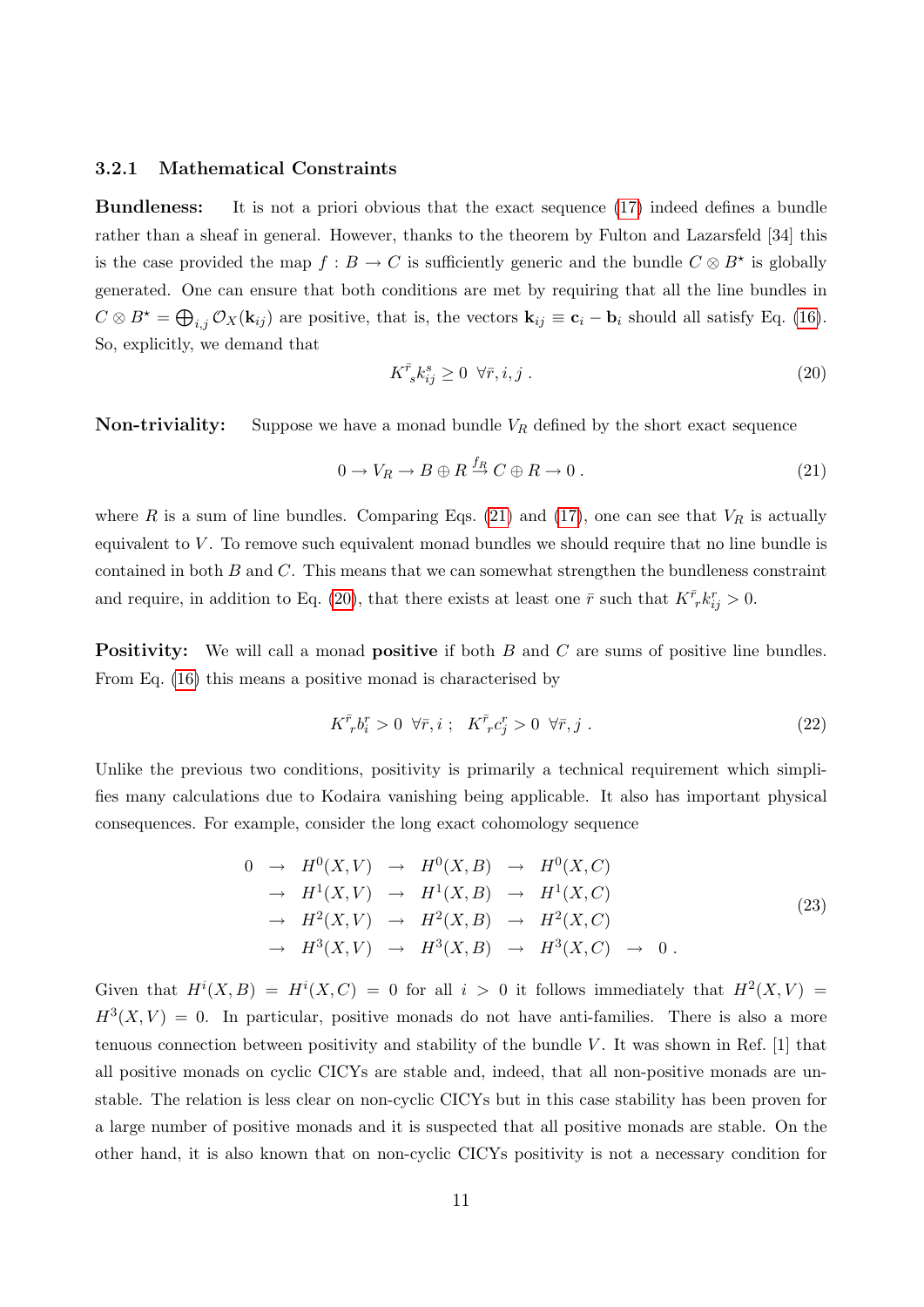stability and some explicit examples of non-positive stable monad bundles are known [40, 41]. In the following section, we will focus on positive monads, that is monads satisfying the condition [\(22\)](#page-11-3) and work out a complete classification of these bundles. Subsequently, we will slightly relax this condition and also study **semi-positive** monads, that is monads, which, instead of  $(22)$ , satisfy:

<span id="page-12-3"></span>
$$
K^{\bar{r}}_{\ \,r}b^r_i \ge 0 \ \ \forall \bar{r}, i \ ; \ \ K^{\bar{r}}_{\ \,r}c^r_j \ge 0 \ \ \forall \bar{r}, j \tag{24}
$$

#### <span id="page-12-0"></span>3.2.2 Physical Constraints

In addition to the mathematical constraints above, we should also consider physical ones.

Correct structure group: For the structure group of monad bundles to be either  $SU(3)$ ,  $SU(4)$  or  $SU(5)$ , we first need  $N = r_B - r_C = 3, 4$  or 5. In addition,  $c_1(V)$  needs to vanish because the structure group is special unitary. Therefore, we have that

$$
\sum_{i=1}^{r_B} b_i^r = \sum_{j=1}^{r_B - N} c_j^r \equiv S^r , \quad \forall r = 1, \cdots, h^{1,1}(X).
$$
 (25)

**Anomaly cancellation:** To ensure that 4-dimensional  $\mathcal{N} = 1$  gauge theory is anomaly-free upon compactification, we use the standard Green-Schwarz cancellation method. We can further allow the existence of a bulk 5-brane which wraps a holomorphic curve C, such that its class  $W = [C]$ represents a true complex curve. Hence  $W$  should be effective, that is, it should be an element of the Mori cone of X. If we take, for simplicity, a trivial hidden bundle, the 5-brane class then becomes

<span id="page-12-2"></span>
$$
W = c_2(X) - c_2(V)
$$
  
= 
$$
\left\{ c_{2r}(X) - \frac{1}{2} d_{rst} \left( \sum_{j=1}^{r_C} c_j^s c_j^t - \sum_{i=1}^{r_B} b_i^s b_i^t \right) \right\} \nu^r
$$
  
\equiv 
$$
w_r(\{\mathbf{b}_i\}, \{\mathbf{c}_j\}) \nu^r
$$
 (26)

Note, that the five-brane class W is determined by the coefficients  $w_r$  which are functions of the integers  $b_i^r$  and  $c_j^r$ . Hence, for each monad we can compute this five-brane class explicitly and, since we have determined the Mori cone for our base manifolds as discussed earlier, we can check if W is indeed effective. For favourable CICYs the Mori cone is the positive quadrant [2](#page-12-1) and this check amounts to verifying that all  $w_r \geq 0$ . Here, the situation is somewhat more complicated since the Mori cone of our toric Calabi-Yau manifolds is not necessarily the positive quadrant in our chosen basis  $\nu^r$  of four-forms. We will now explain how to deal with this technical complication.

<span id="page-12-1"></span> $2^2$ To be precise, the terminology positive "quadrant" is only valid in dimension 2 but we adhere to this without ambiguity.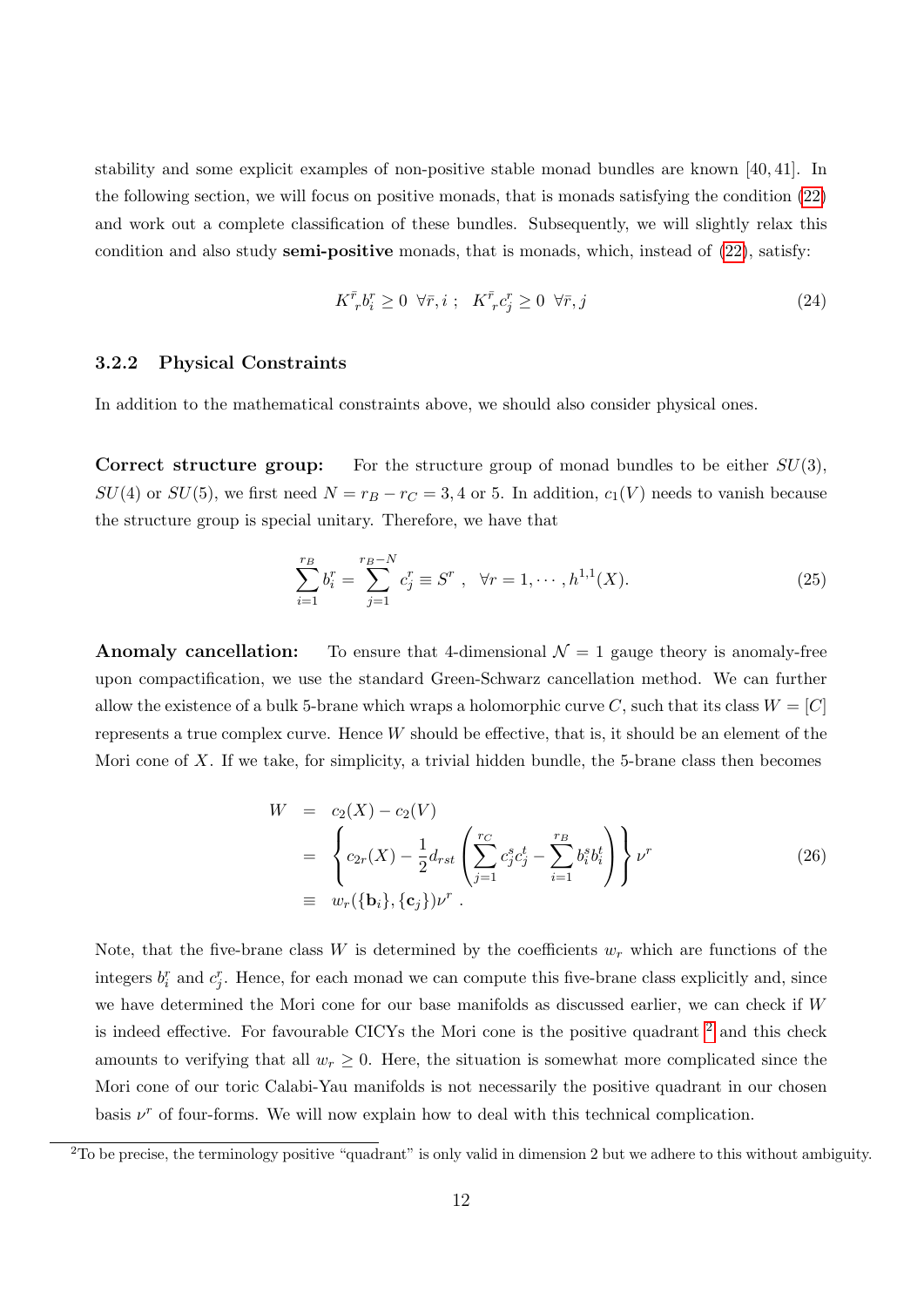## <span id="page-13-0"></span>3.3 Mori Cones and Basis Change in  $H^2(X,\mathbb{Z})$

For a simple space, by definition, the Kähler cone only has  $h^{1,1}$  facets and hence, it also has exactly  $h^{1,1}$  generators which we denote by  $\tilde{J}_r$ . So the generators  $\tilde{J}_r$  can be set as the standard basis elements of the  $h^{1,1}$ -dimensional vector space by an appropriate linear transformation. In other words, upon the linear transformation, the Kähler cone fits into the positive quadrant. This is a crucial step for the finiteness arguments in the next section.

With our new basis elements, an arbitrary closed  $(1, 1)$ -form can be re-expressed as

$$
a^{s} J_{s} = a^{s} \delta_{s}^{t} J_{t} = a^{s} (K^{-1})^{t} {}_{r} K^{r} {}_{s} J_{t} = \tilde{a}^{r} \tilde{J}_{r} , \qquad (27)
$$

where  $\tilde{a}^r = K^r{}_s a^s$  and  $\tilde{J}_r = J_t (K^{-1})^t{}_r$ . Note that we no longer distinguish barred indices from unbarred ones and use the unbarred for both upper and lower indices of  $K$  since the Kähler cone matrices are square for simple spaces.

Let  $\tilde{\nu}^r$  be the dual basis elements of  $\tilde{J}_r$  such that

$$
\int_{X} \tilde{J}_r \wedge \tilde{\nu}^s = \delta_r^s \tag{28}
$$

and let us rewrite the 5-brane class in terms of the new basis:

$$
W = w_r \nu^r = \tilde{w}_r \tilde{\nu}^r. \tag{29}
$$

It is then straightforward to see that the condition for anomaly cancellation gets translated as follows:

The 5-brane class W is effective if and only if 
$$
\tilde{w}_r = (K^{-1})^s_r w_s \ge 0
$$
 for all r. (30)

Here, the matrix K which describes the Kähler cone of X has been introduced in Section [2.2](#page-7-0) and the  $w_s$  are computed from Eq. [\(26\)](#page-12-2).

## <span id="page-13-1"></span>4 Classification of Positive Monads

We have now laid the groundwork necessary to address the main purpose of this paper, namely, to initiate the systematic study of monad bundles with structure group  $SU(N)$ ,  $N = 3, 4, 5$  over Calabi-Yau threefold hypersurfaces in four complex dimensional toric ambient varieties. To begin with, we have first restricted to the 124 smooth ambient spaces which all turn out to be favourable. and thence further to the 101 simple spaces where the number of Kähler cone generators equals to the dimension of the cone. On these spaces, we can very easily define monads, especially positive monads where the entries which determine the sums of line bundles  $B$  and  $C$  in [\(17\)](#page-10-1) are all strictly positive. Some of the reasons for focusing on this data set of positive monads initially have already been explained: technical advantages in computing bundle cohomology due to Kodaira vanishing,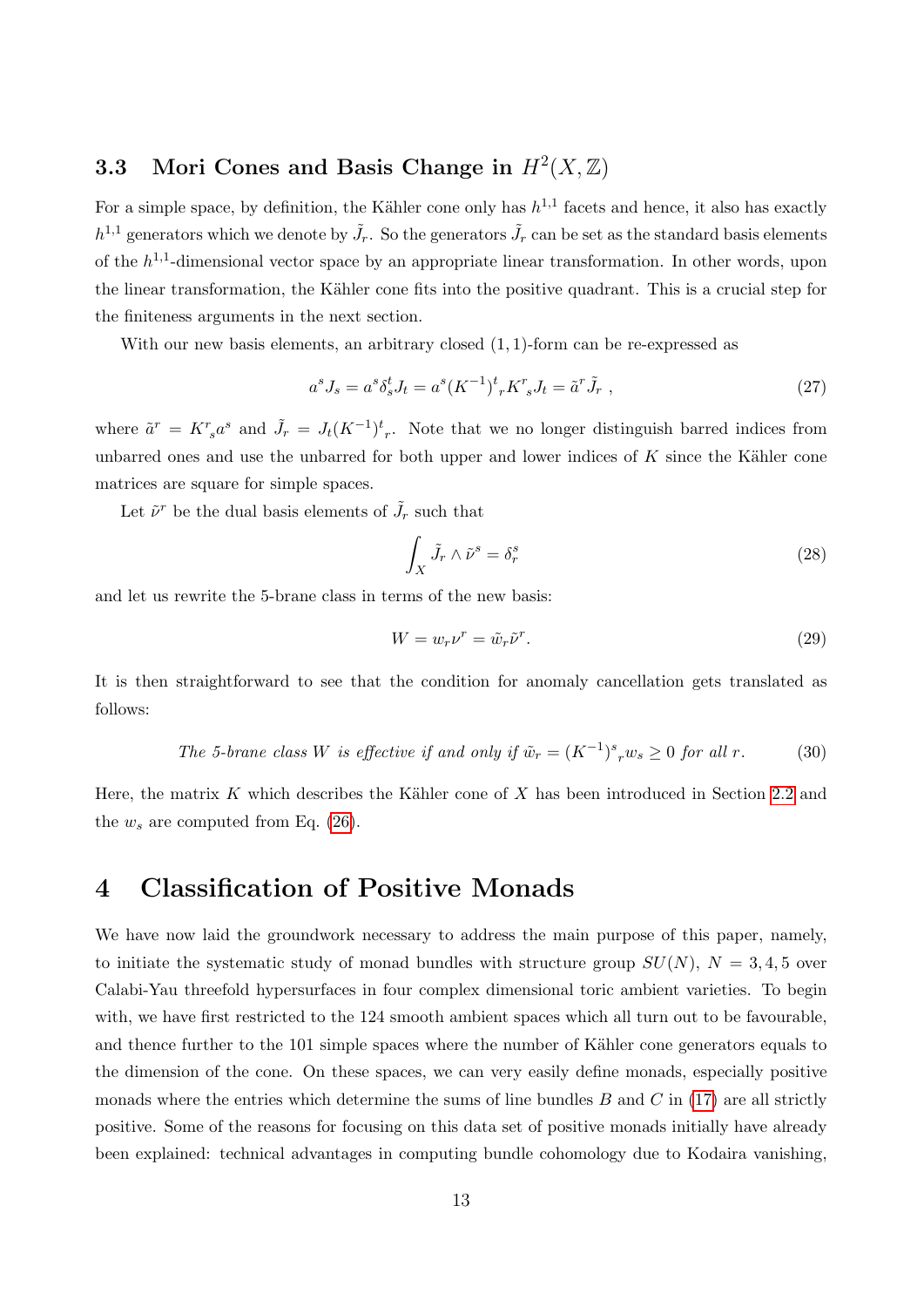the guaranteed absence of anti-families and the likely stability of positive monad bundles. In this section, we will prove another attractive property which has already been observed in the context of CICYs: Subject to the constraints explained in the previous section positive monad bundles form a finite set. This opens up the possibility of a complete classification which we will carry out explicitly.

#### <span id="page-14-0"></span>4.1 Finiteness of the Classification Programme

One obvious question to ask before we start the actual search for positive monads is whether there are finitely many solutions given the constraints described in the previous section. To answer this question, we begin by re-stating the problem in a more formal way. We translate the list of constraints in the previous section to a set of explicit Diophantine (in)equalities, in complete analogy to the CICY case in  $[2]$ . For any simple Calabi-Yau hypersurface X defined in a nonsingular toric 4-fold, and for any  $N = 3, 4, 5$ , we wish to find all sets of integers  $\tilde{b}_i^r$  and  $\tilde{c}_j^r$ , where  $r =$  $1, \dots, h^{1,1}(X), i = 1, \dots, r_B = r_C + N$  and  $j = 1, \dots, r_C$ , satisfying the following constraints:

1. 
$$
\tilde{b}_i^r \ge 1
$$
,  $\tilde{c}_j^r \ge 1$ ,  $\forall i, j, r$ ;  
\n2.  $\tilde{k}_{ij}^r \ge 0 \ \forall i, j, r$  where  $\tilde{k}_{ij}^r = \tilde{c}_j^r - \tilde{b}_i^r$ ;  
\n3.  $\forall i, j$ ,  $\exists r$  such that  $\tilde{k}_{ij}^r > 0$ ;  
\n4.  $\sum_{i=1}^{r_B} \tilde{b}_i^r = \sum_{j=1}^{r_C} \tilde{c}_j^r = \tilde{S}^r$ ,  $\forall r$ ;  
\n5.  $\tilde{d}_{rst} \left( \sum_{j=1}^{r_C} \tilde{c}_j^s \tilde{c}_j^t - \sum_{i=1}^{r_B} \tilde{b}_i^s \tilde{b}_i^t \right) \le 2\tilde{c}_{2r}(X)$ ,  $\forall r$ .

Here, tilded quantities are obtained by transforming lower  $r, s, t$ -type indices of their un-tilded counterparts with  $(K^{-1})^s{}_r$  and upper indices with  $K^s{}_r$ , so, for example

<span id="page-14-1"></span>
$$
\begin{array}{rcl} \tilde{d}_{rst} & = & d_{r's't'} (K^{-1})^{r'}{}_r (K^{-1})^{s'}{}_s (K^{-1})^{t'}{}_t \ , \\ \tilde{b}_i^r & = & K^r{}_{r'} b_i^{r'} \ . \end{array}
$$

Here,  $K$  is the matrix which describes the Kähler cone of the manifold and was introduced in Section [2.2.](#page-7-0) A few lines of algebra (see Eq.  $(5.7)$  in Ref. [2]) then lead us to the following inequality on  $\tilde{b}_{max}^r = \max_i \{\tilde{b}_i^r\}$ :

$$
\frac{2}{N}\tilde{c}_{2r}(X) \ge M_{rs}\tilde{b}_{max}^s,\tag{32}
$$

where  $M_{rs} =$  $\sum_{ }^{h^{1,1}}$  $t=1$  $\tilde{d}_{rst}$ . It turns out that these inequalities provide upper bounds of  $\tilde{b}^r_{max}$  for every simple Calabi-Yau 3-fold on which we are working. Moreover, since each  $\tilde{b}^r_{max}$  is a strictly positive integer, not all of the 101 simple spaces admit solutions to  $\tilde{b}^r_{max}$ . In fact, the inequalities above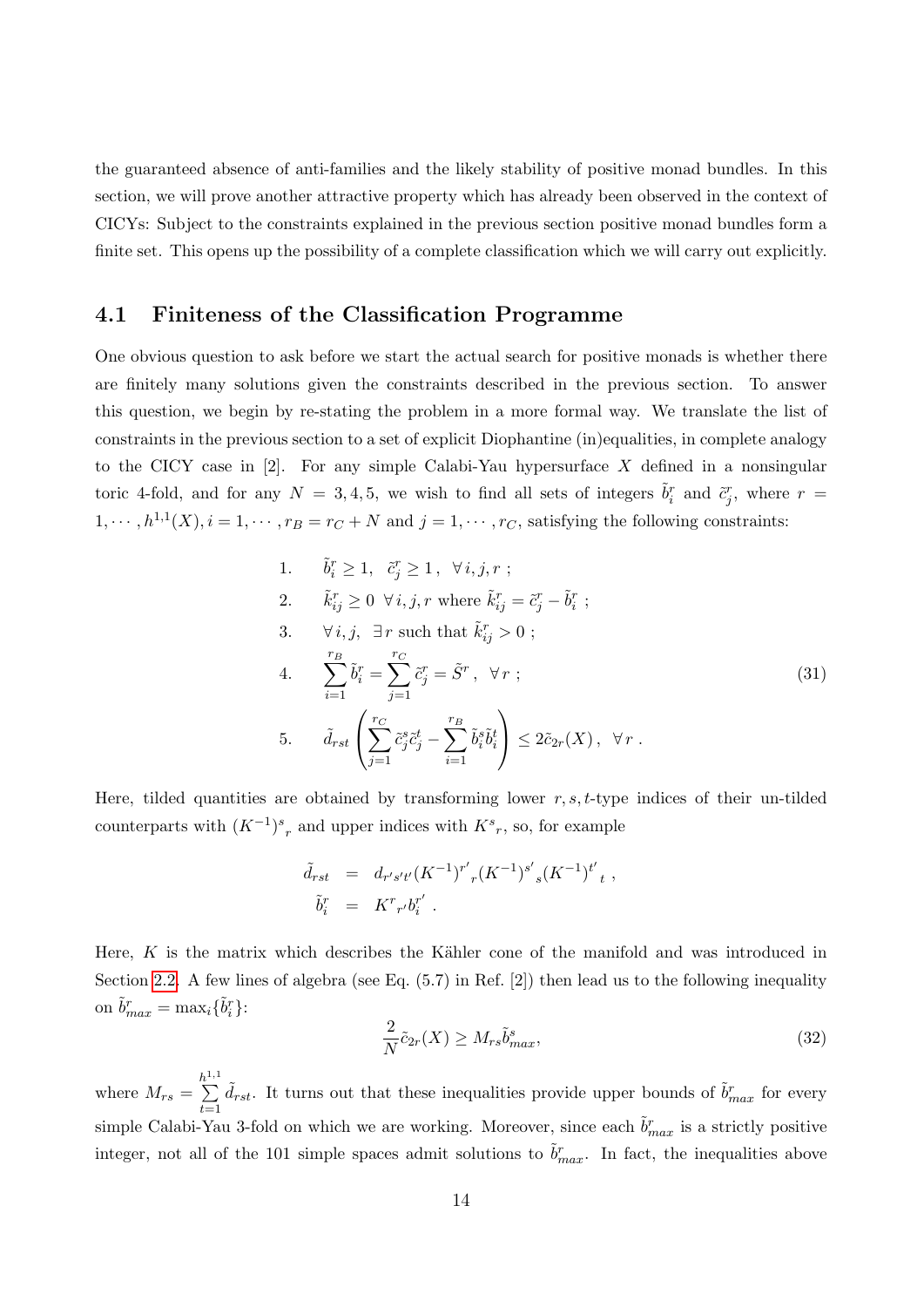immediately eliminate all but 18 spaces, which include the 5 products of projective spaces studied in Ref. [2].

In order to proceed further, having bounded the maximal entries of the bundle  $B$ , we now find an upper bound of  $r_B$ , the rank of  $B$ . This once again proceeds along the same lines as Section 5 of Ref. [2]. There turn out to be three independent bounds, and for each Calabi-Yau, we can check which one leads to the strongest constraint, which is then used in any further calculations. These independent constraints are inequalities  $(5.13)$ ,  $(5.14)$  and  $(5.16)$  of Ref. [2]:

1. Given the calculated values of  $\tilde{b}^r_{max}$ , the following inequality gives us an upper bound:

$$
r_B \le N \left( 1 + \sum_{r=1}^{h^{1,1}} \tilde{b}_{max}^r \right) \tag{33}
$$

2. We first find non-negative integers  $u^r$ , satisfying

$$
M_{rs}u^s \le 2\tilde{c}_{2r}(X). \tag{34}
$$

Note that the inequality above has essentially the same form as the one [\(32\)](#page-14-1) for  $\tilde{b}^r_{max}$  and, therefore, the solution space for the  $u^r$  is finite. The non-negative integers  $u^r$  are related to  $r_B$  by

<span id="page-15-1"></span>
$$
r_B = N + \sum_{r=1}^{h^{1,1}} u^r
$$
 (35)

Given the finite solution set for  $u^r$ , we take the maximum of the corresponding  $r_B$  values.

3. As in method 2, we first solve the inequality below for non-negative integers  $u^r$ :

$$
\sum_{s=1}^{h^{1,1}} \left( 2 \sum_{t=1}^{h^{1,1}} \tilde{d}_{rst} \tilde{b}_{max}^t + \tilde{d}_{rss} \right) u^s \le 2 \tilde{c}_{2r}(X) + N \tilde{d}_{rst} \tilde{b}_{max}^s \tilde{b}_{max}^t. \tag{36}
$$

Then we calculate all possible values of  $r_B$  from Eq. [\(35\)](#page-15-1) and find their maximum.

Since  $r_B$  and  $\tilde{b}^r_{max}$  are now both bounded, we conclude that, as in the CICY cases, the number of positive monads over the 101 simple Calabi-Yau hypersurfaces in smooth toric 4-folds is finite, and in fact exists only on 18 of them.

#### <span id="page-15-0"></span>4.2 The Classification Results

Given that our problem is bounded we can now explicitly classify all solutions by a computer scan. For each of the 18 simple Calabi-Yaus with solutions to the inequalitiy for  $\tilde{b}^r_{max}$ , we scan over all allowed values of  $N, r_B$  and over all values of the sum vector  $\tilde{S}^r$ . This last vector, is again constrained, and is subject to inequality (5.7) of [2]:

$$
2\tilde{c}_{2r}(X) \ge \frac{N}{r_B} M_{rs} \tilde{S}^s. \tag{37}
$$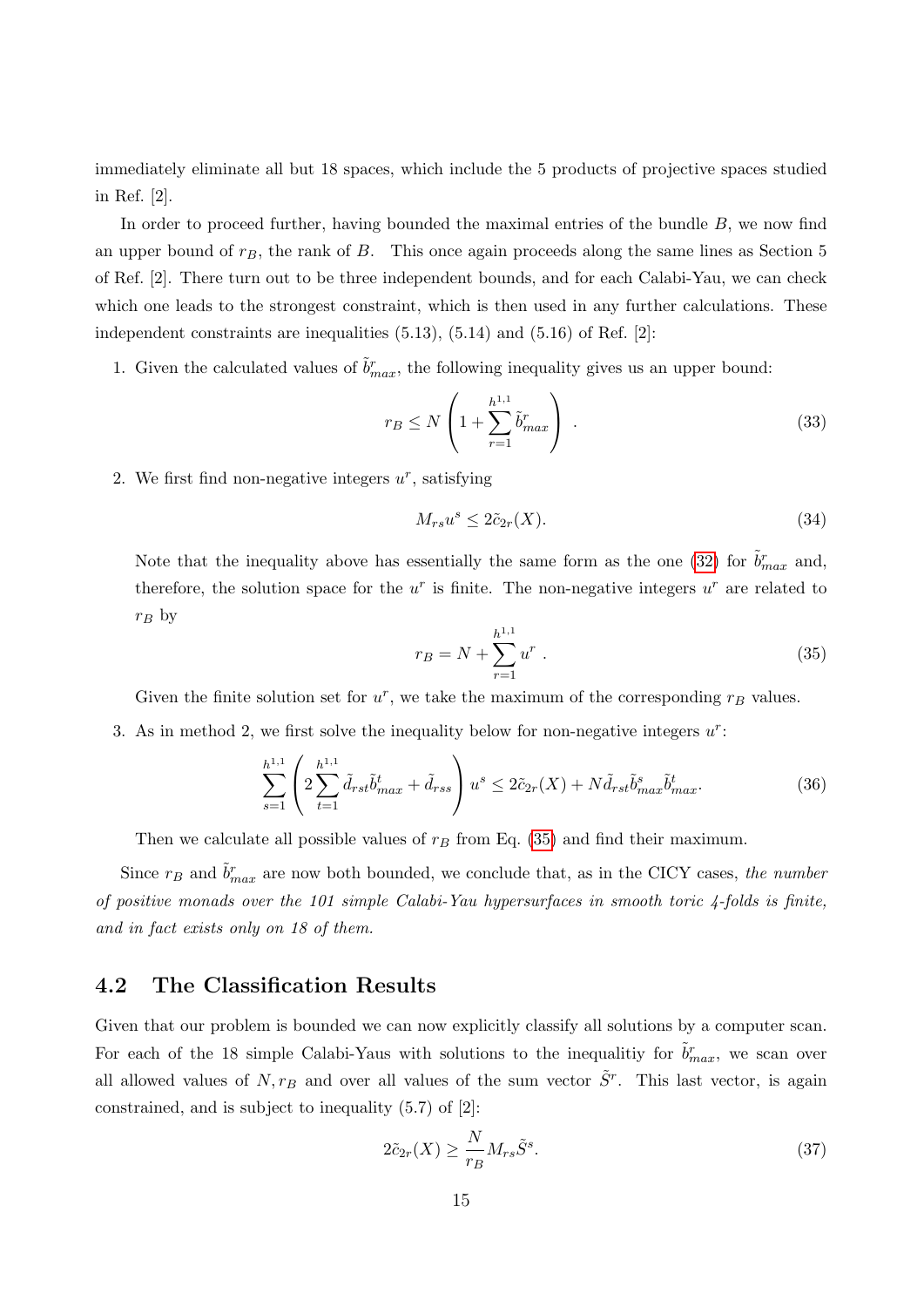For each fixed set of these quantities we generate all multi-partitions of entries  $\tilde{b}_i^r$  and  $\tilde{c}_j^r$  modulo permutation symmetry, since the order of summands in a direct sum of line bundles is clearly irrelevant.

Upon performing this scan, we find that positive monads only exist over 11 simple Calabi-Yaus out of the 18. There are 2190 positive monads in total. The majority of these bundles, namely 1853 of them, arises on the five hypersurfaces in products of projective spaces and is, therefore, already contained in the classification carried out in Ref. [2]. The remaining 337 bundles are new. The number of bundles as a function of  $ind(V)$ , the net number of generations, is shown in part (a) of Fig. [1](#page-17-0) and Table [2](#page-16-0) lists the number of solutions for each of the 11 base manifolds. Two explicit examples are

1: 
$$
0 \to V_1^+ \to \mathcal{O}_{X_1}(1,1)^{\oplus 7} \stackrel{f_1}{\to} \mathcal{O}_{X_1}(5,1) \oplus \mathcal{O}_{X_1}(1,3)^{\oplus 2} \to 0
$$
,  
\n2:  $0 \to V_2^+ \to \mathcal{O}_{X_2}(1,1)^{\oplus 15} \stackrel{f_2}{\to} \mathcal{O}_{X_2}(1,2)^{\oplus 5} \oplus \mathcal{O}_{X_2}(2,1)^{\oplus 5} \to 0$ ,

where the first one is an  $SU(4)$ -bundle on the space number 6 and the second one an  $SU(5)$ -bundle on  $7<sub>P</sub>$  (the numbering of the spaces is according to Table [7](#page-40-0) where the toric data for these base spaces can be found). Note that  $h^{1,1} = 2$  for both of the spaces.

| Space No. $\vert$ | $1_P$ | $2_P$ | 2<br>◡ | 6   | 7 <sub>P</sub> | 12 | 17 | 22 | $26_P$ | 40 <sub>P</sub> |
|-------------------|-------|-------|--------|-----|----------------|----|----|----|--------|-----------------|
| SU(3)             | 20    | 611   |        | 153 | 38             | 74 | 34 | 9  | 304    | 251             |
| SU(4)             | 14    | 308   |        | 35  | 27             |    |    |    | 135    | 70              |
| SU(5)             |       | 56    |        | 19  | 10             |    |    |    |        |                 |

<span id="page-16-0"></span>Table 2: Number of positive monad bundles over the 11 CY 3-folds for which positive monads exist. The numbers labelling the space are according to Table [7](#page-40-0) where the toric data of the base manifolds can be found. The subscript  $P$  indicates that the space is a hypersurface in a product of projective spaces.

We would now like to impose a basic three-familiy constraint on our models. We require that the number of families is a multiple of three, that is,  $\text{ind}(V) = 3k$  for  $k \in \mathbb{Z}_{\neq 0}$ , and that the Euler number of X is divisible by the potential group order k, that is,  $k \mid \chi(X)$ . These two conditions are clearly necessary (although not sufficient) for the existence of a free quotient  $X/G$  with three generations "downstairs", where  $|G| = k$ . The number of models satisfying these condition is given. as a function of  $\text{ind}(V)$ , in part (b) of Fig. [1](#page-17-0) and their total number is given in Table [3.](#page-17-1)

For the above constraints, we have used that possible orders,  $k$ , of discrete symmetry groups must divide the Euler number of the manifold. There exist a number of more refined topological invariants, given in Ref. [11], which can be used to further constrain the group order. These are the Euler characteristics  $\chi(\mathcal{N}^k \otimes TX^l)$  and Hirzebruch signatures  $\sigma(\mathcal{N}^k \otimes TX^l)$  of the "twisted" bundles  $\mathcal{N}^k \otimes TX^l$  (where  $\mathcal N$  is the normal bundle of X) which must be divisible by the group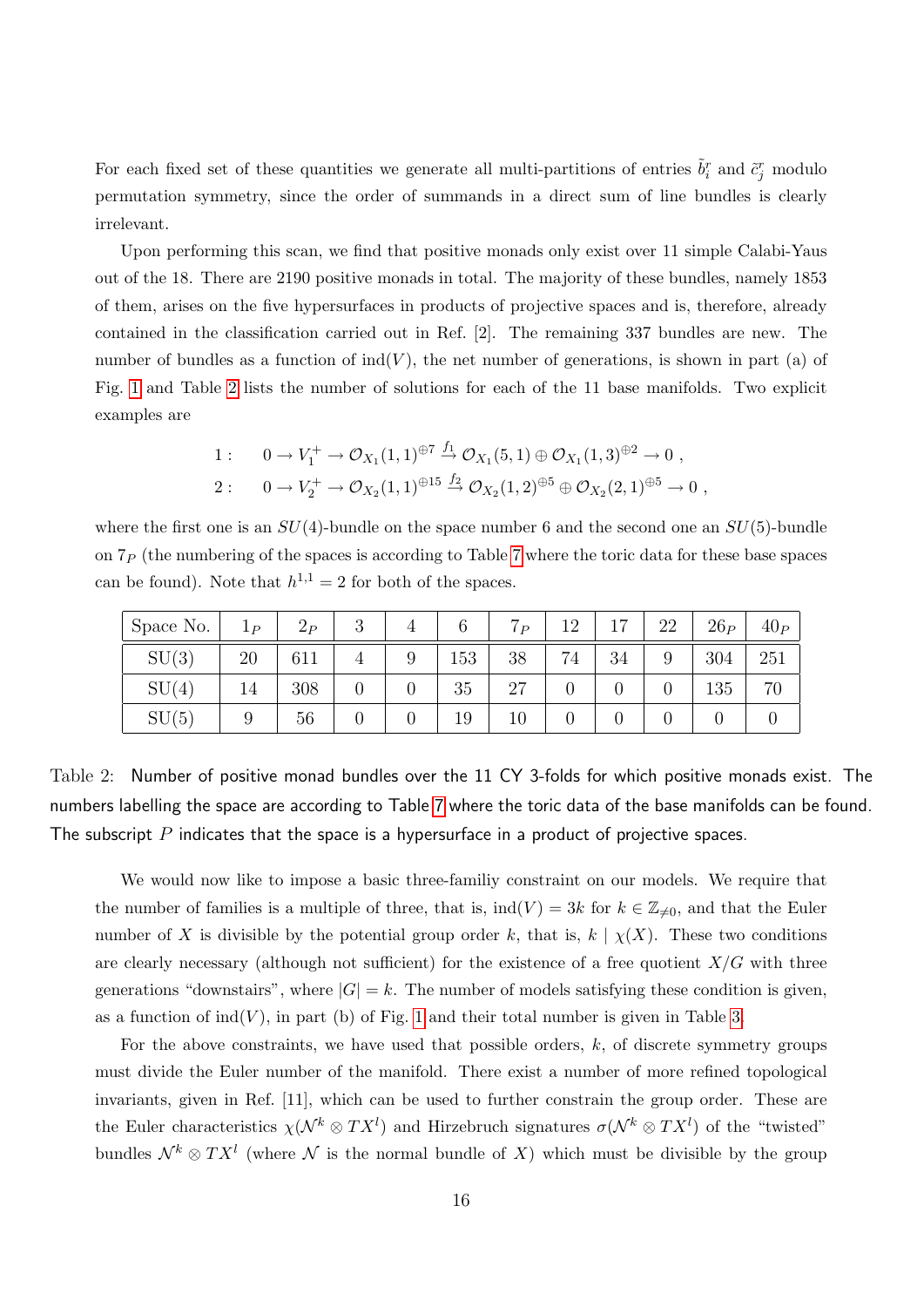|       | No Constraints | $ind(V) = 3k, k \mid \chi(X)$ |
|-------|----------------|-------------------------------|
| SU(3) | 1507 (283)     | 204(59)                       |
| SU(4) | 589 (35)       | 57(5)                         |
| SU(5) | 94(19)         | 4(0)                          |
| Tot.  | 2190 (337)     | 265(64)                       |

<span id="page-17-1"></span>Table 3: Total number of positive monads on the 11 base manifolds (left column) and those which satisfy a basic three-generation constraint (right column). The numbers in the parenthesis only count new monads which have not been already found in Ref. [2].



<span id="page-17-0"></span>Figure 1: The number of positive monads as a function of  $\text{ind}(V)$ . Fig. (a) contains all models, Fig. (b) only those which satisfy the three-familiy constraint  $\text{ind}(V) = 3k$ ,  $k | \chi(X)$ . The three colours blue, red, and green correspond to SU(3), SU(4) and SU(5) models, respectively.

order |G| for all integers  $k, l \geq 0$ . It was shown in Ref. [11], that is it sufficient to consider the cases  $(k, l) = (0, 1), (1, 0), (2, 0), (3, 0)$  for the Euler characteristic and  $(k, l) = (1, 1)$  for the Hirzebruch signature without loosing information. We have computed these indices for all the 11 spaces with positive monad bundles, using the equations provided in Ref. [11]. Their common divisors in any one case provides us with a list,  $S(X)$ , which must include the orders of all freely-acting symmetry groups for X. Requiring that  $k = \text{ind}(V)/3$  is an element of this list dramatically reduces the number of solutions and we remain with 21 positive monads over 3 Calabi-Yau spaces, all of which are hypersurfaces in products of projective spaces. These 21 models have already been found in Ref. [2] and will, therefore, not be discussed further in this paper. We conclude that there are no physically relevant positive monad bundles on the 101 simple Calabi-Yau hypersurfaces in smooth toric varieties over and above what has been found for CICYs.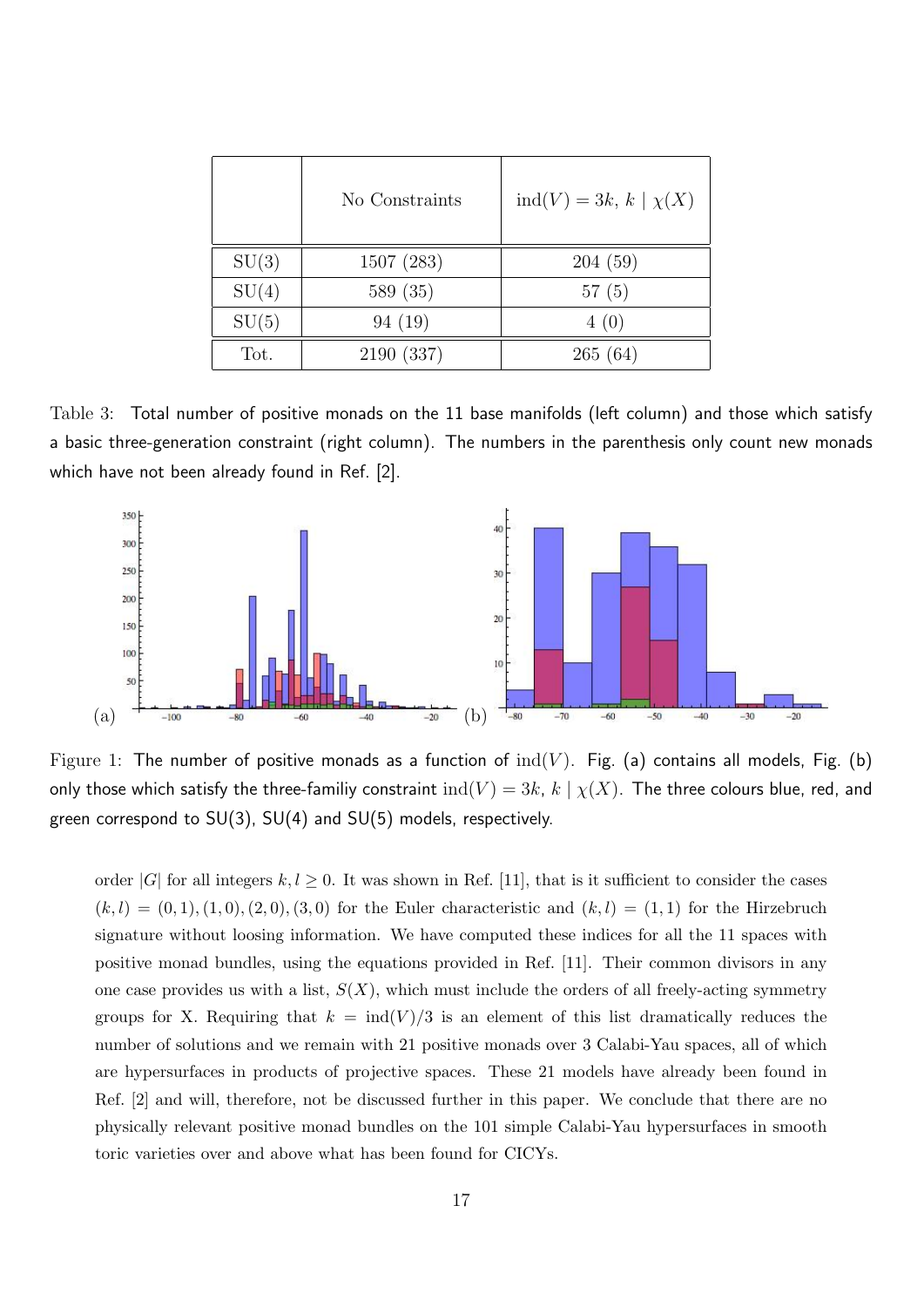## <span id="page-18-0"></span>5 Partial Search: Semi-Positive Monads

As was mentioned above, unfortunately, the classification programme of positive monads has not given us any new three-generation string models. So, a natural approach to take, in order to find more realistic string models, is to look for bundles under somewhat weaker constraints. The most obvious relaxation is to accept zeros for  $\tilde{b}_i^r$  and  $\tilde{c}_j^r$ , which means that we are searching for semi-positive monads. It is straightforward to see that the classification problem, based on the constraints in Section [3.2](#page-10-0) but with the positivity condition  $(22)$  replaced by  $(24)$  is no longer closed. in the sense that infinite sets of sums of line bundles  $B$  and  $C$  compatible with all constraints can be found. The set of associated inequivalent bundles  $V$  might still be finite, due to more subtle isomorphisms between monads, but we will not address this somewhat involved problem here. Instead, we "artificially" impose the bound  $\tilde{S}^r \leq 2$  for all r which leads to a finite search problem for semi-positive monads.

As before, we impose the following physical constraints on the bundle solutions:

<span id="page-18-2"></span>1. 
$$
ind(V) = 3k, k \neq 0
$$
,  
2.  $k | \chi(X)$ , (38)

3. k belongs to the set,  $S(X)$ , of possible group orders.

in order to filter out candidates for realistic three-generation models. The statistics of semi-positive monads on the 101 simple Calabi-Yau manifolds is summarised in Figure [2](#page-19-0) and Table [4.](#page-18-1)

|       | No Constraints | $ind(V) = 3k, k \mid \chi(X)$ | Constraints Eq. (38) |
|-------|----------------|-------------------------------|----------------------|
| SU(3) | 35206          | 1902                          | 195                  |
| SU(4) | 8066           | 579                           | 72                   |
| SU(5) | 1049           | 109                           | 13                   |
| Tot.  | 44321          | 2590                          | 280                  |

<span id="page-18-1"></span>Table 4: The cumulative number of semi-positive monads on the 101 simple Calabi-Yau manifolds with  $\tilde{S}^r\,\leq\,2.$  The left column gives the total number of models, the middle column the models satisfying the "mild" three-generation constraint  $\text{ind}(V) = 3k$ ,  $k | \chi(X)$  and the right column those which satisfy the "strong" three-family constraint, Eq.  $(38)$ .

While positive monads existed on only 11 of the 101 base manifolds, semi-positive monads can be found on all spaces. Their number is considerably larger than that of positive monads, as can be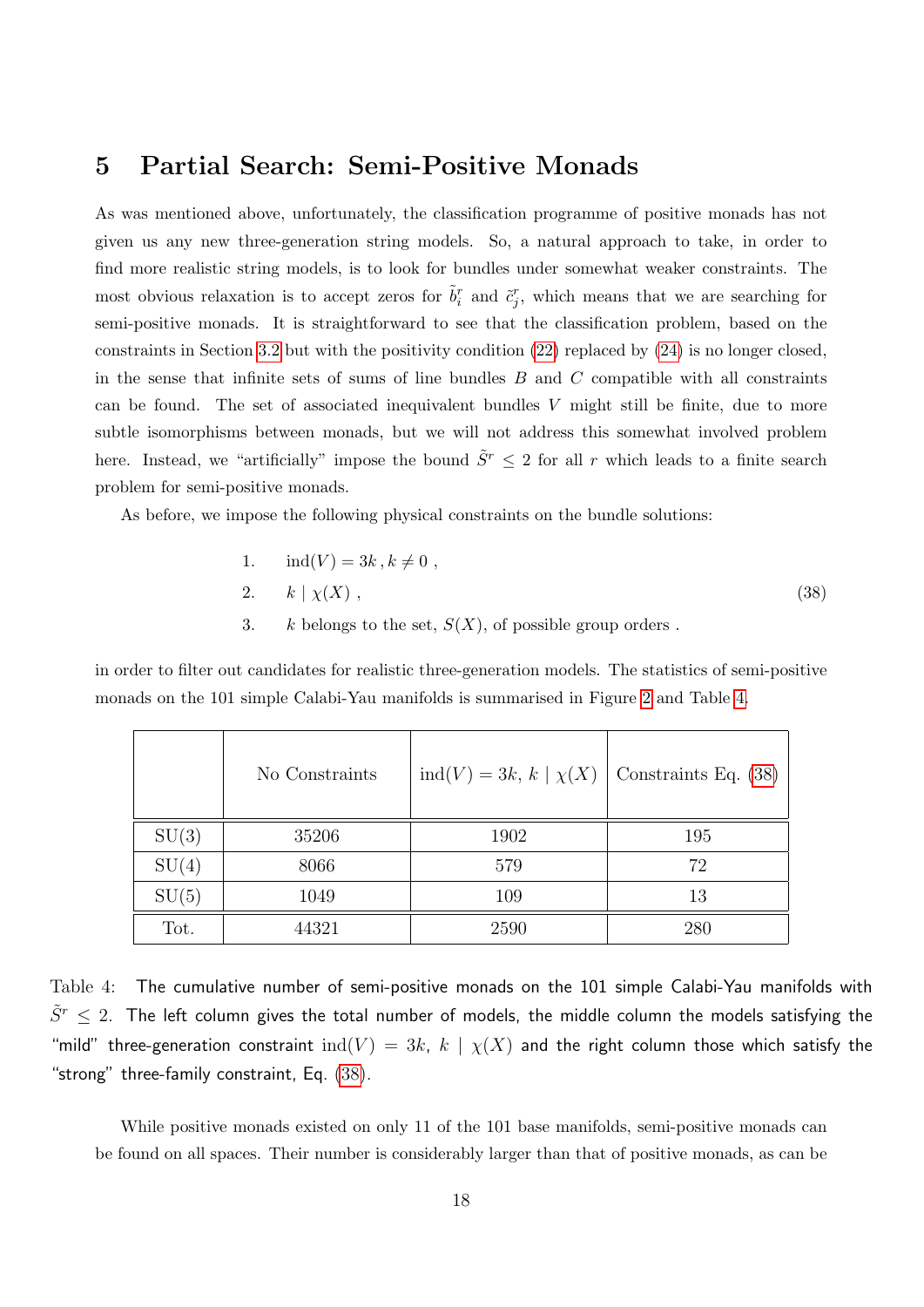

<span id="page-19-0"></span>Figure 2: The number of semi-positive monads as a function of  $\text{ind}(V)$ . Fig. (a) contains all models, Fig. (b) only those which satisfy the "strong" three-familiy constraint, Eq. [\(38\)](#page-18-2). The three colours blue, red, and green correspond to SU(3), SU(4) and SU(5) models, respectively.

seen by comparing Tables [4](#page-18-1) with [3.](#page-17-1) Recall, that in the case of positive monads, there was no model which satisfied the "strong" three-generation constraint  $(38)$ . In contrast, we now have 195  $SU(3)$ models,  $72 \text{ } SU(4)$  models and  $13 \text{ } SU(5)$  models consistent with this constraint, as Table [4](#page-18-1) shows. These models arise on 11 different base manifolds, distributed as shown in Table [5.](#page-19-1)

| Space No. | 40 <sub>P</sub> | 43             | 56       | 61            | 63             | 69       | 71 | 78            | 105      | 106 | 113 |
|-----------|-----------------|----------------|----------|---------------|----------------|----------|----|---------------|----------|-----|-----|
| SU(3)     | τn              | $\Omega$<br>IJ | $\Omega$ | 13            | $\overline{ }$ | 32       | 15 | 39            |          |     | 62  |
| SU(4)     |                 |                |          | $\mathcal{L}$ | $\Omega$       | 13       | 3  | 19            | $\Omega$ |     |     |
| SU(5)     |                 |                |          |               |                | $\Omega$ |    | $\mathcal{O}$ |          |     |     |

<span id="page-19-1"></span>Table 5: Number of semi-positive monad solutions with  $\tilde{S}^r \leq 2$ , which satisfy the "strong" three-family constraint [\(38\)](#page-18-2). The subscript  $P$  stands for a product of projective spaces.

We remark that the bound on  $\tilde{S}^r$  was set to 2 merely for practical reasons, in order to keep cpu times in the computer search low. There is no implication that physical models with  $\tilde{S}^r > 2$ do not exist. In fact, it can be explicitly seen, at least for some base spaces, that this is not the case. For example, as can be seen from Table [5,](#page-19-1) we have found no three-generation bundles with  $\tilde{S}^r \leq 2$  on the space 73, while, for  $\tilde{S}^r \leq 3$  there turn out to exist 49, 21 and 6 bundles with structure groups  $SU(3)$ ,  $SU(4)$  and  $SU(5)$ , respectively. Hence, our results do not represent an exhaustive classification of semi-positive three-family models. However, they show that a significant number of promising models do indeed exist.

Now, let us take a glance at some example solutions. We will consider  $SU(4)$  semi-positive monads over the space 71 (the seventh column in Table [5\)](#page-19-1), whose set of possible group orders,  $S(X)$ , turns out to be  $\{2, 4, 8, 16\}$ . For this example,  $h^{1,1}(\mathcal{A}) = h^{1,1}(X) = 4$ , and therefore, every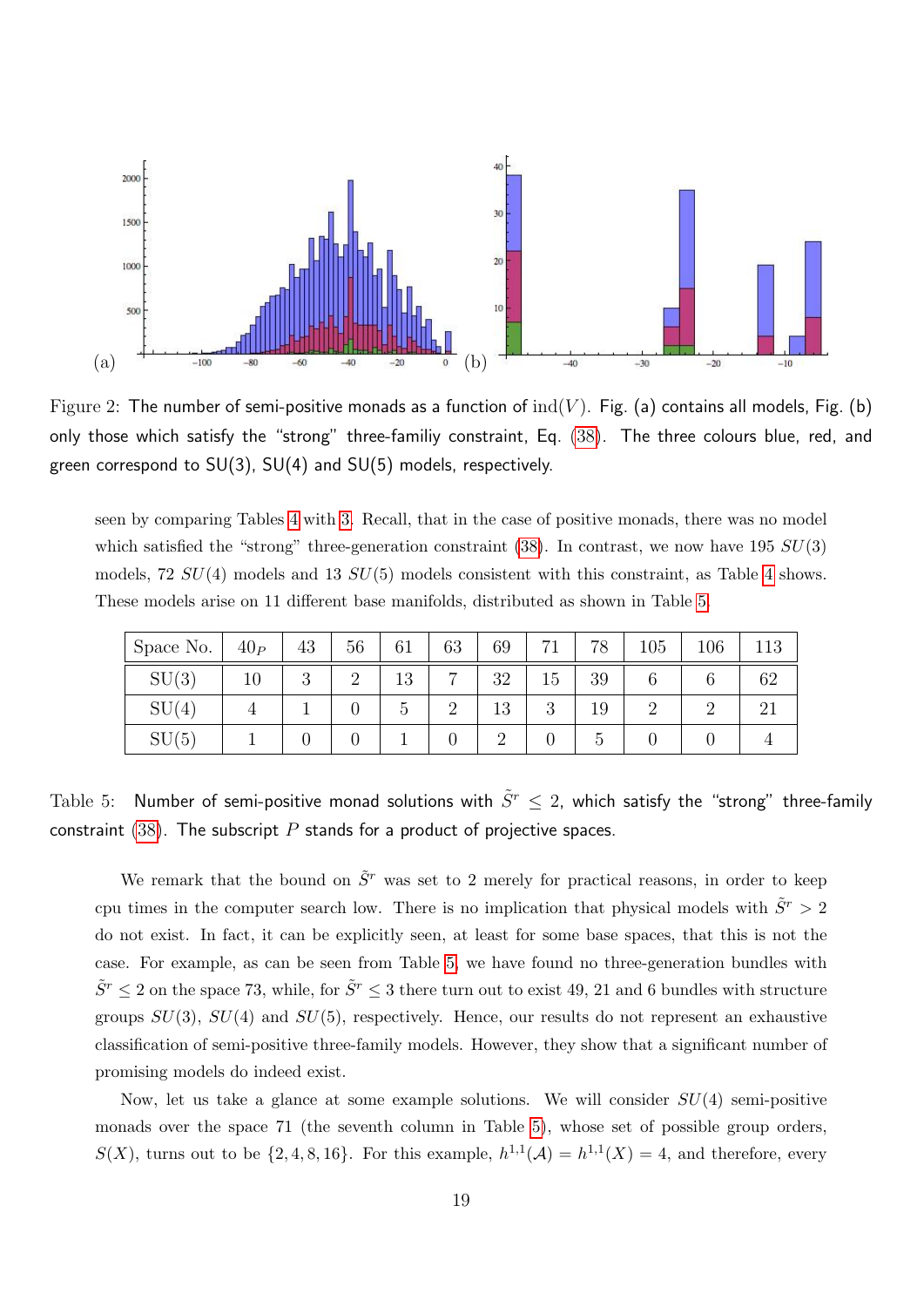line bundle is described by a 4-tuple of integers. As can be seen in Table [5,](#page-19-1) there are three  $SU(4)$ semi-positive monads over  $X$  defined by the exact sequence  $(17)$ :

- 1 :  $0 \to V_1 \to \mathcal{O}_X(1,0,0,0) \oplus \mathcal{O}_X(0,1,0,0)^{\oplus 2} \oplus \mathcal{O}_X(0,0,0,1)^{\oplus 2} \stackrel{f_1}{\to} \mathcal{O}_X(1,2,0,2) \to 0$ ,
- $2: \quad 0 \to V_2 \to \mathcal{O}_X(1,0,0,0)^{\oplus 2} \oplus \mathcal{O}_X(0,0,1,0)^{\oplus 2} \oplus \mathcal{O}(0,0,0,1)^{\oplus 2} \stackrel{f_2}{\to} \mathcal{O}_X(1,0,1,1)^{\oplus 2} \to 0$
- $3: \quad 0 \to V_3 \to \mathcal{O}_X(1,0,0,0)^{\oplus 2} \oplus \mathcal{O}_X(0,1,0,0)^{\oplus 2} \oplus \mathcal{O}(0,0,0,1)^{\oplus 2} \stackrel{f_3}{\to} \mathcal{O}_X(1,1,0,1)^{\oplus 2} \to 0.$

Finally, as the number of  $SU(5)$  bundles are reasonably small, we list them exhaustively in Table [6.](#page-21-0)

## <span id="page-20-0"></span>6 Conclusions and Prospects

In this paper, we have constructed heterotic  $E_8 \times E_8$  string models, based on toric Calabi-Yau manifolds and non-trivial vector bundles on them. Specifically, we have restricted our search to a simple class of toric Calabi-Yau manifolds, namely the 101 manifolds which arise as hypersurfaces in smooth toric four-folds and which have simplicial Kähler cones. Monad bundles with structure group  $SU(N)$  (where  $N = 3, 4, 5$ ) have been built over each of these 101 spaces, and a stringent 3-generation constraint (see Eq. [\(38\)](#page-18-2)) has been imposed on the resulting models, in order to filter out phenomenologically promising cases.

We have completely classified all positive monads, consistent with heterotic anomaly cancellation. on our 101 base spaces, resulting in a total of 2190 bundles concentrated on just 11 manifolds. From those, only 21 (19 of rank 3, 1 of rank 4, and 1 of rank 5) pass the three-family test, but they all correspond to base spaces which are hypersurfaces in products of projective spaces and have, hence, already been found in the classification of positive monads on CICYs carried out in Ref. [2]. We have then moved on to a partial search of semi-positive monads, which led to a substantially larger list of about 44000 models. Among these, 280 (195 of rank 3, 72 of rank 4, and 13 of rank 5) pass the three-family test. The 13 semi-positive monads of rank 5 have been listed in Table [6;](#page-21-0) each of them leads to an  $SU(5)$  grand unified theory with three generations. These models, particularly the ones with rank 4 and 5, provide a starting point for the construction of realistic heterotic models on toric Calabi-Yau manifolds with monad bundles.

It is encouraging that even our preliminary scan of the semi-positive bundles has led to a significant number of promising models. It is likely that a more systematic scan, possibly allowing for slightly negative values of the integers  $b_i^r$  and  $c_j^r$  which specify the monad bundle, will lead to thousands of such models. Such a systematic scan as well as a more detailed analysis of the resulting models will be the subject of future work.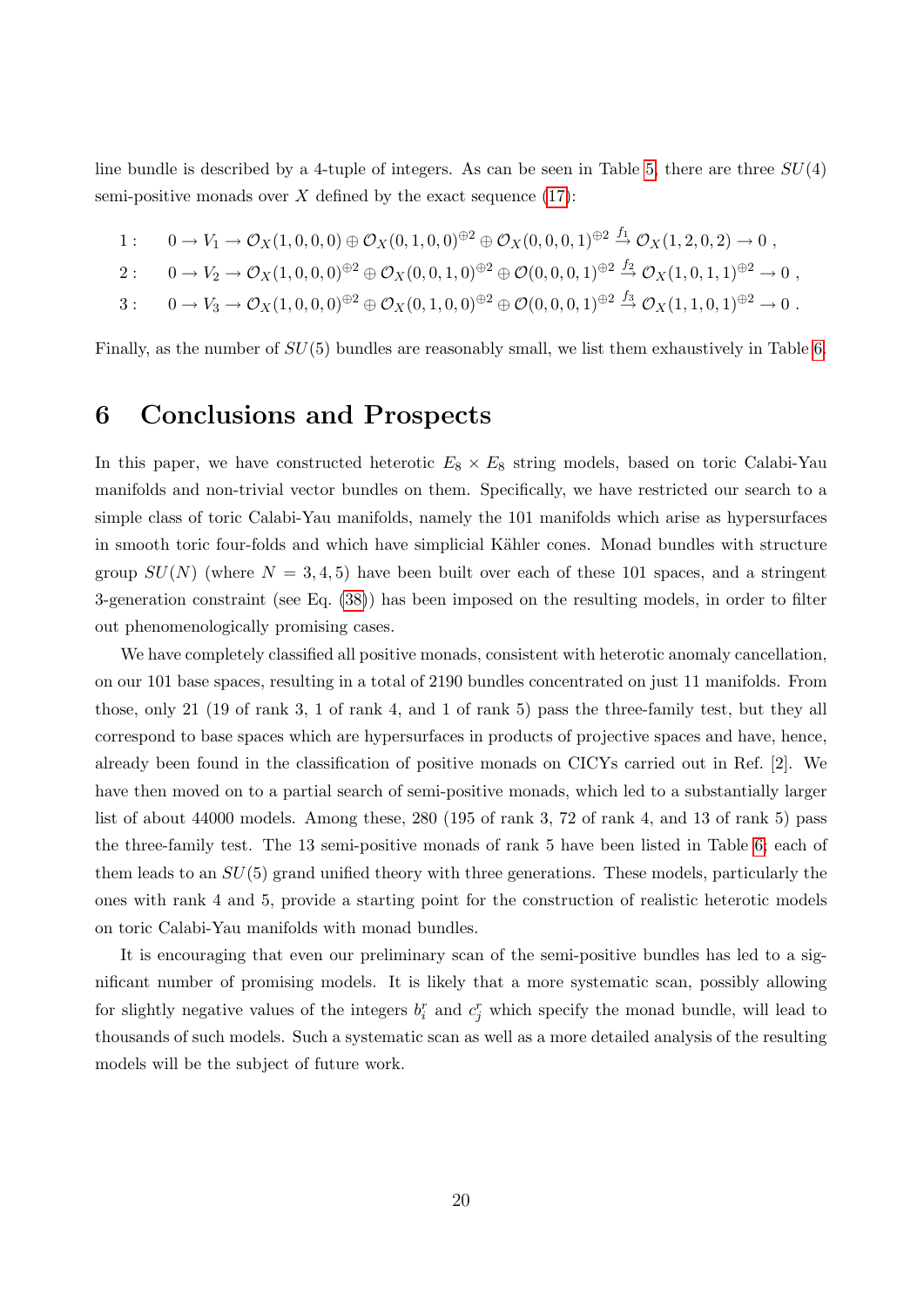| Sp No.                   | B                                                                                                                                                                                                                                                                                                                                                                                                                                                                                                                                                             | $\mathcal{C}$                                                                                                               | ind(V) | Group Order |
|--------------------------|---------------------------------------------------------------------------------------------------------------------------------------------------------------------------------------------------------------------------------------------------------------------------------------------------------------------------------------------------------------------------------------------------------------------------------------------------------------------------------------------------------------------------------------------------------------|-----------------------------------------------------------------------------------------------------------------------------|--------|-------------|
| $40{\scriptstyle\cal P}$ | $\overline{\oplus 2}$<br>$\overline{\bigoplus 2}$<br>$\begin{smallmatrix}0\\0\\1\\0\end{smallmatrix}$<br>$\begin{smallmatrix}0\\0\\0\\0\end{smallmatrix}$<br>$\begin{smallmatrix}0\\1\\0\end{smallmatrix}$<br>$\begin{smallmatrix}1\\0\\0\end{smallmatrix}$<br>${\cal O}_X$<br>$\oplus$<br>$\oplus$<br>$\bigoplus$<br>$\mathbf{0}$                                                                                                                                                                                                                            | $\begin{smallmatrix}1\\1\\2\\2\end{smallmatrix}$<br>$\mathcal{O}_X$                                                         | $-24$  | 2, 4, 8, 16 |
| $61\,$                   | $\bigoplus 2$<br>$\oplus 2$<br>$\begin{smallmatrix}0\\1\\0\\0\end{smallmatrix}$<br>$\begin{smallmatrix}0\\0\\1\end{smallmatrix}$<br>$\boldsymbol{0}$<br>$\begin{smallmatrix}1\\1\\0\\0\end{smallmatrix}$<br>$\begin{smallmatrix}1\\0\\0\end{smallmatrix}$<br>$\overline{0}$ <sub>0</sub><br>$O_X$<br>$\oplus$<br>$\oplus$<br>$\oplus$<br>$\oplus$<br>$\boldsymbol{0}$                                                                                                                                                                                         | $\overline{\oplus 2}$<br>$\begin{smallmatrix}1\\1\\1\\1\end{smallmatrix}$<br>$O_X$                                          | $-48$  | 2, 4, 8, 16 |
| $69\,$                   | $\overline{\bigoplus 2}$<br>$\overline{\oplus 2}$<br>$\begin{smallmatrix}0\\1\\0\end{smallmatrix}$<br>$\begin{smallmatrix}0\\0\\1\end{smallmatrix}$<br>$\begin{smallmatrix} 0\\0\\0\\0 \end{smallmatrix}$<br>$\begin{smallmatrix}1\\0\\0\end{smallmatrix}$<br>${\cal O}_X$<br>$\oplus$<br>$\oplus$<br>$\bigoplus$<br>$\mathbf{0}$<br>$\overline{0}$<br>$\,1\,$<br>$\mathbf{0}$                                                                                                                                                                                | $\frac{1}{2}$<br>$O_X$<br>$\mathbf{1}$                                                                                      | $-48$  | 2, 4, 8, 16 |
|                          | $\overline{\oplus 2}$<br>$\overline{\oplus 2}$<br>$\overline{\bigoplus}2$<br>$\begin{smallmatrix}0\\0\\0\\0\end{smallmatrix}$<br>$\begin{smallmatrix}0\\1\\0\\0\end{smallmatrix}$<br>$\begin{smallmatrix}1\\0\\0\end{smallmatrix}$<br>$O_X$<br>$\oplus$<br>$\oplus$<br>$\bar{0}$                                                                                                                                                                                                                                                                              | $\begin{smallmatrix}2\\2\\0\end{smallmatrix}$<br>$O_X$                                                                      | $-24$  |             |
| $78\,$                   | $\overline{\oplus 2}$<br>$\overline{\oplus}2$<br>$\begin{smallmatrix}0\\0\\0\\2\end{smallmatrix}$<br>$\begin{smallmatrix}0\\0\\1\\0\end{smallmatrix}$<br>$\boldsymbol{0}$<br>$\begin{smallmatrix}1\\0\\0\end{smallmatrix}$<br>$\frac{1}{0}$<br>${\cal O}_X$<br>$\oplus$<br>$\bigoplus$<br>$\oplus$                                                                                                                                                                                                                                                            | $\begin{smallmatrix}2\\1\\2\end{smallmatrix}$<br>$O_X$                                                                      | $-48$  | 2, 4, 8, 16 |
|                          | $\oplus 2$<br>$\begin{smallmatrix} 0\\ 1\\ 0\\ 0 \end{smallmatrix}$<br>$\begin{smallmatrix}0\\0\\0\\0\end{smallmatrix}$<br>$\begin{smallmatrix}0\\0\\1\\1\end{smallmatrix}$<br>$\begin{smallmatrix}0\\0\\1\\0\end{smallmatrix}$<br>$\begin{matrix} 1\\0\\0\\0 \end{matrix}$<br>$O_X$<br>$\oplus$<br>$\oplus$<br>$\oplus$<br>$\oplus$<br>$\,1$                                                                                                                                                                                                                 | $\begin{smallmatrix}2\\1\\2\\2\end{smallmatrix}$<br>$O_X$                                                                   | $-48$  |             |
|                          | $\oplus$ 2<br>$\begin{smallmatrix}0\\0\\1\\0\end{smallmatrix}$<br>$\begin{smallmatrix}0\\0\\0\\0\end{smallmatrix}$<br>$\begin{smallmatrix}0\\1\\0\\0\end{smallmatrix}$<br>$\begin{smallmatrix}1\\0\\0\end{smallmatrix}$<br>$\begin{matrix} 1\\0\\0\\0 \end{matrix}$<br>$\mathcal{O}_X$<br>$\oplus$<br>$\bigoplus$<br>$\bigoplus$<br>$\oplus$<br>$\mathbf{1}$                                                                                                                                                                                                  | $\begin{smallmatrix}2\\1\\2\\2\end{smallmatrix}$<br>$O_X$                                                                   | $-48$  |             |
|                          | $\overline{\bigoplus}2$<br>$\overline{\oplus 2}$<br>$\begin{smallmatrix}0\\0\\0\\0\\1\end{smallmatrix}$<br>$\begin{smallmatrix}0\\0\\1\\0\end{smallmatrix}$<br>$\begin{smallmatrix}1\1\0\0\0\end{smallmatrix}$<br>$\begin{matrix} 1\\0\\0\\0 \end{matrix}$<br>$\mathcal{O}_X$<br>$\oplus$<br>$\oplus$<br>$\oplus$                                                                                                                                                                                                                                             | $\begin{smallmatrix}2\\1\\2\\2\end{smallmatrix}$<br>$\mathcal{O}_X$                                                         | $-48$  |             |
|                          | $\bigoplus 2$<br>$\bigoplus 2$<br>$\,0\,$<br>$\overline{0}$<br>$\,2$<br>$\,0\,$<br>$\stackrel{0}{0}$<br>$\mathcal{O}_X$<br>$\begin{smallmatrix} 0\\1\\0 \end{smallmatrix}$<br>$\begin{smallmatrix}1\\0\end{smallmatrix}$<br>$\stackrel{0}{0}$<br>$\bigoplus$<br>$\bigoplus$<br>$\oplus$<br>$\mathbf{0}$<br>$\,1$                                                                                                                                                                                                                                              | $\begin{smallmatrix}2\\1\\2\\2\end{smallmatrix}$<br>$O_X$                                                                   | $-48$  |             |
| $113\,$                  | $\oplus$ 2<br>$\oplus 2$<br>$\begin{smallmatrix}0&0\\0&0\\1&0\end{smallmatrix}$<br>$\begin{smallmatrix}0\\0\\0\\0\\0\end{smallmatrix}$<br>$\begin{matrix} 0 \\ 0 \\ 0 \\ 0 \\ 0 \\ 0 \end{matrix}$<br>$\boldsymbol{0}$<br>$\begin{smallmatrix}0\\1\\0\\0\\0\end{smallmatrix}$<br>$\begin{smallmatrix} 1\\1\\0\\0\\0 \end{smallmatrix}$<br>$O_X$<br>$\oplus$<br>$\oplus$<br>$\oplus$<br>$\oplus$<br>$1\,$<br>$\,0\,$<br>$\mathbf{1}$<br>$\mathbf 0$<br>$\overline{0}$                                                                                          | $\overline{\bigoplus 2}$<br>$\boldsymbol{0}$<br>$\begin{smallmatrix}1\\0\\1\\1\end{smallmatrix}$<br>$O_X$<br>$\mathbf{1}$   | $-21$  | $\,7$       |
|                          | $\overline{\oplus 2}$<br>$\oplus$ 2<br>$\boldsymbol{0}$<br>$\,0\,$<br>$\boldsymbol{0}$<br>$\boldsymbol{0}$<br>$\,0$<br>$\begin{smallmatrix}0\\0\\0\\0\\1\\0\end{smallmatrix}$<br>$\begin{smallmatrix}1\\0\\0\\1\end{smallmatrix}$<br>$\begin{smallmatrix}1\\0\end{smallmatrix}$<br>$\boldsymbol{0}$<br>$\,0$<br>$\begin{smallmatrix} 0\\1\\0 \end{smallmatrix}$<br>$\,0\,$<br>$O_X$<br>$\oplus$<br>$\oplus$<br>$\oplus$<br>$\oplus$<br>$\,0\,$<br>$\begin{smallmatrix} 0\\0\\1 \end{smallmatrix}$<br>$\mathbf{0}$<br>$\overline{0}$<br>$\bar{0}$<br>$\bar{0}$ | $\oplus 2$<br>$\boldsymbol{0}$<br>$\frac{1}{0}$<br>$O_X$<br>$\begin{smallmatrix}1\\1\\1\end{smallmatrix}$                   | $-21$  |             |
|                          | $\oplus 2$<br>$\oplus 2$<br>$\boldsymbol{0}$<br>$\boldsymbol{0}$<br>$\overline{0}$<br>$\,0$<br>$\begin{matrix} 0 \\ 0 \\ 0 \\ 0 \\ 0 \\ 0 \end{matrix}$<br>$\begin{smallmatrix}1\\0\\0\\0\end{smallmatrix}$<br>$\begin{bmatrix} 1 \\ 0 \\ 0 \end{bmatrix}$<br>$\begin{smallmatrix}0\\1\\0\\0\end{smallmatrix}$<br>$\,0\,$<br>$\overline{0}$ <sub>0</sub><br>$O_X$<br>$\oplus$<br>$\oplus$<br>$\oplus$<br>$\oplus$<br>$\boldsymbol{0}$<br>$\,1$<br>$\bar{0}$<br>$\boldsymbol{0}$<br>i.<br>$\overline{0}$                                                       | $\oplus 2$<br>$\overline{0}$<br>$\begin{smallmatrix} 1\\1\\1\\0 \end{smallmatrix}$<br>$O_X$<br>$\mathbf{1}$<br>$\mathbf{1}$ | $-21$  |             |
|                          | $\oplus 2$<br>$\oplus 2$<br>$\boldsymbol{0}$<br>$\,0\,$<br>$\,0$<br>$\,0\,$<br>$\mathbf{0}$<br>$\,0\,$<br>$\begin{smallmatrix} 1\\0\\0 \end{smallmatrix}$<br>$\stackrel{0}{\scriptstyle 1}$<br>$\,0\,$<br>$\begin{smallmatrix}1\\0\end{smallmatrix}$<br>$\begin{smallmatrix}0\\0\\1\\0\end{smallmatrix}$<br>$\,0\,$<br>$O_X$<br>$\oplus$<br>$\bigoplus$<br>$\oplus$<br>$\oplus$<br>$\,0\,$<br>$\,0$<br>$\,0\,$<br>$\begin{smallmatrix}1\\0\end{smallmatrix}$<br>0<br>$\boldsymbol{0}$<br>$\boldsymbol{0}$<br>$\,0\,$<br>$\,1$<br>$\boldsymbol{0}$             | $\oplus 2$<br>$\overline{0}$<br>$\,1$<br>$\begin{smallmatrix}1\\0\end{smallmatrix}$<br>${\cal O}_X$<br>$\frac{1}{1}$        | $-21$  |             |

<span id="page-21-0"></span>Table 6: Exhaustive list of  $SU(5)$  semi-positive monads with  $\tilde{S}^r \leq 2$ , satisfying the three-generation constraint [\(38\)](#page-18-2); we have marked the simple toric Calabi-Yau spaces in the left-most column, as well as their respective possibilities for orders of freely acting symmetry groups in the right-most.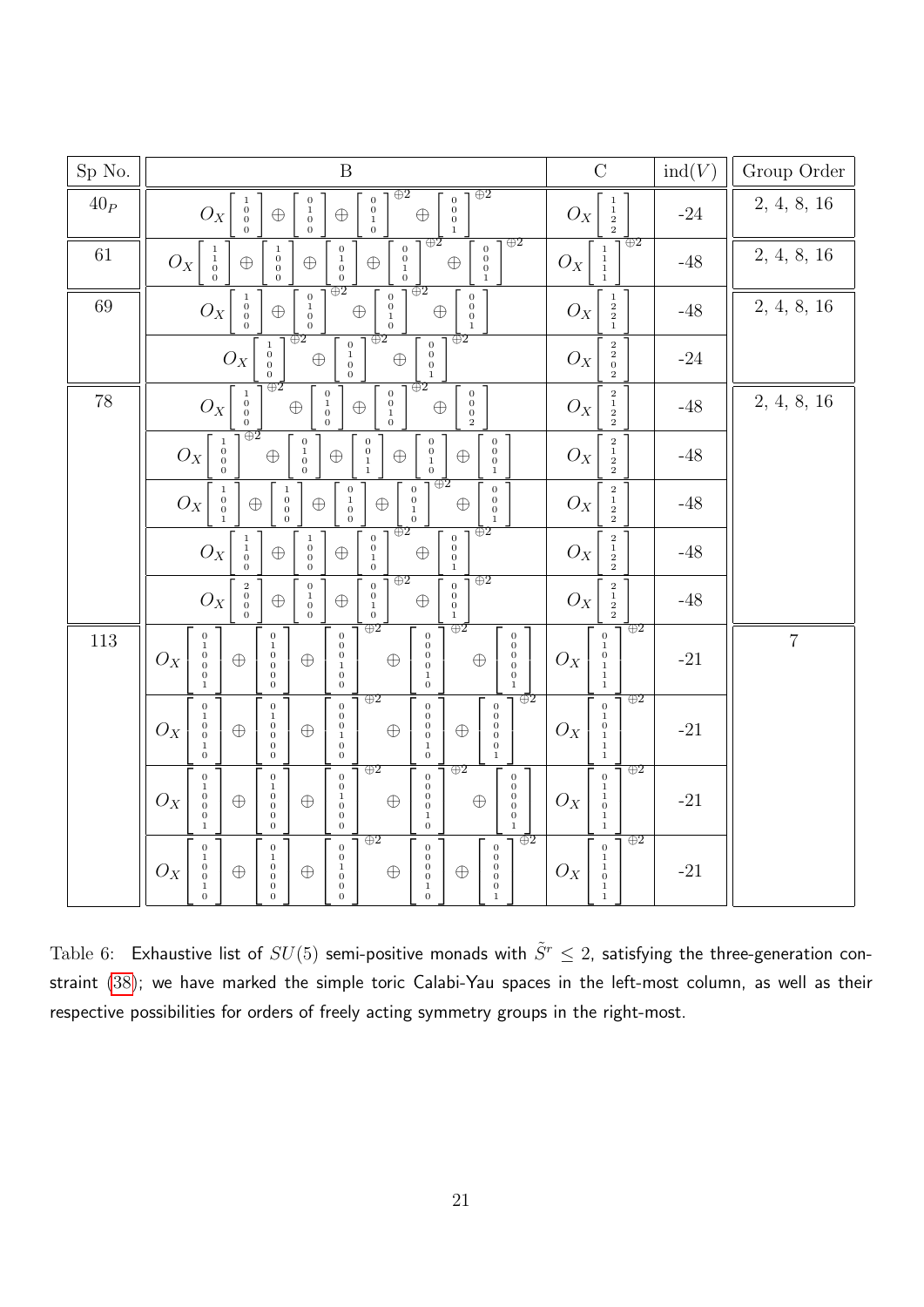## Acknowledgements

The authors would like to express sincere gratitudes to Maxmilian Kreuzer for the database he shared with us, as well as invaluable correspondences on its interpretation. We also acknowledge helpful discussions with Lara Anderson, Philip Candelas, Jeffrey Giansiracusa and James Gray. Y.- H. H. is indebted to the UK STFC for an Advanced Fellowship as well as Merton College, Oxford. S.-J. L. thanks the Clarendon Fund Bursary and the Overseas Research Scheme for support.

## <span id="page-22-0"></span>A Construction of the Manifolds in Toric Geometry

The three sub–sections in this appendix will constitute a step-wise summary of the construction of our three-folds. First, we introduce the basic tool kit which will be essential in toric description of varieties, namely, lattices, cones and fans. Second, we outline the construction of the toric variety, and finally, we define the Calabi-Yau manifold as a hypersurface in this ambient toric variety. For a more complete review, the reader can consult [27–30, 35–37].

#### <span id="page-22-1"></span>A.1 Basic Definitions: Lattices, Cones and Fans

Let us begin by discussing the spaces on which the toric combinatorial data is defined. We first introduce a rank  $n$  integer lattice  $N$  and define its dual lattice  $M$  via the natural inner-product  $\langle \cdot , \cdot \rangle : M \times N \to \mathbb{Z}$ . Their extensions over R are denoted by  $N_{\mathbb{R}}$  and  $M_{\mathbb{R}}$ , and the same bracket symbol will be used for the extended inner-product. We can think of N and M (respectively  $N_{\mathbb{R}}$ and  $M_{\mathbb{R}}$ ) as being isomorphic to  $\mathbb{Z}^n$  (respectively  $\mathbb{R}^n$ ), and the inner product can be taken as simply the vector dot-product. Note that neither the lattices nor their real extensions are directly where the toric variety itself lives; they only furnish as auxiliary spaces. The rank of the lattices, however, is equal to the complex dimension of the toric variety.

Having introduced these objects, we can now define the basic tool-kit. A set  $\sigma \subset N_{\mathbb{R}}$  is a strongly convex rational polyhedral cone if

$$
\sigma = \left\{ \sum_{i=1}^{k} a_i \mathbf{v}_i \mid a_i \in \mathbb{R}_{\geq 0} \right\} \tag{39}
$$

for a finite set of vectors  $\mathbf{v}_1, \dots, \mathbf{v}_k \in N$  and  $\sigma \cap (-\sigma) = \{\mathbf{0}\}\$ . For simplicity,  $\sigma$  is often called a cone. Every cone  $\sigma \subset N_{\mathbb{R}}$  has its *dual cone*  $\check{\sigma} \subset M_{\mathbb{R}}$  defined as

$$
\check{\sigma} = \{ \mathbf{m} \in M_{\mathbb{R}} \mid \langle \mathbf{m}, \mathbf{v} \rangle \ge 0 \ \forall \mathbf{v} \in \sigma \} \tag{40}
$$

A set  $\tau \subset \sigma$  is called a *face* of the cone  $\sigma$  if it is spanned over  $\mathbb{R}_{\geq 0}$  by a subset of generators of  $\sigma$ and lies on the boundary of  $\sigma$ . A fan is then defined as a collection  $\Sigma$  of cones in  $N_{\mathbb{R}}$  such that each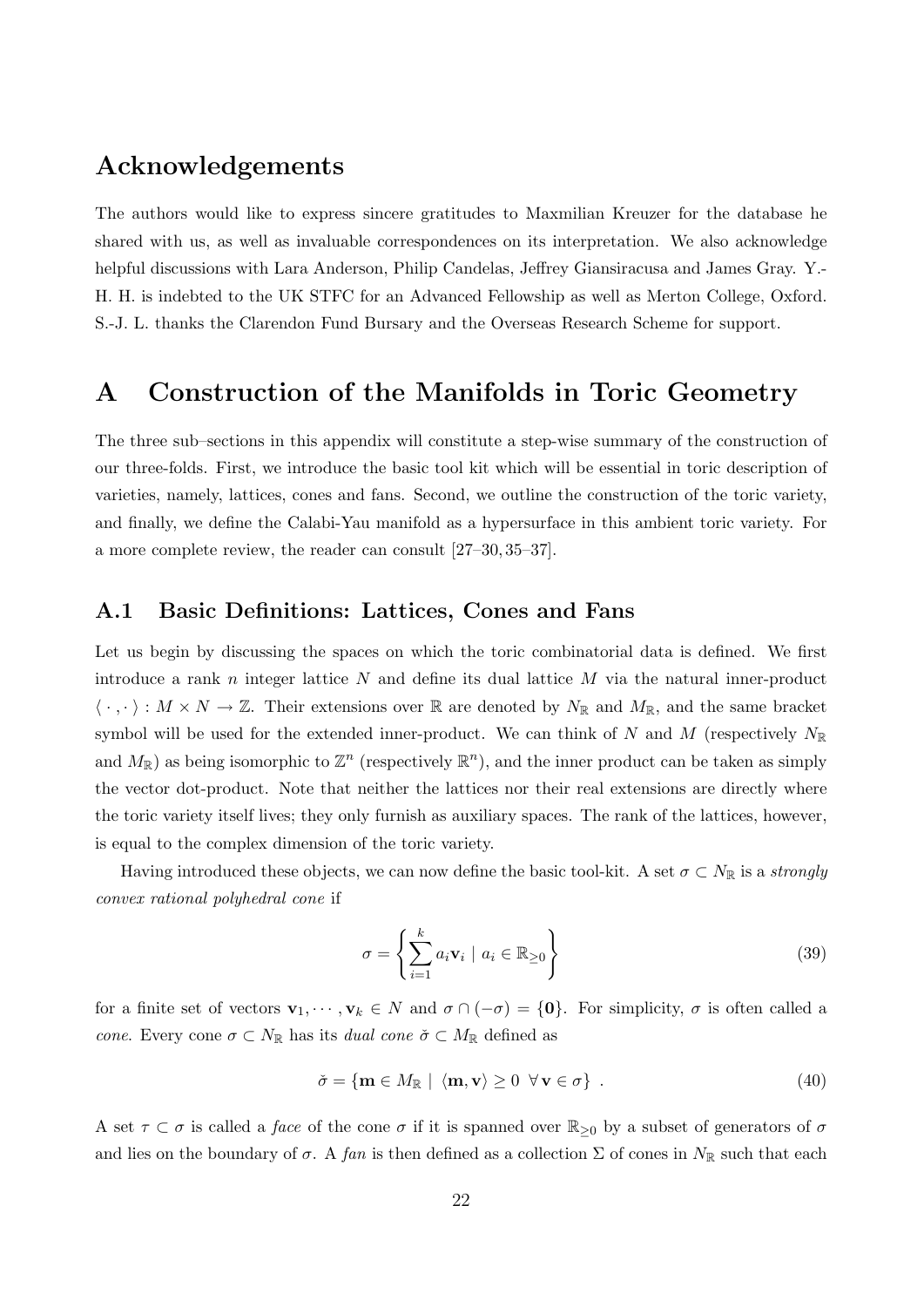face of a cone in  $\Sigma$  is also a cone in  $\Sigma$  and the intersection of two cones in  $\Sigma$  is a face of each. The collection of d-dimensional cones in  $\Sigma$  is denoted by  $\Sigma^{(d)}$  for  $0 \leq d \leq n$ . We also denote the union of all the cones in  $\Sigma$  by  $|\Sigma|$  and call it the *support* of  $\Sigma$ .



<span id="page-23-1"></span>Figure 3: The fan for  $\mathbb{P}^2$  (left) and the 2-dimensional dual cones (right).

As an example, Figure [3](#page-23-1) depicts a fan in  $N_{\mathbb{R}} = \mathbb{R}^2$ , shown at the left. This fan consists of one 0-dimensional cone, namely, the origin  $(0, 0)$ , three 1-dimensional cones, namely the three rays generated respectively by  $\mathbf{v}_1 = (1, 0), \mathbf{v}_2 = (0, 1), \mathbf{v}_3 = (-1, -1),$  as well as three 2-dimensional cones (shaded), generated respectively by the neighbouring pairs:  $\{v_1, v_2\}$ ,  $\{v_2, v_3\}$ , and  $\{v_3, v_1\}$ . The three 2-dimensional dual cones are depicted on the right.

#### <span id="page-23-0"></span>A.2 Construction of Toric Varieties

There are several equivalent ways how we construct toric varieties from their toric data, that is from their associated fans. Amongst them is the algebro-geometric construction, where each affine patch of the variety is explicitly realised as the maximal spectrum of some ring. One of the basic ideas underlying this local construction is that there is an one-to-one correspondence between the cones  $\sigma \in \Sigma$  and the orbits of the torus action T on the toric variety A. It turns out that the correspondence is dimension-reversing. To be precise,

$$
\dim(\sigma) + \dim(\operatorname{orb}(\sigma)) = n. \tag{41}
$$

In particular, the top-dimensional cones correspond to the fixed points of the T-action and the 1-dimensional cones to the T-invariant divisors. We denote such divisors by  $D_\rho$  where  $\rho \in \Sigma^{(1)}$  are the edges in the fan.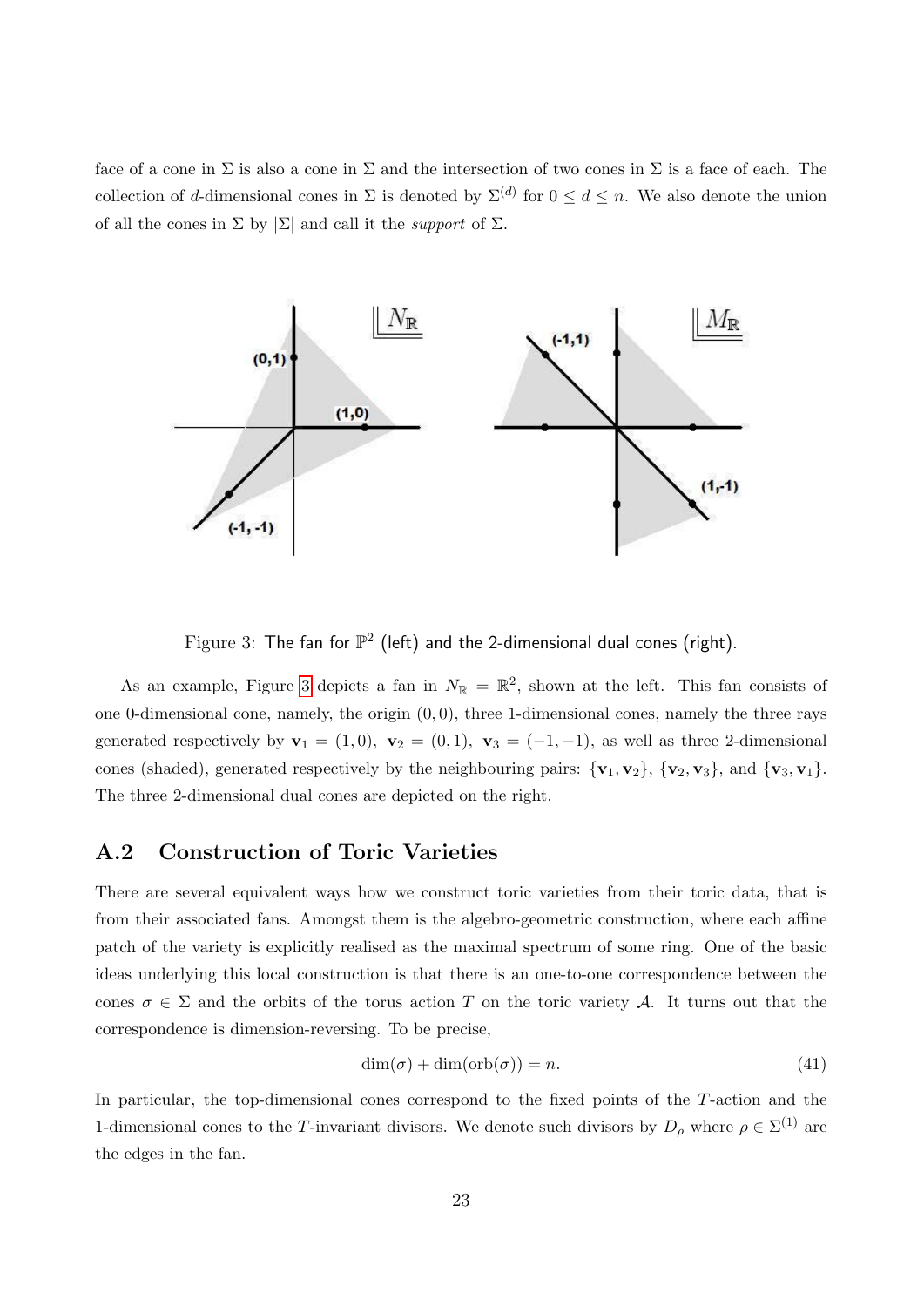In this paper, however, we are more interested in the global construction. Let us first recall the ordinary construction of  $\mathbb{P}^n$ . One considers  $\mathbb{P}^n$  as the quotient of  $\mathbb{C}^{n+1} - \{0\}$  by the multiplicative group  $\mathbb{C}^*$ . Each point in  $\mathbb{P}^n$  is labelled by its homogeneous coordinates  $(x_1, \dots, x_{n+1})$ , which we identify with  $\lambda \cdot (x_1, \dots, x_{n+1})$  for all  $\lambda \in \mathbb{C}^*$ . This can be easily generalised to the case of arbitrary toric varieties.

With each edge  $\rho \in \Sigma^{(1)}$  of the fan  $\Sigma$ , we associate a *homogeneous coordinate*  $x_{\rho}$ . So there are k homogeneous coordinates  $(x_1, \dots, x_k)$  on  $\mathbb{C}^k$ , where  $k = \sum^{(1)}$ . Just as for ordinary projective spaces, the next task is to identify certain measure zero subsets of  $\mathbb{C}^k$  which should be removed. Let S be a subset of  $\Sigma^{(1)}$  that does not span a cone of  $\Sigma$  and let  $Z(S) \subset \mathbb{C}^k$  be the linear subspace defined by setting  $x_{\rho} = 0 \quad \forall \rho \in S$ . Now let  $Z(\Sigma) \subset \mathbb{C}^k$  be the union of all such subspaces  $V(S)$ . Then the toric variety is constructed as a quotient of  $\mathbb{C}^n - Z(\Sigma)$  by some group G. We refer to [35] for a detailed description of how  $G$  is constructed. Here we rather content ourselves with a partial answer which is valid for the smooth toric varieties which are the primary interest of the present paper.

For such cases, G is isomorphic to  $(\mathbb{C}^*)^{k-n}$  and the G quotient is implemented by the following equivalence relations

$$
(x_1, \cdots, x_k) \sim (\lambda_r^{\beta^{r_1}} x_1, \cdots, \lambda_r^{\beta^{r_k}} x_k) , \qquad (42)
$$

with  $\lambda_r \in \mathbb{C}^*$ . The coefficients  $\beta^r_{\rho}$  are defined by the linear relations  $\sum^k$  $\rho=1$  $\beta^r_{\rho} \mathbf{v}_{\rho} = 0$  which amount to *n* independent conditions. Hence,  $\beta^r_{\rho}$  form an  $(k-n) \times k$  matrix which is often referred to as a **charge matrix** [35]. Choosing all its entries to be integers and requiring that  $g.c.d.(\beta^r_1, \dots, \beta^r_k) = 1$  it is uniquely defined (up to lattice isomorphisms). It is easy to see that G preserves  $\mathbb{C}^k - Z(\Sigma)$  and hence, we can take the quotient

$$
\mathcal{A} = (\mathbb{C}^k - Z(\Sigma))/G , \qquad (43)
$$

to construct the toric variety.

### <span id="page-24-0"></span>A.3 Construction of Calabi-Yau Hypersurfaces

In this sub–section, we briefly describe how to construct our desired Calabi-Yau three–fold  $X$  as a hypersurface of a 4-dimensional ambient toric variety  $\mathcal{A}$ .

Not every toric n-fold contains a Calabi-Yau hypersurface. To formulate what exactly the condition on the fan is, we first need to introduce an n-dimensional **polytope**  $\Delta \subset M_{\mathbb{R}}$ . By a polytope, we mean that  $\Delta$  is the convex hull of a certain set, which one can take to be the set of vertices of ∆. This is called the vertex representation, for the obvious reason. As an equivalent definition, a polytope can also be defined as the intersection of a finite number of half-spaces, which can be chosen as the collection of facet-defining half-spaces. We only consider a polytopes containing the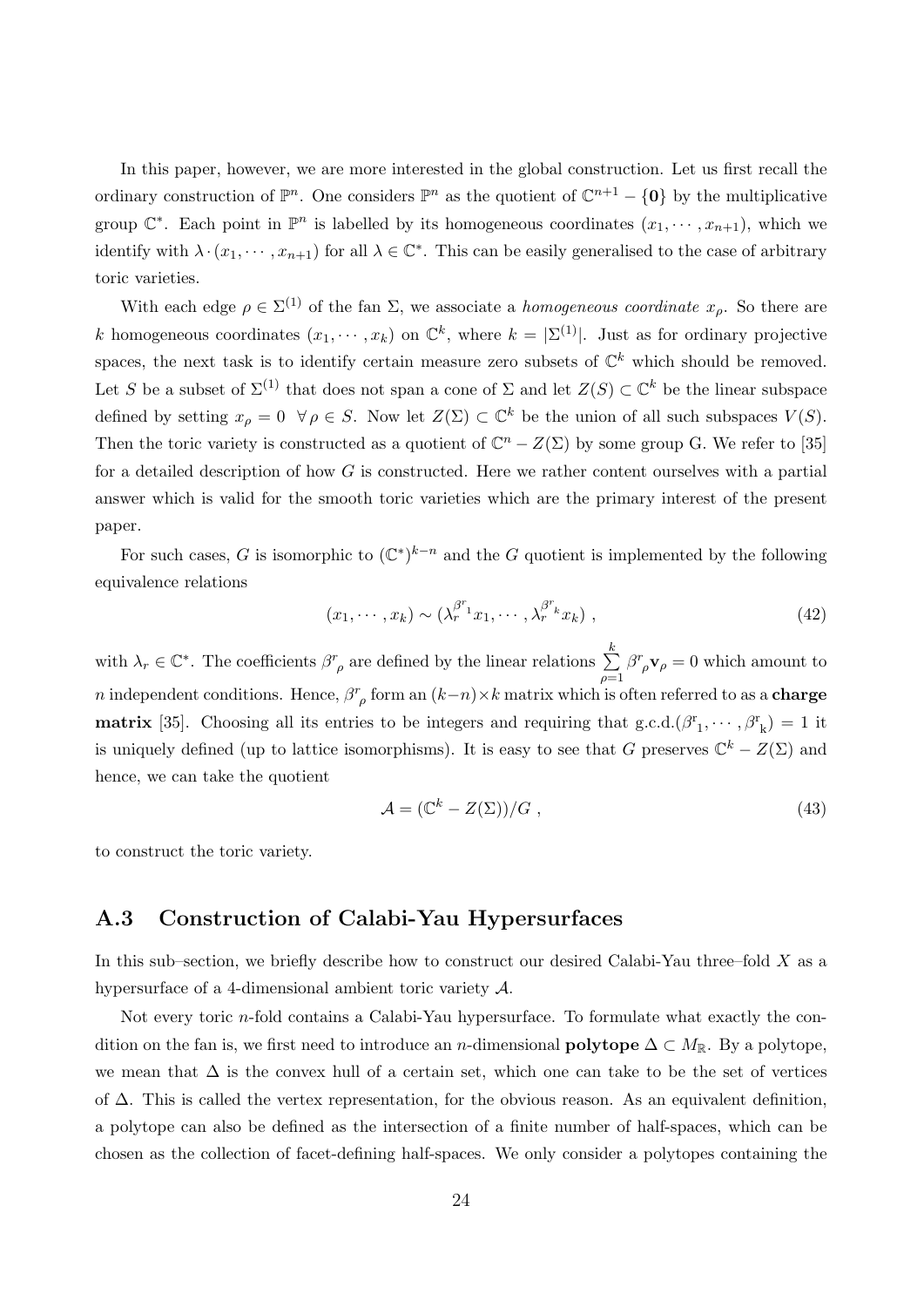origin and hence, can subsequently define its **dual polytope**  $\Delta^{\circ} \subset N_{\mathbb{R}}$  as

$$
\Delta^{\circ} = \{ \mathbf{v} \in N_{\mathbb{R}} \mid \langle \mathbf{m}, \mathbf{v} \rangle \ge -1 \ \forall \mathbf{m} \in \Delta \} \ . \tag{44}
$$

The polytope  $\Delta$  is called **reflexive** if all the vertices of  $\Delta$  as well as  $\Delta^{\circ}$  are lattice points. Note that the dual polytope  $\Delta$ °  $\subset N_{\mathbb{R}}$  also contains the origin as its interior point. We can then define a fan  $\Sigma$  in  $N_{\mathbb{R}}$  which consists of the cones over the faces of  $\Delta^{\circ}$  with their apexes at the origin. This fan  $\Sigma$ is called the normal fan of the polytope  $\Delta$ , and we have the following statement: the normal fan  $\Sigma$  in  $N_{\mathbb{R}}$  of a reflexive polytope  $\Delta \subset M_{\mathbb{R}}$  defines a toric n-fold as well as a Calabi-Yau (n-1)-fold embedded therein.

More precisely, the normal fan tells us about the defining equation of the Calabi-Yau hypersurface as follows. To each lattice point **m** of a reflexive polytope  $\Delta \subset M_{\mathbb{R}}$  we assign a monomial

<span id="page-25-2"></span>
$$
\mathbf{x}^{[\mathbf{m}]} = \prod_{\rho=1}^{k} x_{\rho}^{\langle \mathbf{m}, \mathbf{v}_{\rho} \rangle + 1},\tag{45}
$$

where  $x_{\rho=1,\dots,k}$  are the homogeneous coordinates of the toric variety A associated to the polytope  $\Delta$ . These homogeneous coordinates correspond to the k edge vectors  $\mathbf{v}_{\rho=1,\dots,k}$  of the normal fan  $\Sigma$  of  $\Delta$ . Now, it turns out that a linear combination of all the monomials corresponding to the lattice points  $\mathbf{m} \in \Delta$  is a homogenous polynomial and hence, its zero locus can define a hypersurface X to A. What is more, the hypersurface  $X$  indeed satisfies the Calabi-Yau condition. It is straightforward to see that this defining polynomial is a section of the line bundle  $\mathcal{O}_{\mathcal{A}}(\sum_{k=1}^{k}$  $\rho=1$  $D_{\rho}$ , the anticanonical bundle of the ambient space A. In other words, the normal bundle of X is

<span id="page-25-1"></span>
$$
\mathcal{N} = \mathcal{O}_{\mathcal{A}}(\sum_{\rho=1}^{k} D_{\rho}). \tag{46}
$$

Figure [4](#page-26-0) is a 2-dimensional example depicting a reflexive polytope  $\Delta \subset M_{\mathbb{R}}$  and the dual polytope  $\Delta^{\circ} \subset N_{\mathbb{R}}$ . Note that the normal fan  $\Sigma$  of  $\Delta$ , which is the collection of the cones over the faces of  $\Delta^{\circ}$ , reproduces the fan for  $\mathbb{P}^2$  in Figure [3.](#page-23-1) Note also that the polytope  $\Delta \subset M_{\mathbb{R}}$  in the figure gives us all the monomials of degree 3 and hence, defines the toric variety  $\mathbb{P}^2$  as well as the family of cubic Calabi-Yau hypersurfaces. Of course, the lattice of our main concern is of rank 4, rather than of rank 2 as in this simple example. It turns out that there are 473, 800, 776 4-dimensional reflexive polytopes [21] and hence, that many Calabi-Yau 3-folds arise this way.

## <span id="page-25-0"></span>B Relevant Properties of the Manifolds

Various properties of the ambient toric varieties and their associated Calabi-Yau hypersurfaces can be easily read off from the toric data. Here, we summarise the ones relevant to our string models.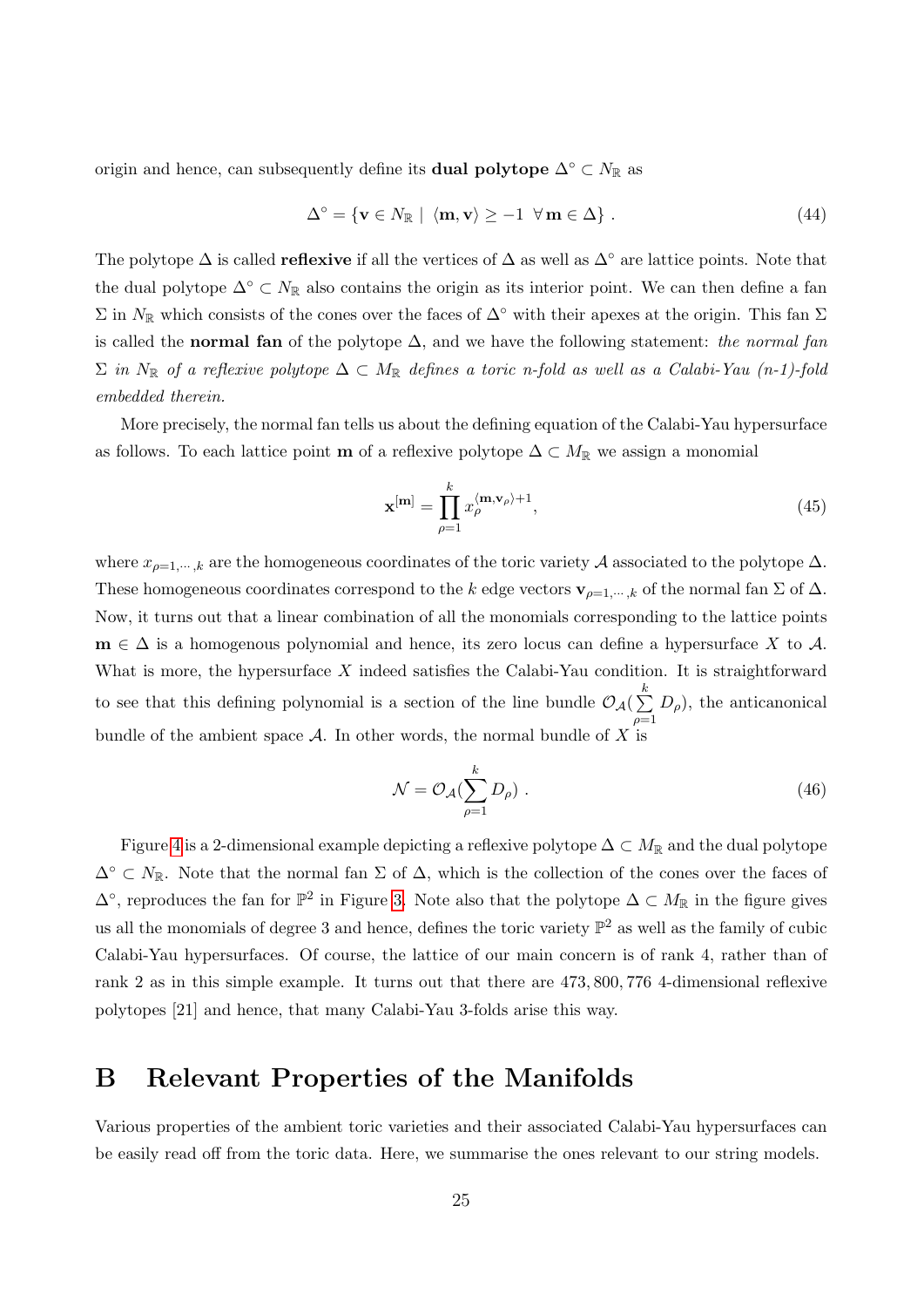

<span id="page-26-0"></span>Figure 4: A polytope  $\Delta \subset M_{\mathbb{R}}$ (left) and its dual polytope  $\Delta^{\circ} \subset N_{\mathbb{R}}$ (right).

Given a toric variety constructed by its fan, a natural question to ask is how we describe line bundles thereon; this will be key to our discussion of monads. We have a simple answer to this question for a smooth, compact, toric variety. The Picard group  $Pic(\mathcal{A})$ , which parametrises the space of line-bundles on  $A$ , is determined by the following short exact sequence

<span id="page-26-1"></span>
$$
0 \to M \xrightarrow{\alpha} \bigoplus_{\rho=1}^{k} \mathbb{Z}D_{\rho} \xrightarrow{\beta} \text{Pic}(\mathcal{A}) \to 0
$$
\n(47)

where  $k = |\Sigma^{(1)}|$  is the number of edges in  $\Sigma$  and  $n = \dim_{\mathbb{C}} A$ , we recall, is the complex dimension of A. The first map  $\alpha$  maps **m** to  $\sum^k$  $\rho=1$  $\langle \mathbf{m}, \mathbf{v}_{\rho} \rangle D_{\rho}$  and therefore,

$$
\mathrm{Ker}(\beta) = \mathrm{Im}(\alpha) = \{ (\langle \mathbf{m}, \mathbf{v}_1 \rangle, \cdots, \langle \mathbf{m}, \mathbf{v}_k \rangle) \mid \mathbf{m} \in M \}.
$$

This expression for Ker( $\beta$ ) together with the exactness of the sequence [\(47\)](#page-26-1) fixes the linear map  $\beta$ up to lattice isomorphisms. In fact, the  $(k - n) \times k$  matrix representing the  $\beta$ -map, is precisely the charge matrix  $[\beta^r_{\rho}]$  defined in [A.2.](#page-23-0) Since the dual lattice M is isomorphic to  $\mathbb{Z}^n$ , the short exact sequence [\(47\)](#page-26-1) implies

$$
\operatorname{Pic}(\mathcal{A}) \simeq \mathbb{Z}^{k-n} \ . \tag{48}
$$

So every line bundle is determined by a  $(k - n)$ -tuple of integers, and we can denote it by  $\mathcal{O}_{\mathcal{A}}(a)$ for  $\mathbf{a} \in \mathbb{Z}^{k-n}$ . A basis of  $(1,1)$ -forms for  $H^2(\mathcal{A}, \mathbb{Z})$  can then be defined by setting  $J_r \equiv c_1(\mathcal{O}_{\mathcal{A}}(\mathbf{e}_r))$ for  $r = 1, \dots, k - n$ , where  $e_r$  are the standard unit normal vectors in  $\mathbb{Z}^{k-n}$ . With this definition the first Chern class of line-bundles can be written as

$$
c_1(\mathcal{O}_\mathcal{A}(\mathbf{a})) = a^r J_r \t{,} \t(49)
$$

where the sum over the index  $r$  is implicit.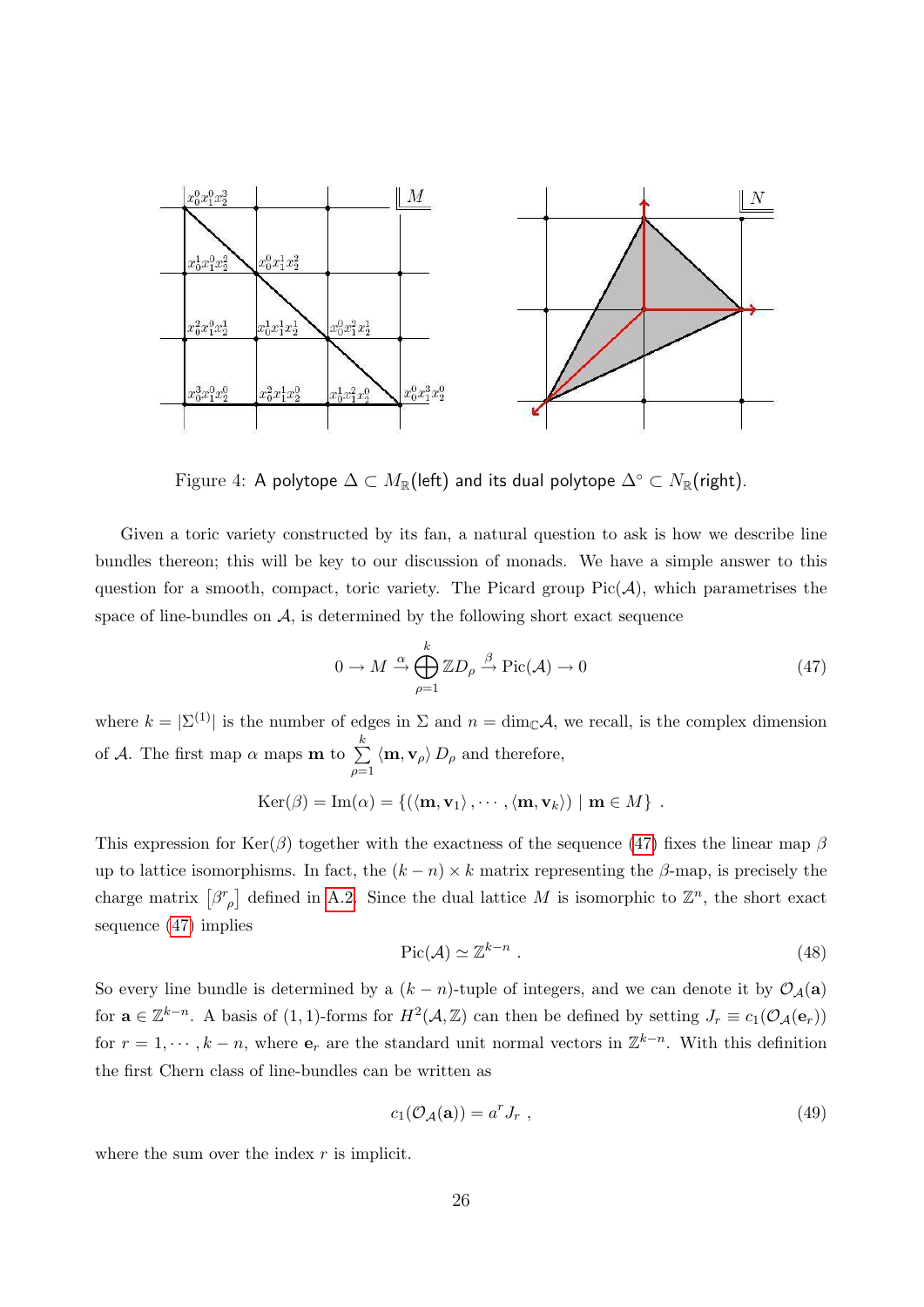The non-trivial Hodge numbers of the smooth Calabi-Yau 3-fold X are given by the formulas [33]

<span id="page-27-0"></span>
$$
h^{1,1}(X) = l(\Delta^{\circ}) - 5 - \sum_{\text{codim}\check{\Theta}=1} l^{\star}(\check{\Theta}) + \sum_{\text{codim}\check{\Theta}=2} l^{\star}(\check{\Theta})l^{\star}(\Theta) , \qquad (50)
$$

$$
h^{2,1}(X) = l(\Delta) - 5 - \sum_{\text{codim}\Theta = 1} l^{\star}(\Theta) + \sum_{\text{codim}\Theta = 2} l^{\star}(\Theta) l^{\star}(\check{\Theta}). \tag{51}
$$

Here,  $l(\Theta)$  denotes the number of lattice points in  $\Theta$ , and  $l^*(\Theta)$  the number of lattice points in the interior of  $\Theta$ . The summations run over the faces  $\Theta$  and  $\check{\Theta}$  of the polytopes  $\Delta$  and  $\Delta^{\circ}$ , respectively. As was mentioned in the main text of this paper, it turns out that all the pairs of  $A$  and  $X$  within our database satisfy  $\dim(\text{Pic}(\mathcal{A})) = h^{1,1}(X) = h^{1,1}(\mathcal{A})$ . For simplicity, we will denote this number by  $h^{1,1}$ .

Another important task is to compute the intersection numbers of both the ambient space A and the Calabi-Yau hypersurface X. We first work out the intersection numbers of  $\mathcal A$ 

$$
d_{rstu} = \int_{\mathcal{A}} J_r \wedge J_s \wedge J_t \wedge J_u , \qquad (52)
$$

where  $r, s, t, u = 1, \dots, h^{1,1}$ . The basic idea is to take four edge vectors of the fan and check whether they span a four-cone or not. A linear equation on  $d_{rstu}$  arises from the choice of the four distinct edges  $\rho_1, \rho_2, \rho_3, \rho_4$  as follows:

<span id="page-27-2"></span>
$$
d_{rstu}\beta^{r}_{\rho_1}\beta^{s}_{\rho_2}\beta^{t}_{\rho_3}\beta^{u}_{\rho_4} = \begin{cases} 1 & \text{if } \{\mathbf{v}_{\rho_1}, \mathbf{v}_{\rho_2}, \mathbf{v}_{\rho_3}, \mathbf{v}_{\rho_4}\} \text{ spans a 4-cone },\\ 0 & \text{otherwise }, \end{cases}
$$
(53)

where the summations over  $r, s, t, u$  are implicit. Even if a vector appears multiple times in the set  ${v_{\rho_1}, v_{\rho_2}, v_{\rho_3}, v_{\rho_4}}$  Eq. [\(53\)](#page-27-2) still holds provided the set does not span a cone. By making different choices for the set of vectors we can obtain a set of simultaneous equations which uniquely determine the intersection numbers  $d_{rstu}$ . It is then straightforward to calculate the intersection numbers  $d_{rst}$ of the (favourable) Calabi-Yau hypersurface X by

<span id="page-27-3"></span>
$$
d_{rst} = \int_X J_r \wedge J_s \wedge J_t
$$
  
= 
$$
\int_A J_r \wedge J_s \wedge J_t \wedge c_1(\mathcal{N})
$$
  
= 
$$
n^u d_{rstu}
$$
 (54)

where  $c_1(\mathcal{N}) := n^u J_u$ . Note that, by abuse of notation, we denote the (1,1) forms on A and their pull-backs to  $X$  by the same symbol  $J_r$ .

We now move on to Chern classes. The total Chern class of  $A$  is given by

<span id="page-27-1"></span>
$$
c(\mathcal{A}) = \prod_{\rho=1}^{k} [1 + c_1(\mathcal{O}_{\mathcal{A}}(D_{\rho}))]
$$
\n(55)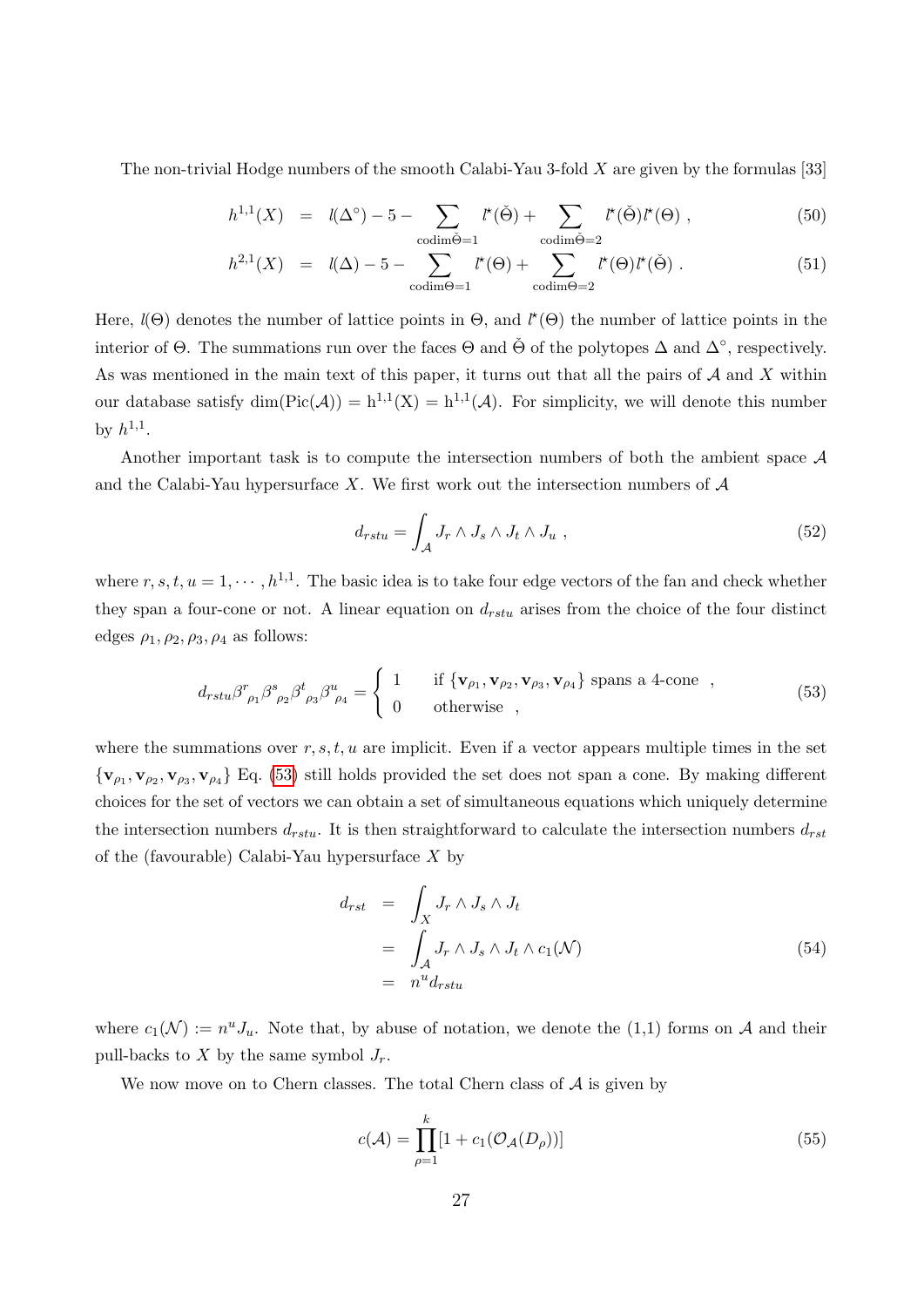where  $\mathcal{O}_{\mathcal{A}}(D_{\rho})$  is the line-bundle associated to the toric divisor  $D_{\rho}$ . On the other hand, the correspondence between divisors and line-bundles can be inferred from the  $\beta$ -map which appears in [\(47\)](#page-26-1). The expression [\(55\)](#page-27-1) for the Chern class then simplifies to

<span id="page-28-0"></span>
$$
c(\mathcal{A}) = \prod_{\rho=1}^{k} \left[ 1 + \beta^r_{\rho} J_r \right],
$$
\n(56)

where  $J_r \equiv c_1(\mathcal{O}_\mathcal{A}(e_r))$  for  $r = 1, \dots, k - n$ . For instance, for the first two non-trivial terms in [\(56\)](#page-28-0) one reads off

$$
c_1(\mathcal{A}) = \sum_{1 \leq \rho \leq k} \beta^r_{\rho} J_r ,
$$
  

$$
c_2(\mathcal{A}) = \sum_{1 \leq \rho < \sigma \leq k} \beta^r_{\rho} \beta^s_{\sigma} J_r J_s .
$$

On the other hand, we have the following standard short exact sequence

$$
0 \to TX \to T\mathcal{A}|_X \to \mathcal{N} \to 0 , \qquad (57)
$$

which relates the tangent bundles TX of our Calabi-Yau threefold X, the restriction  $T{\cal A}|_X$  of the tangent bundle TA of A to X and the normal bundle N of X in A. The above sequence implies that the Chern classes of these three bundles are related by

<span id="page-28-2"></span>
$$
c(\mathcal{A}) = c(X) \wedge c(\mathcal{N}) . \tag{58}
$$

This relation can also be understood in terms of the adjunction formula. Combining the result with Eqs. [\(46\)](#page-25-1) and [\(56\)](#page-28-0), it is straightforward to calculate  $c(X)$ , and in particular,  $c_2(X)$ , which, in fact, turns out to be equal to  $c_2(\mathcal{A})$ .

In the rest of this section, we study Kähler and Mori cones. As a preparation, we cite the following theorem

**THEOREM B.1** The toric variety of a fan  $\Sigma$  in  $N_{\mathbb{R}}$  is projective if and only if  $\Sigma$  is the normal fan of an n-dimensional lattice polytope  $\Delta \subset M_{\mathbb{R}}$ .

which assures us that  ${\mathcal A}$  always admits Kähler structures.

In order to determine the Kähler cone of  $A$ , we first associate to each cohomology class  $\mathbf{a} =$  $\sum_{i=1}^{k}$  $\rho=1$  $a^{\rho}[D_{\rho}] \in H^{1,1}(\mathcal{A}, \mathbb{R})$ , a support function  $\psi : |\Sigma| \to \mathbb{R}$  defined as follows. For every maximal cone  $\sigma \in \Sigma$ , there is a unique  $\mathbf{m}_{\sigma} \in M_{\mathbb{R}}$  such that

<span id="page-28-1"></span>
$$
\langle \mathbf{m}_{\sigma}, \mathbf{v}_{\rho} \rangle = -a^{\rho} \text{ if } \mathbf{v}_{\rho} \subset \sigma ,
$$
\n(59)

and extending this linearly over the cone  $\sigma$  we can define a linear function on  $\sigma \subset \Sigma$ . Now, with this as a local definition, we construct the support function  $\psi$  on the whole support  $|\Sigma|$ , which can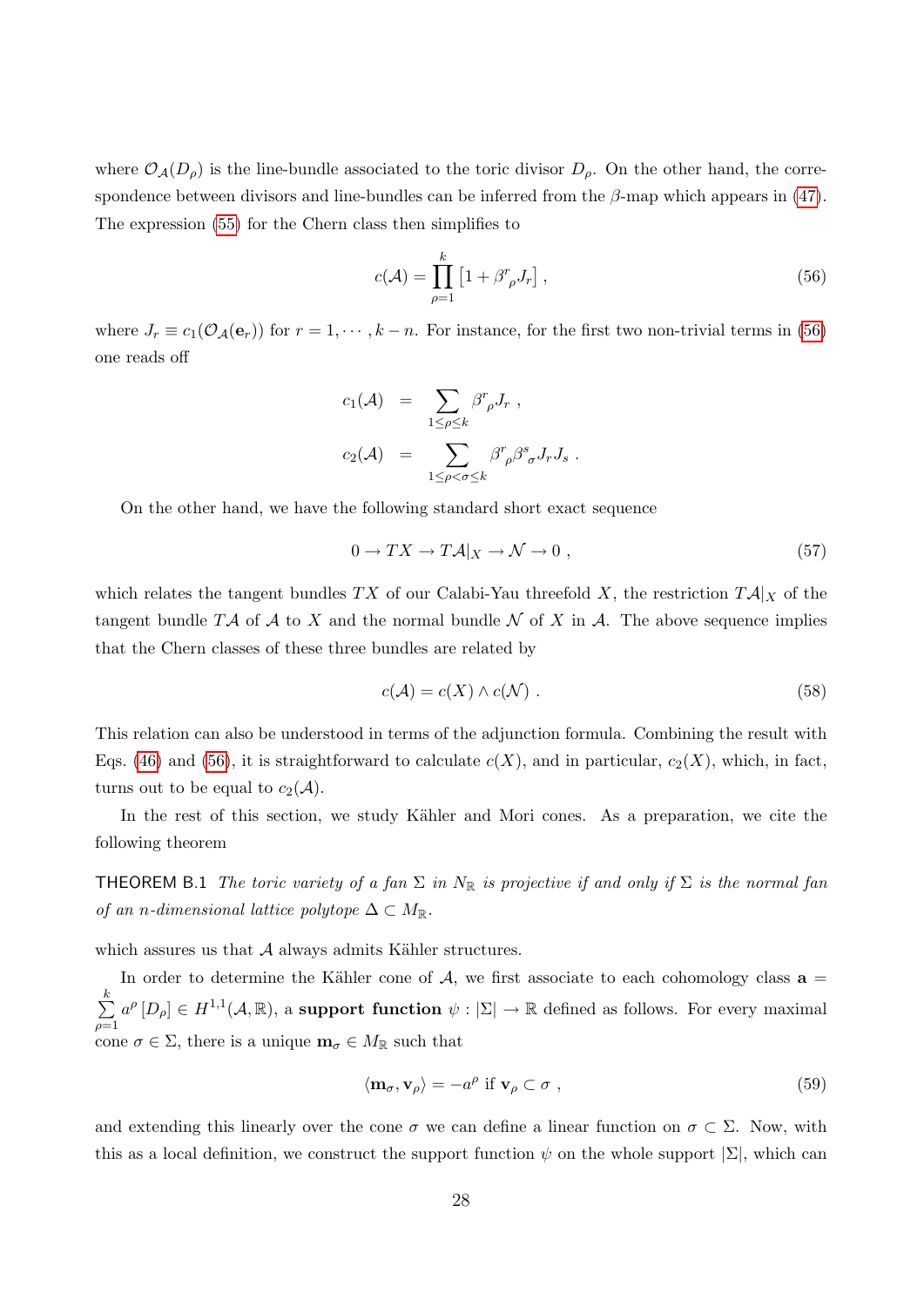be thought of as the union of all maximal cones of  $\Sigma$ . More precisely, we define the  $\Sigma$ -piecewise linear function  $\psi : |\Sigma| \to \mathbb{R}$  so that

<span id="page-29-0"></span>
$$
\psi(\mathbf{v}) = \langle \mathbf{m}_{\sigma}, \mathbf{v} \rangle \tag{60}
$$

where  $\sigma$  is a maximal cone containing **v**. Note that  $\psi(\mathbf{v})$  has a well-defined value even when **v** is contained in more than one maximal cones, due to Eq. [\(59\)](#page-28-1) and to the linearity over each  $\sigma$ . We call  $\psi$  the support function of the class **a**. The cohomology class **a** is said to be **convex** if its support function  $\psi$  is a convex function in the usual sense.<sup>[3](#page-29-2)</sup> Convex classes form a cone denoted by cpl  $\subset H^{1,1}(\mathcal{A}, \mathbb{R})$ . Now, the following theorem determines the Kähler cone of  $\mathcal{A}$ :

**THEOREM** B.2 If A is a simplicial projective toric variety<sup>[4](#page-29-3)</sup>, then  $\text{cpl}(\Sigma) \subset H^{1,1}(\mathcal{A}, \mathbb{R})$  is a strongly convex polyhedral cone with nonempty interior in  $H^{1,1}(\mathcal{A}, \mathbb{R})$ . Furthermore, the interior of this cone is precisely the Kähler cone of  $A$ .

Support functions  $\psi$  corresponding to Kähler classes are then *strictly* convex. Thus, the theorem below provides the practical prescription for the Kähler cone:

THEOREM B.3 If A is a simplicial projective toric variety, then the support function  $\psi$  of  $\sum^k$  $\rho=1$  $a^{\rho}[D_{\rho}]$ is strictly convex if and only if for every primitive collection<sup>[5](#page-29-4)</sup>  $\mathcal{P} = {\mathbf{v}_1, ..., \mathbf{v}_l}$ , we have

<span id="page-29-5"></span><span id="page-29-1"></span>
$$
\psi(\mathbf{v}_1 + \dots + \mathbf{v}_l) > \psi(\mathbf{v}_1) + \dots + \psi(\mathbf{v}_l) . \tag{61}
$$

For each primitive collection  $P$ , Eq. [\(61\)](#page-29-5) gives a linear homogeneous inequality for  $a^{\rho}$ , which then leads to the corresponding inequality for the Kähler moduli  $t^r$ . Here, we make use of the map β, which relates  $a^{\rho}$  linearly to t<sup>r</sup>. Now we scan over all the primitive collections of the fan Σ and choose a maximal set of the independent inequalities. This set forms a system of linear homogeneous inequalities on  $t^r$  which can be written as

$$
K^{\bar{r}}_{\ \ r}t^r \ge 0 \text{ for } \bar{r} = 1, \cdots, m \tag{62}
$$

with an  $m \times h^{1,1}$  matrix  $K = [K^{\bar{r}}_r]$ , where m is the cardinality of the maximal set.

For a favourable Calabi-Yau hypersurface X, every closed  $(1, 1)$ -form in X can be thought of as the pull-back of a  $(1,1)$ -form in A. Hence, the Kähler cone of X must contain that of A (note the reverse inclusion). Although we do not have a complete understanding of the Kähler cone of  $X$ , it is plausible to conjecture that for smooth toric ambient spaces the Kähler cone of  $X$  is equal to that

<span id="page-29-2"></span><sup>&</sup>lt;sup>3</sup>A real-valued function f defined on a convex subset  $C \subset \mathbb{R}^n$  is called *convex* if, for any two points **x** and **y** in its domain C and any t in [0, 1], we have  $f(t\mathbf{x} + (1-t)\mathbf{y}) \le tf(\mathbf{x}) + (1-t)f(\mathbf{y})$ .

<span id="page-29-4"></span><span id="page-29-3"></span> $4A$  toric variety is simplicial if each cone in its fan is simplicial, *i.e.*, if the generators of each cone are linearly independent.

<sup>&</sup>lt;sup>5</sup>A primitive collection of a fan  $\Sigma$  is a subset  $\mathcal{P} \subset \Sigma^{(1)}$  s.t.  $\mathcal{P}$  itself is not the set of generators of a cone in  $\Sigma$  while every proper subset of  $\mathcal P$  is.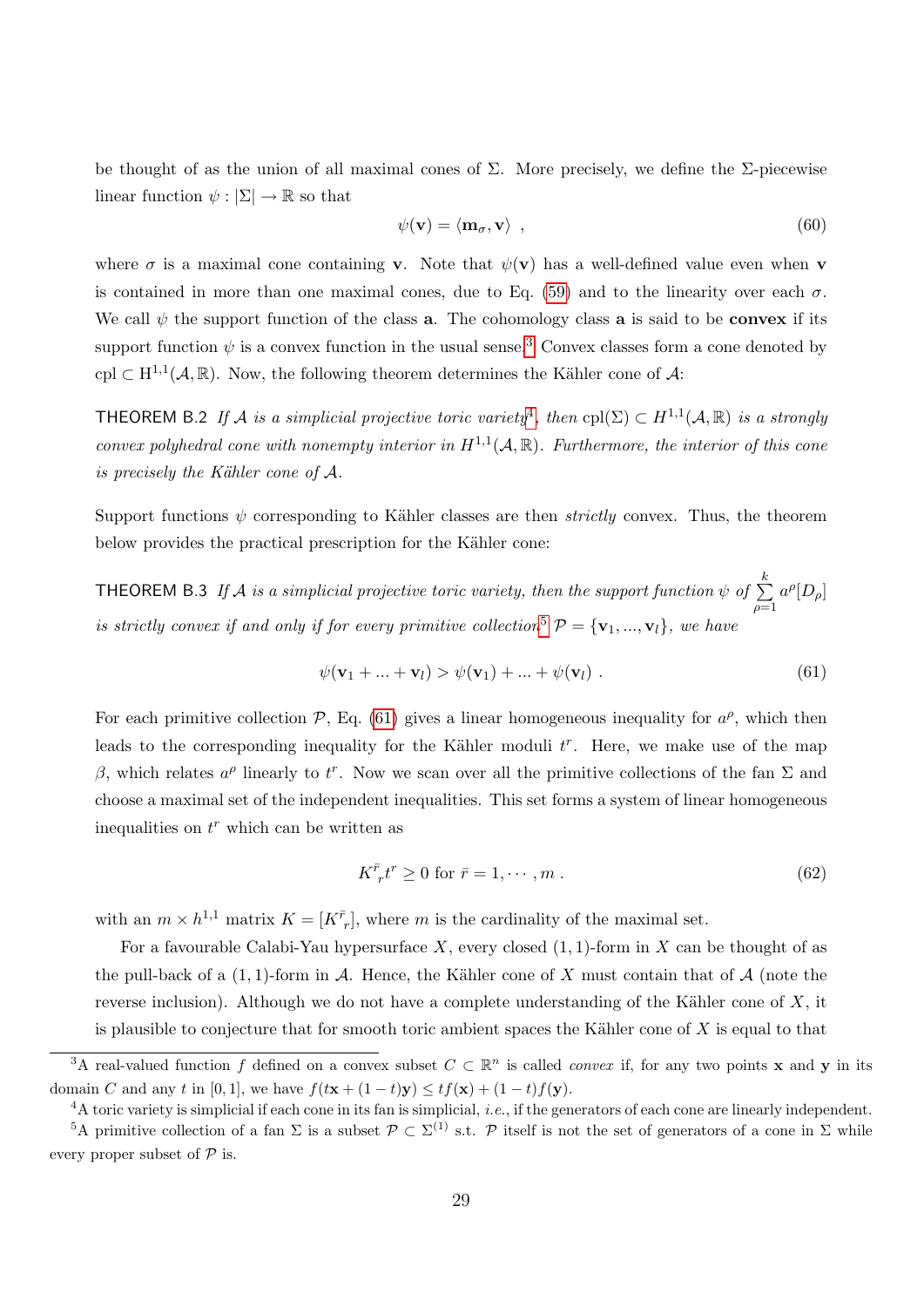of  $A$ . We will work under this assumption when we need the precise details of the Kähler cone of X.

The set of effective curves in a Kähler manifold generates a cone; these live in  $H_2(\mathcal{A}, \mathbb{Z})$  and form a cone which is dual to the Kähler cone. This cone is called the **Mori cone** of  $A$ . Of course, once the Kähler cone is known, the Mori cone can be obtained as its dual. On the other hand, the toric data provides an alternative way of calculating the Mori cone [38], and this can serve us as a consistency check for our Kähler cone calculations. Indeed, we have confirmed that each of the edge vectors of the Mori cone corresponds to a facet of the Kähler cone.

Now, the Mori cone of X should be contained in that of  $A$  due to the duality of Mori and Kähler cones. We assume that the two Mori cones are the same for our collection of smooth spaces.

## <span id="page-30-0"></span>C The Database and an Illustrative Example

Table [7](#page-40-0) lists the complete database of the 124 smooth toric 4-folds which contain the Calabi-Yau 3 folds; the two hodge numbers of the Calabi-Yaus are denoted below the space number as  $(h^{1,1}, h^{2,1})$ . The toric data is expressed in terms of the 4-dimensional reflexive polytopes  $\Delta$ ° ⊂  $N_{\mathbb{R}}$ . For reference, we separately tabulate in Table [8](#page-41-0) those ambient spaces which are products of del Pezzo surfaces and projective spaces.

As outlined previously, the polytope information is sufficient in order to determine all the relevant differential-geometric properties of the ambient and Calabi-Yau spaces. Let us illustrate this by an explicit example. The two simplest spaces in Table [7,](#page-40-0) with labels  $1<sub>P</sub>$  and 2 correspond respectively to the quintic hypersurface in  $\mathbb{P}^4$  and the bidegree-(3,3) hypersurface in  $\mathbb{P}^2 \times \mathbb{P}^2$ . Hence, we will work with the next simplest and non-trivial space with label 3.

**Fan:** The toric data in Table [7](#page-40-0) shows the lattice vertices of  $\Delta^{\circ} \subset N_{\mathbb{R}}$ . Because the normal fan  $\Sigma$ in  $N_{\mathbb{R}}$  consists of the cones over the faces of  $\Delta^{\circ}$ , the lattice vertices of  $\Delta^{\circ}$  correspond precisely to the edge vectors of  $\Sigma$ . Hence, the set of one-cones can be directly read off from Table [7:](#page-40-0)

<span id="page-30-1"></span>
$$
\mathbf{v}_1 = \mathbf{e}_1; \ \mathbf{v}_2 = \mathbf{e}_2; \ \mathbf{v}_3 = \mathbf{e}_3; \ \mathbf{v}_4 = \mathbf{e}_4; \ \mathbf{v}_5 = (-1, 0, 0, 0); \ \mathbf{v}_6 = (1, -1, -1, -1) \ .
$$

Here,  $e_1, \dots, e_4$  are the standard unit vectors. From these, one can also compute the higher dimensional cones, and this process has already been automated in the computer programme PALP [39]. Figure [5](#page-31-0) shows the PALP input and output screen for our example, and it lists all the cones in the normal fan Σ.

PALP also has the routine for calculating the hodge numbers of X and the result is, as shown in Figure [5,](#page-31-0)

$$
h^{1,1} = 2; h^{1,2} = 90.
$$

We could as well work out these numbers by hands, using Eqs.  $(50)$  and  $(51)$ .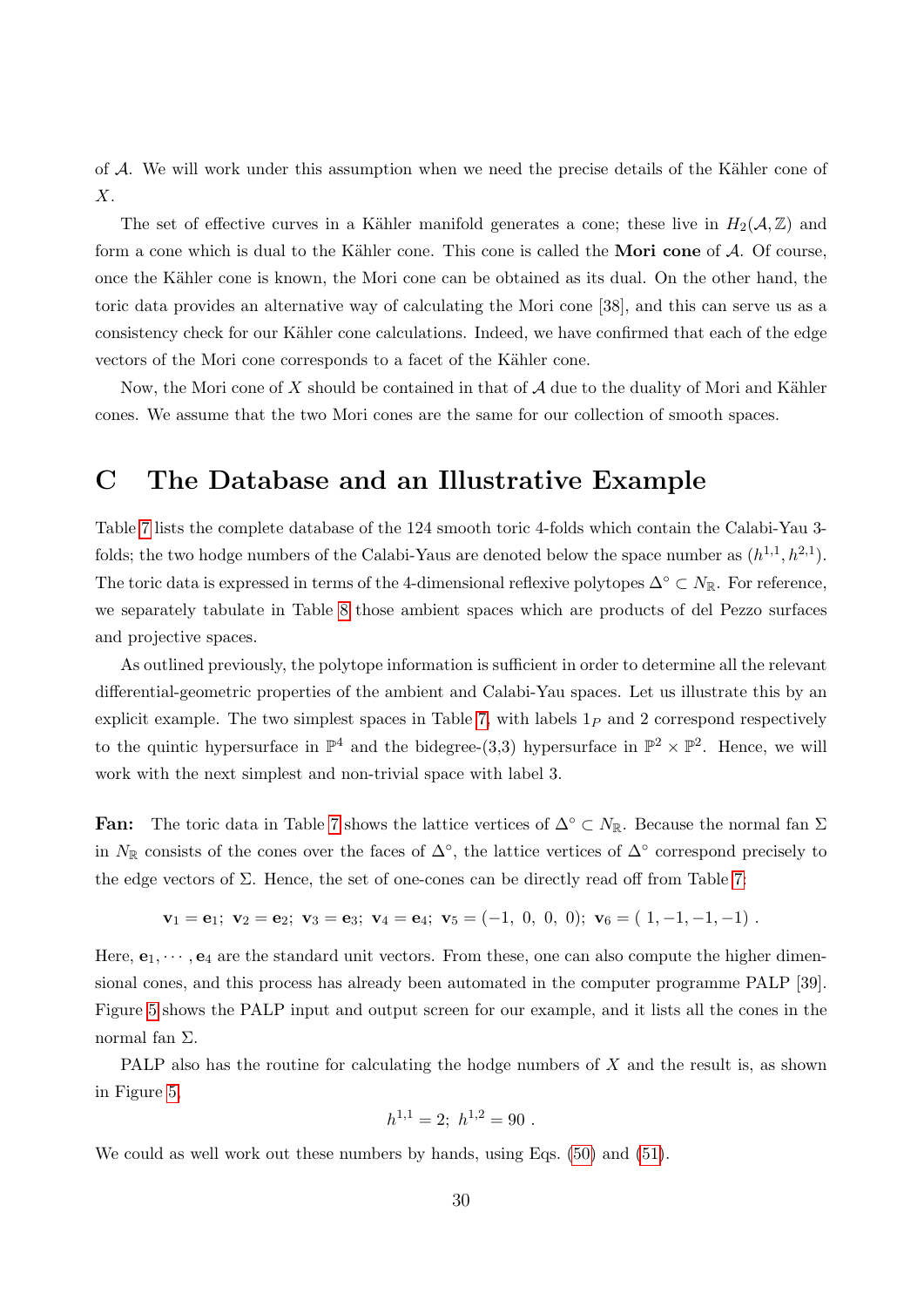```
Degrees and weights 'd1 w11 w12 ... d2 w21 w22 ...'
 or '#lines #colums' (= 'PolyDim #Points' or '#Points PolyDim'):
4 6
Type the 24 coordinates as dim=4 lines with #pts=6 colums:
1 0 0 0 -1 1
0 1 0 0 0 -1
0 0 1 0 0 -1
0 0 0 1 0 -1
M:7 6 N:111 8 H:90,2 [176]
Incidences as binary numbers [F-vector=(6 14 16 8)]:
v[d][i]: sum_j Incidence(i'th dim-d-face, j-th vertex) x 2^j
v[0]: 100000 001000 010000 000010 000100 000001
v[1]: 101000 110000 011000 100010 001010 010010 100100 001100 010100 100001 001001 000011 000101 000110
v[2]: 111000 101010 110010 011010 101100 110100 011100 101001 100011 001011 100101 001101 100110 010110 000111 001110
v[3]: 111010 111100 101011 101101 110110 100111 011110 001111
```
<span id="page-31-0"></span>Figure 5: The in/out-put screen in PALP [39]. The first input 4 and 6 denote the lattice rank and the number of the vertices in  $\Delta^\circ$ , respectively, and the second input is the list of those vertices,  $\rho$ -th column being  ${\bf v}_\rho$ for  $\rho = 1, \dots, 6$ . The output includes two Hodge numbers and Euler character of X, which are denoted by H in the middle, as well as the incidence information of the normal fan  $\Sigma$ . The latter is expressed in binary notation: for instance, the first entry in the last row, 111010, represents a four-cone generated by the four edge vectors  $\mathbf{v}_2, \mathbf{v}_4, \mathbf{v}_5$  and  $\mathbf{v}_6$ .

**Charge Matrix:** The six edge vectors  $\mathbf{v}_1, \dots, \mathbf{v}_6$  have two linear relations

$$
\begin{array}{rcl} {\bf v}_1 + {\bf v}_5 &=& 0 \; , \\[2mm] -{\bf v}_1 + {\bf v}_2 + {\bf v}_3 + {\bf v}_4 + {\bf v}_6 &=& 0 \; , \end{array}
$$

and thus, we have the following charge matrix:

$$
\beta = \left( \begin{array}{rrrrr} 1 & 0 & 0 & 0 & 1 & 0 \\ -1 & 1 & 1 & 1 & 0 & 1 \end{array} \right) .
$$

So, the divisor-linebundle correspondence follows from the short exact sequence [\(47\)](#page-26-1), which tells us that  $Pic(\mathcal{A}) \simeq \mathbb{Z}^2$  and that the divisor  $D = a^{\rho}D_{\rho}$  corresponds to the line-bundle

$$
\beta(D) = \beta \cdot \mathbf{a} = \begin{pmatrix} \beta^1_{\ \rho} a^{\rho} \\ \beta^2_{\ \rho} a^{\rho} \end{pmatrix} ,
$$

where sums over  $\rho$  are implicit.

**Normal Bundle:** The normal bundle  $\mathcal N$  of the Calabi-Yau hypersurface is, by Eq. [\(46\)](#page-25-1), the line-bundle corresponding to the divisor  $D_N = D_1 + \cdots + D_6$ , which gets mapped by  $\beta$  to the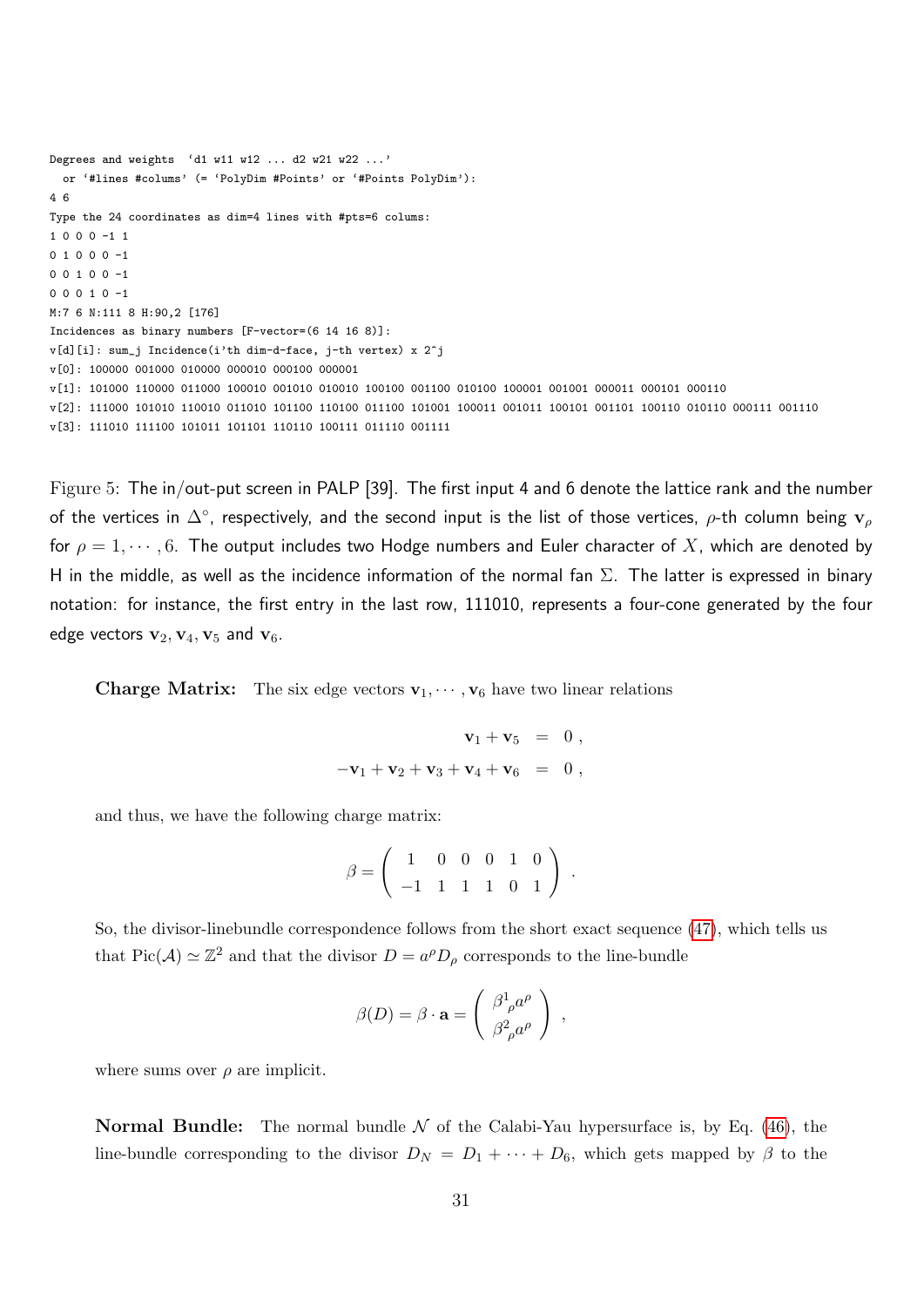2-tuple:

$$
\beta(D_N) = \left(\begin{array}{c} 2 \\ 3 \end{array}\right) .
$$

Thus, the normal bundle is represented as

$$
\mathcal{N} = \mathcal{O}_{\mathcal{A}}(2,3) ,
$$

and hence, bi-degree (2, 3) homogeneous equations define the family of our Calabi-Yau hypersurfaces in this toric variety. For instance, the monomial corresponding to the origin  $0 \in \Delta$  is, by [\(45\)](#page-25-2),

$$
\mathbf{x}^{[0]} = x_1 x_2 x_3 x_4 x_5 x_6 ,
$$

whose bi-degree  $(a, b)$  is obtained as

$$
a = 1 + 0 + 0 + 0 + 1 + 0 = 2,
$$
  

$$
b = -1 + 1 + 1 + 1 + 0 + 1 = 3.
$$

Note that the degrees are added up weighted by the entries of the charge matrix  $\beta$ . One can check that every lattice point in  $\Delta$  corresponds to a monomial of the same bi-degree.

**Intersection Numbers:** The intersection numbers  $d_{rstu}$  in A have 5 degrees of freedom, namely,  $d_{1111}, d_{1112}, d_{1122}, d_{1222}$  and  $d_{2222}$ . Thus, we have to make at least five choices of four edge vectors in the fan, in order to obtain five linear equations of the form [\(53\)](#page-27-2). Many of these are redundant and five independent choices are:

$$
\{\mathbf{v}_1, \mathbf{v}_2, \mathbf{v}_3, \mathbf{v}_5\} \rightarrow 010111 \rightarrow 0 = d_{1122} - d_{1222}
$$
  

$$
\{\mathbf{v}_2, \mathbf{v}_3, \mathbf{v}_4, \mathbf{v}_5\} \rightarrow 011110 \rightarrow 1 = d_{1222}
$$
  

$$
\{\mathbf{v}_2, \mathbf{v}_3, \mathbf{v}_4, \mathbf{v}_6\} \rightarrow 101110 \rightarrow 0 = d_{2222}
$$
  

$$
\{\mathbf{v}_1, \mathbf{v}_5, \mathbf{v}_5, \mathbf{v}_5\} \rightarrow 010001 \rightarrow 0 = d_{1111} - d_{1112}
$$
  

$$
\{\mathbf{v}_1, \mathbf{v}_1, \mathbf{v}_5, \mathbf{v}_5\} \rightarrow 010001 \rightarrow 0 = d_{1111} - 2d_{1112} + d_{1122}.
$$

Note that the middle column is written in binary notation so that we can check with the incidence information shown in Figure [5,](#page-31-0) and that Eq. [\(53\)](#page-27-2) has been used in the last step. The solution to the above set of simultaneous equations is

$$
d_{1111} = 1; d_{1112} = 1; d_{1122} = 1; d_{1222} = 1; d_{2223} = 0.
$$

Now, the intersection numbers  $d_{rst}$  in X are, from Eq. [\(54\)](#page-27-3), (with  $n^1 = 2$  and  $n^2 = 3$ )

$$
d_{111} = 5; d_{112} = 5; d_{122} = 5; d_{222} = 2.
$$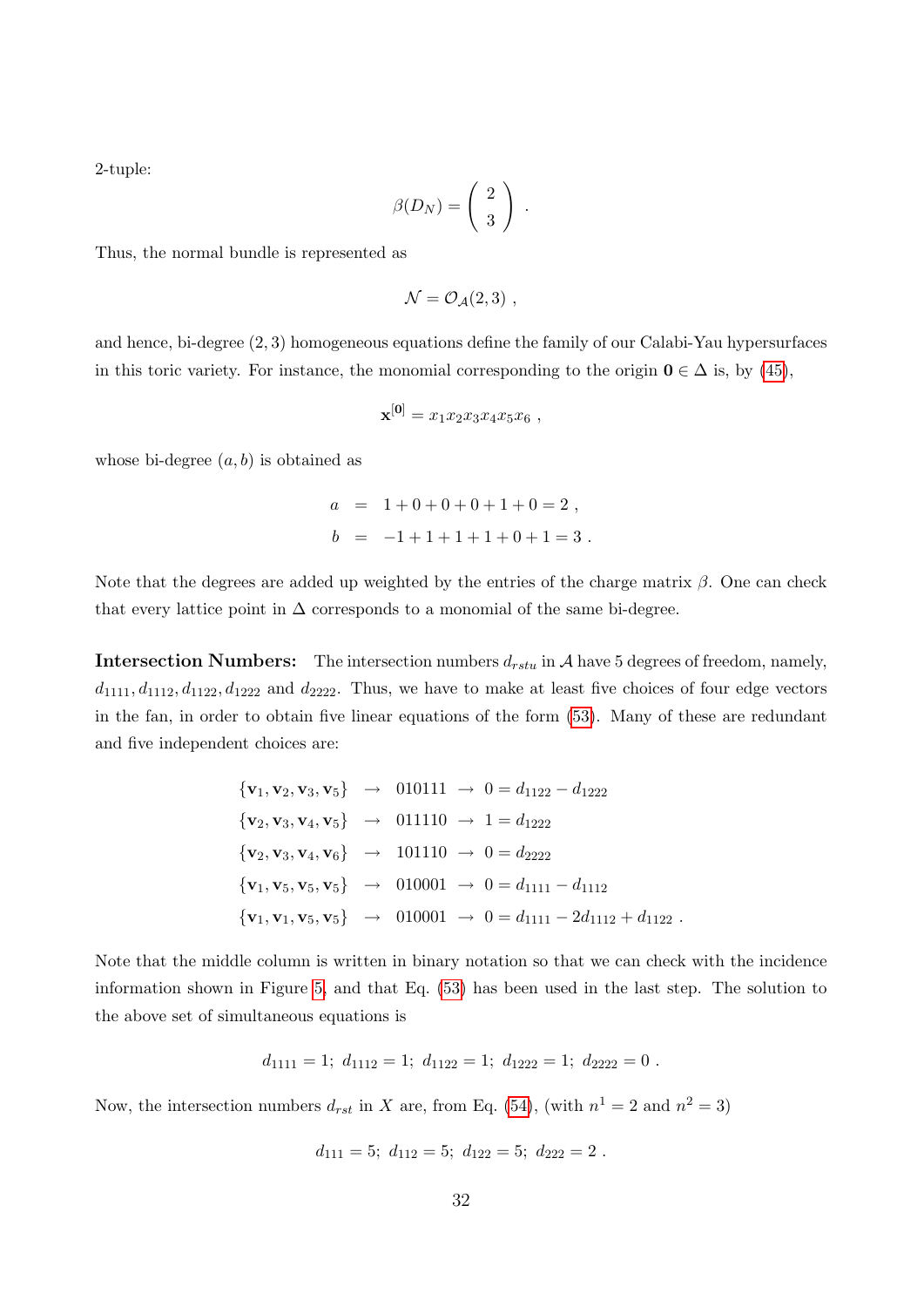**Chern Class:** The total Chern class of  $\mathcal A$  is directly given by [\(56\)](#page-28-0)

$$
c(\mathcal{A}) = (1 + J_1 - J_2)(1 + J_2)^4(1 + J_1)
$$
  
= 1 + (2J\_1 + 3J\_2) + (J\_1^2 + 7J\_1J\_2 + 2J\_2^2) + (4J\_1^2J\_2 + 8J\_1J\_2^2 - 2J\_2^3) + (6J\_1^2J\_2^2 + 2J\_1J\_2^3 - 3J\_2^4),

from which all the Chern classes can be read off. The relation [\(58\)](#page-28-2) between  $c(X)$ ,  $c(\mathcal{A})$  and  $c(\mathcal{N})$ can then be used to compute the total Chern class of  $X$ :

$$
c(X) = \frac{c(A)}{1+2J_1+3J_2} = 1 + (J_1^2 + 7J_1J_2 + 2J_2^2) - (2J_1^3 + 13J_1^2J_2 + 17J_1J_2^2 + 8J_2^3).
$$

Note that  $c_1(X)$  vanishes and  $c_2(X) = c_2(\mathcal{A}) = 50\nu^1 + 44\nu^2$ , where  $\nu^1$ ,  $\nu^2$  are the 4-form basis elements satisfying

$$
\int_X J_r \wedge \nu^s = \delta_r^s .
$$

Kähler cone: Our final task is to compute the Kähler and the Mori cone of A. Because the two cones are dual to each other, it is enough to work out the former. We first need to find all of the primitive collections, and, as can be seen in Figure [5,](#page-31-0) PALP computes these as  $\mathcal{P}_1 = 010001$ and  $P_2 = 101110$ . Now, applying the inequality [\(61\)](#page-29-5) of Theorem [B.3](#page-29-1) to  $P_1$ , the strictly-convexness condition becomes

$$
\psi(\mathbf{v}_1 + \mathbf{v}_5) > \psi(\mathbf{v}_1) + \psi(\mathbf{v}_5) \Rightarrow 0 > -a^1 - a^5 , \qquad (63)
$$

where  $\psi(\mathbf{v}_{\rho}) = -a^{\rho}$  is obvious from the definition of support function. Similarly, we have from the other primitive collection  $\mathcal{P}_2$ ,

<span id="page-33-0"></span>
$$
\psi(\mathbf{v}_2 + \mathbf{v}_3 + \mathbf{v}_4 + \mathbf{v}_6) > \psi(\mathbf{v}_2) + \psi(\mathbf{v}_3) + \psi(\mathbf{v}_4) + \psi(\mathbf{v}_6) \implies -a^1 > -a^2 - a^3 - a^4 - a^6. \tag{64}
$$

As the Kähler cone lives in the vector space  $H^{1,1}$ , we had better express [\(63\)](#page-30-1) and [\(64\)](#page-33-0) in terms of  $t^1 = \beta^1_{\ \rho} a^{\rho} = a^1 + a^5$  and  $t^2 = \beta^2_{\ \rho} a^{\rho} = -a^1 + a^2 + a^3 + a^4 + a^6$ . It is obvious to see that they are equivalent to

$$
t^1 > 0; \ t^2 > 0 \tag{65}
$$

which is exactly the first quadrant.

## References

- [1] L. Anderson, Y. He and A. Lukas, "Heterotic Compactification, An Algorithmic Approach," JHEP 0707, 049 (2007) [\[arXiv:hep-th/0702210v](http://arxiv.org/abs/hep-th/0702210)2].
- [2] L. Anderson, Y. He and A. Lukas, "Monads Bundles in Heterotic String Compactifications," JHEP 0807, 104 (2008) [arXiv:hep-th/0805.2875v1].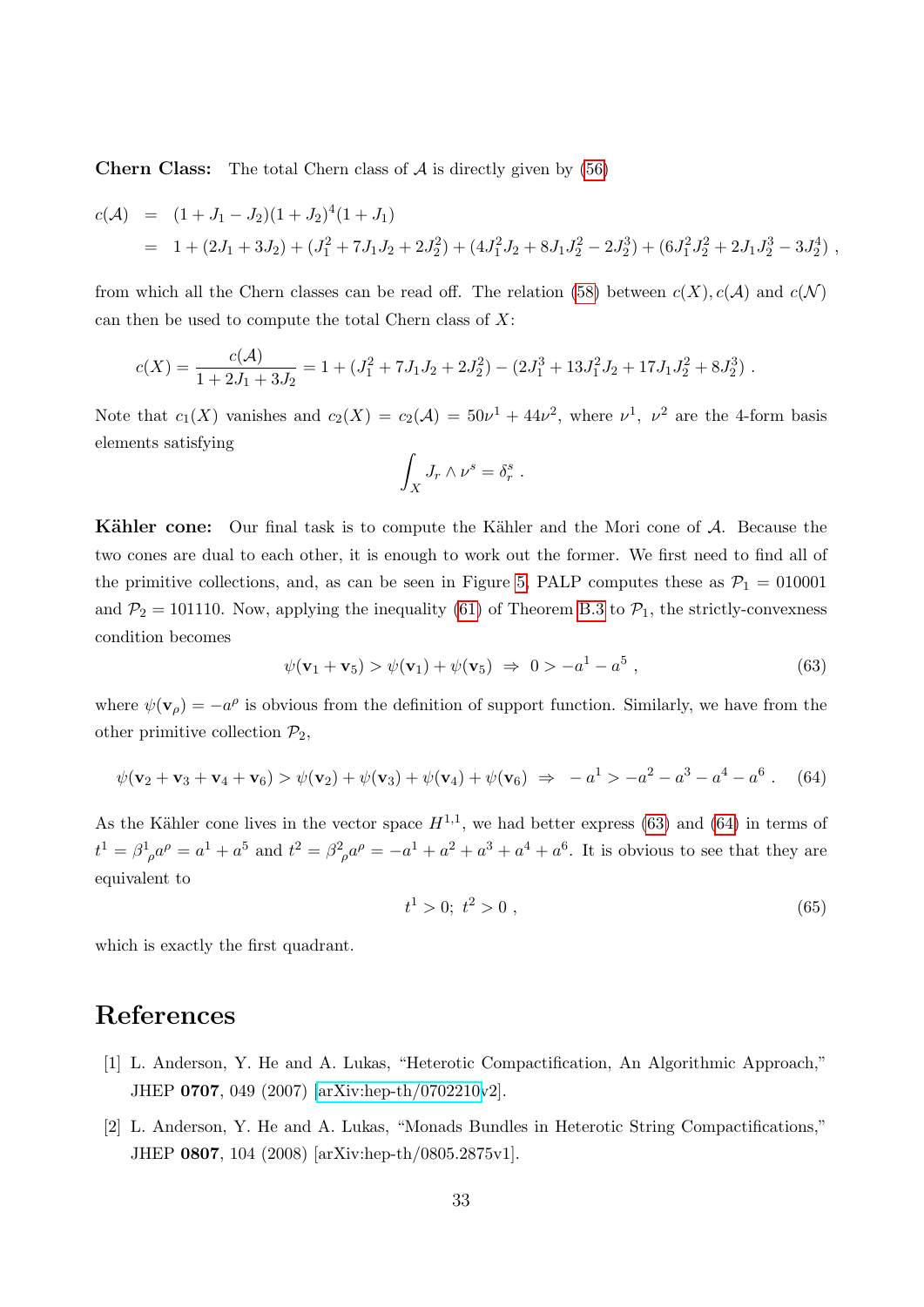- [3] M. Gabella, Y. H. He and A. Lukas, "An Abundance of Heterotic Vacua," JHEP 0812, 027 (2008) [arXiv:hep-th/0808.2142].
- [4] L. Anderson, J. Gray, D. Grayson, Y. H. He and A. Lukas, "Yukawa Compulings in Heterotic Compactification," [arXiv:hep-th/0904.2186].
- [5] C. Okonek, M. Schneider, H. Spindler, "Vector Bundles on Complex Projective Spaces," Birkhauser Verlag, 1988
- [6] J. Distler and B. R. Greene, "Aspects of (2,0) String Compactifications," Nucl. Phys. B 304, 1 (1988).
- [7] S. Kachru, "Some Three Generation (0,2) Calabi-Yau Models," Phys. Lett. B 349, 76 (1995) [\[arXiv:hep-th/9501131\]](http://arxiv.org/abs/hep-th/9501131).
- [8] R. Blumenhagen, "Target space duality for (0,2) compactifications," Nucl. Phys. B 513, 573 (1998) [\[arXiv:hep-th/9707198\]](http://arxiv.org/abs/hep-th/9707198). R. Blumenhagen, R. Schimmrigk and A. Wisskirchen, "(0,2) mirror symmetry," Nucl. Phys. B 486, 598 (1997) [\[arXiv:hep-th/9609167\]](http://arxiv.org/abs/hep-th/9609167).
- [9] M. R. Douglas and C. G. Zhou, "Chirality change in string theory," JHEP 0406, 014 (2004) [\[arXiv:hep-th/0403018\]](http://arxiv.org/abs/hep-th/0403018).
- [10] P. Candelas, A. M. Dale, C. A. Lutken and R. Schimmrigk, "Complete Intersection Calabi-Yau Manifolds," Nucl. Phys. B 298, 493 (1988).
- [11] P. Candelas, C. A. Lutken and R. Schimmrigk, "Complete intersection Calabi-Yau manifolds (II). : Three Generation Manifolds," Nucl. Phys. B 306, 113 (1988).
- [12] P. S. Green, T. Hubsch and C. A. Lutken, "All the Hodge Numbers for All Calabi-Yau Complete Intersections," Class. Quant. Grav. 6, 105 (1989).
- [13] A. M. He and P. Candelas, "On The Number Of Complete Intersection Calabi-Yau Manifolds," Commun. Math. Phys. 135, 193 (1990).
- [14] M. Gagnon and Q. Ho-Kim, "An Exhaustive list of complete intersection Calabi-Yau manifolds," Mod. Phys. Lett. A 9 (1994) 2235.
- [15] P. Candelas, G. T. Horowitz, A. Strominger and E. Witten, "Vacuum Configurations For Superstrings," Nucl. Phys. B 258, 46 (1985).
- [16] E. Witten, "New Issues In Manifolds Of SU(3) Holonomy," Nucl. Phys. B 268 (1986) 79.
- [17] M. B. Green, J. H. Schwarz and E. Witten, "Superstring Theory, Vol II," CUP, 1987.
- [18] R. Donagi, Y. H. He, B. A. Ovrut and R. Reinbacher, "The particle spectrum of heterotic compactifications," JHEP 0412, 054 (2004) [\[arXiv:hep-th/0405014\]](http://arxiv.org/abs/hep-th/0405014). Y. H. He, "GUT particle spectrum from heterotic compactification," Mod. Phys. Lett. A 20 (2005) 1483.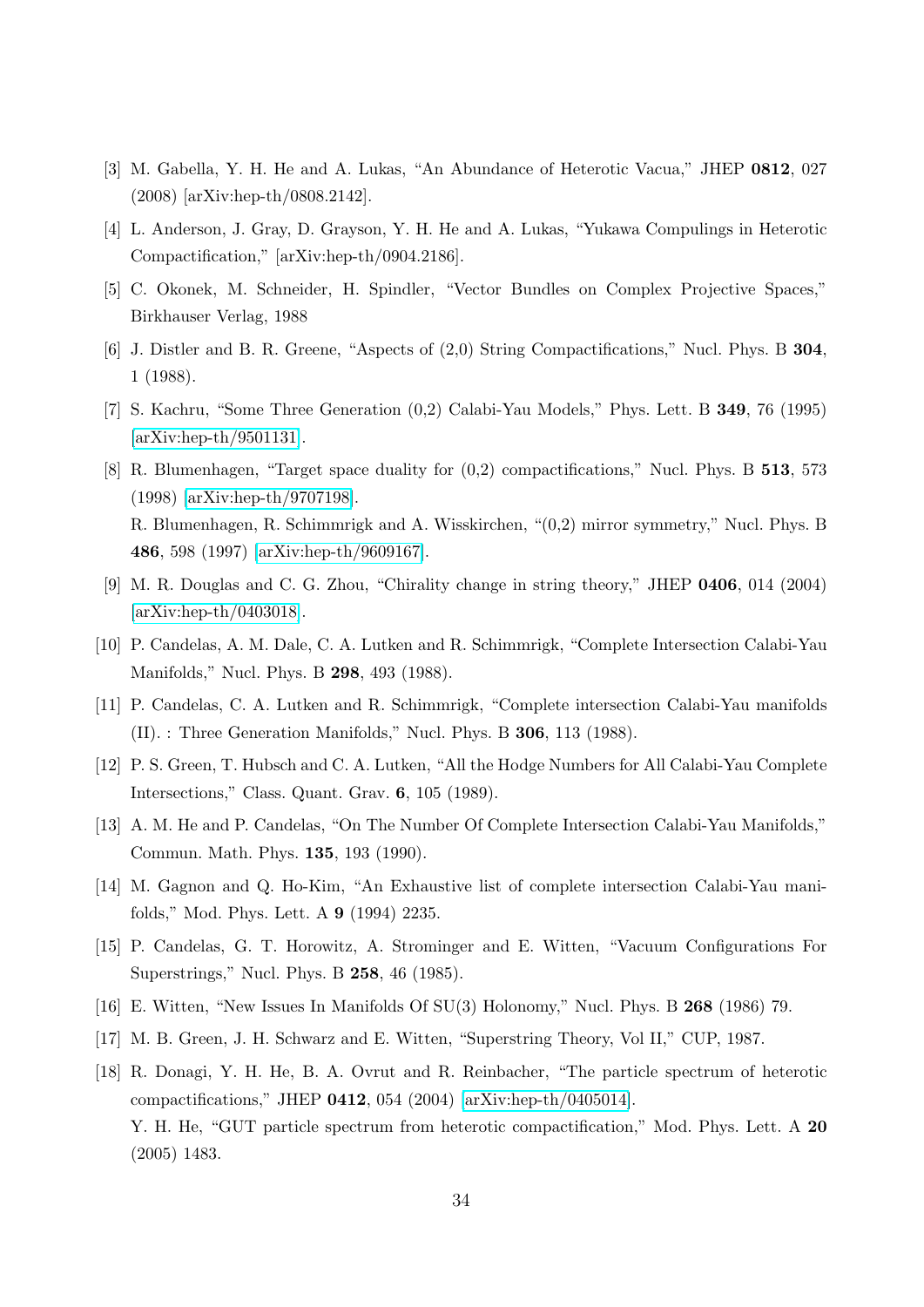- [19] L. Anderson, J. Gray, Y. H. He and A. Lukas, In preparation.
- [20] M. Kreuzer, H. Skarke, "On the classification of relfexive polyhedra," Commun. Math. Phys. 185, 495-508 (1997) [\[arXiv:hep-th/9512204\]](http://arxiv.org/abs/hep-th/9512204).
- [21] M. Kreuzer and H. Skarke, "Complete Classification of Reflexive Polyhedra in Fourdimensions," Adv.Theor.Math.Phys.4 (2002) 1209 [\[arXiv:hep-th/0002240\]](http://arxiv.org/abs/hep-th/0002240).
- [22] M. Kreuzer, H. Skarke, "Reflexive polyhedra, weights and toric Calabi-Yau fibrations," Rev. Math. Phys. 14, 343-374 (2002) [\[arXiv:math/0001106\]](http://arxiv.org/abs/math/0001106).
- [23] M. Kreuzer, "Strings on Calabi-Yau spaces and toric geometry," Nucl. Phys. Proc. Suppl. 102, 87-93 (2001) [\[arXiv:hep-th/0103243\]](http://arxiv.org/abs/hep-th/0103243).
- [24] M. Kreuzer, "Toric geometry and Calabi-Yau compactifications," [\[arXiv:hep-th/0612307\]](http://arxiv.org/abs/hep-th/0612307).
- [25] M. Kreuzer, E. Riegler, D. Sahakyan, "Toric complete intersections and weighted projective space," J. Geom. Phys. 46, 159-173 (2003).
- [26] M. Kreuzer, B. Nill, "Classification of toric Fano 5-folds," [\[arXiv:math/0702890\]](http://arxiv.org/abs/math/0702890), relevant data fetched at http://hep.itp.tuwien.ac.at/∼[kreuzer/math/0702890/ToricFano.4d.gz.](http://hep.itp.tuwien.ac.at/~kreuzer/math/0702890/ToricFano.4d.gz)
- [27] W. Fulton, "Introduction to Toric Varieties," Princeton University Press, 1993.
- [28] T. Oda, "Convex Bodies and Algebraic Geometry," Springer-Verlag, 1988.
- [29] D. Cox, "Recent Developments in Toric Geometry," [\[arXiv:alg-geom/9606016v](http://arxiv.org/abs/alg-geom/9606016)1].
- [30] V. Bouchard, "Lectures on Complex Geometry, Calabi-Yau Manifolds and Toric Geometry," [\[arXiv:hep-th/0702063\]](http://arxiv.org/abs/hep-th/0702063).
- [31] P. Candelas, X. de la Ossa, Y. H. He and B. Szendroi, "Triadophilia: A Special Corner in the Landscape," Adv. Theor. Math. Phys. 12, 2 (2008) [arXiv:hep-th/0706.3134].
- [32] V. Braun, P. Candelas and R. Davies, "A Three-Generation Calabi-Yau Manifold with Small Hodge Numbers," [arXiv:0910.5464](http://arxiv.org/abs/0910.5464) [hep-th].
- [33] V. Batyrev, "Dual Polyhedra and mirror symmetry for Calabi-Yau Hypersurfaces in Toric Varieties," [alg-geom/9310003,](http://arxiv.org/abs/alg-geom/9310003) J. Alg. Geom. 3, 493 (1994).
- [34] W. Fulton and R. Lazarsfeld, "On the connectedness of degeneracy loci and special divisors," Acta Math. 146, 271-283 (1981).
- [35] K. Hori at al., "Mirror Symmetry," American Mathematical Society, 2003.
- [36] P. Aspinwall, B. Greene and D. Morrison, "Calabi-Yau Moduli Space, Mirror Manifolds and Spacetime Topology Change in String Theory," Nucl.Phys.B420:184-242,1994 [\[arXiv:hep](http://arxiv.org/abs/hep-th/9309097)[th/9309097\]](http://arxiv.org/abs/hep-th/9309097).
- [37] D. Cox and S. Katz, "Mirror Symmetry and Algebraic Geometry," American Mathematical Society, 1999.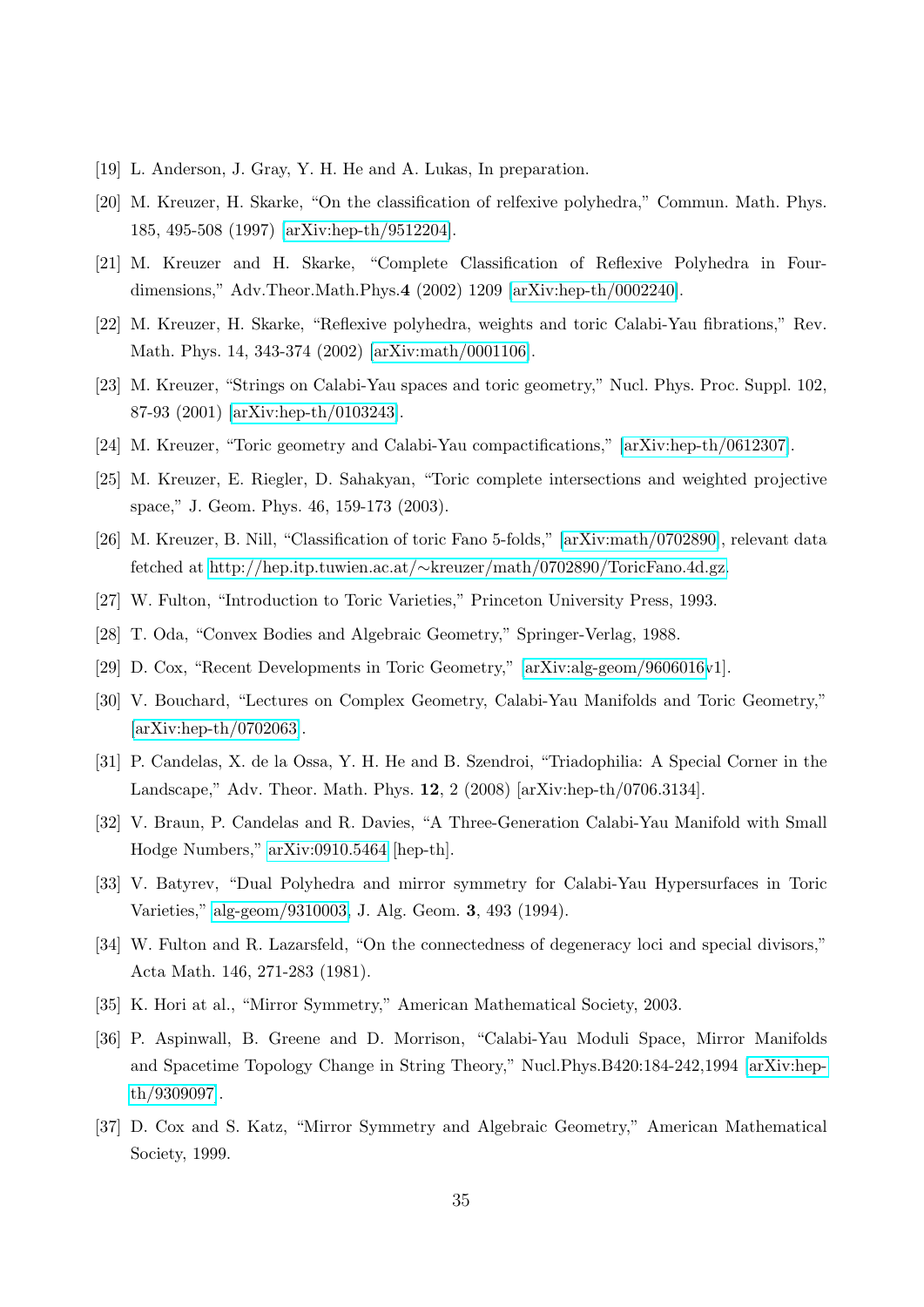- [38] M. Reid, "Decomposition of toric morphisms," in Arithmetic and Geometry, Progress in Math. 36, Birkhauser, Boston-Basel-Berlin, 1983, 395-418.
- [39] M. Kreuzer and H. Skarke, "PALP: A Package for Analyzing Lattice Polytopes with Applications to Toric Geometry," Comput. Phys. Commun. 157, 87-106 (2004) [\[arXiv:math/0204356\]](http://arxiv.org/abs/math/0204356).
- [40] L. B. Anderson, J. Gray, A. Lukas and B. Ovrut, "The Edge Of Supersymmetry: Stability Walls in Heterotic Theory," Phys. Lett. B 677 (2009) 190 [\[arXiv:0903.5088](http://arxiv.org/abs/0903.5088) [hep-th]].
- [41] L. B. Anderson, J. Gray, A. Lukas and B. Ovrut, "Stability Walls in Heterotic Theories," JHEP 0909 (2009) 026 [\[arXiv:0905.1748](http://arxiv.org/abs/0905.1748) [hep-th]].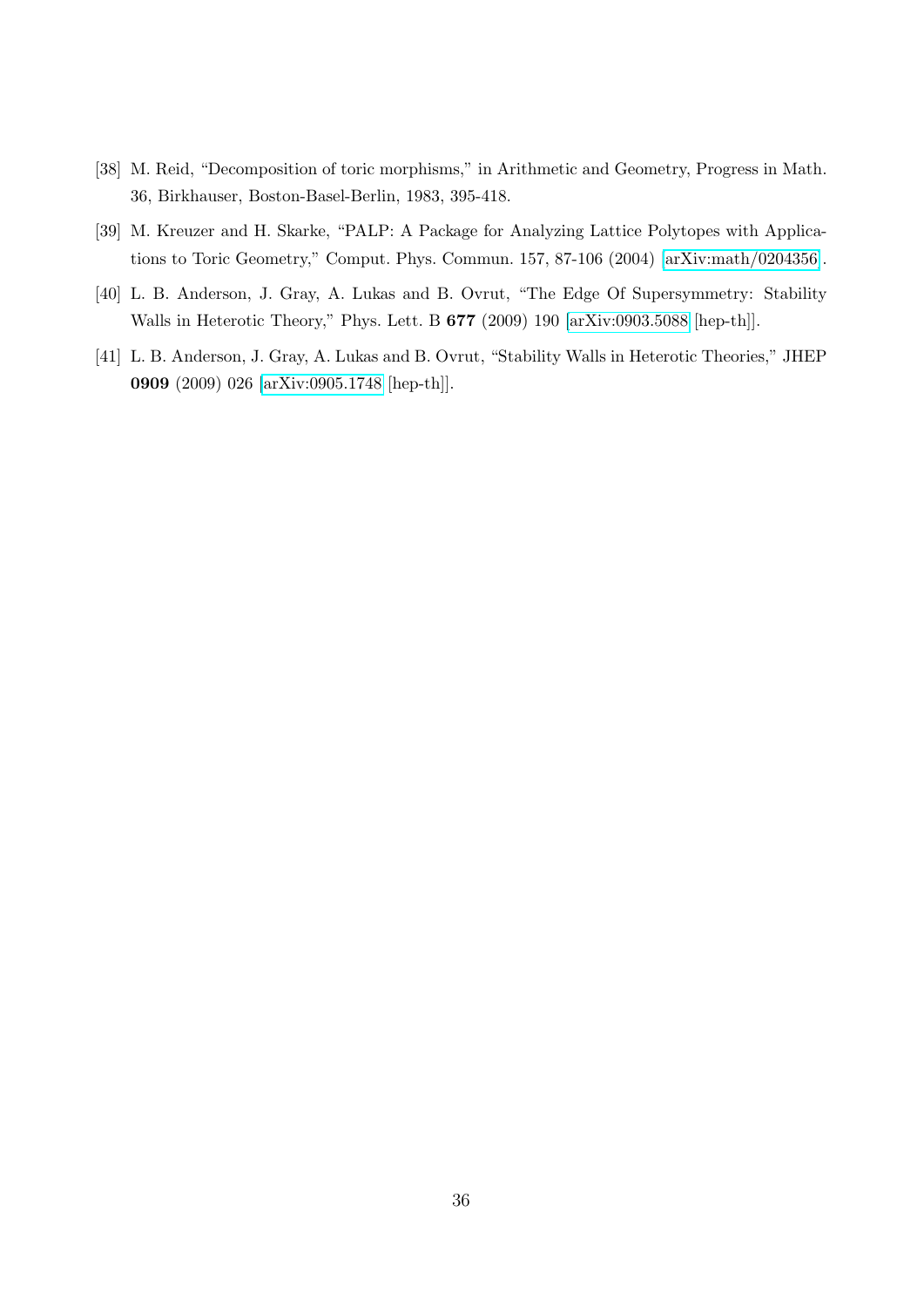| no.                       | Vertices of $\Delta^\circ$                                                                                                                                                                                                                                                                                                                                                                                                                  | no.               | Vertices of $\Delta^\circ$                                                                                                                                                                                                                                                                                                                                                                                                                              | no.               | Vertices of $\Delta^\circ$                                                                                                                                                                                                                                                                                                                                                                                                                                                      |                            | Vertices of $\Delta^\circ$                                                                                                                                                                                                                                                                                                                                                                                                               |  |
|---------------------------|---------------------------------------------------------------------------------------------------------------------------------------------------------------------------------------------------------------------------------------------------------------------------------------------------------------------------------------------------------------------------------------------------------------------------------------------|-------------------|---------------------------------------------------------------------------------------------------------------------------------------------------------------------------------------------------------------------------------------------------------------------------------------------------------------------------------------------------------------------------------------------------------------------------------------------------------|-------------------|---------------------------------------------------------------------------------------------------------------------------------------------------------------------------------------------------------------------------------------------------------------------------------------------------------------------------------------------------------------------------------------------------------------------------------------------------------------------------------|----------------------------|------------------------------------------------------------------------------------------------------------------------------------------------------------------------------------------------------------------------------------------------------------------------------------------------------------------------------------------------------------------------------------------------------------------------------------------|--|
| $1_P$<br>(1, 101)         | $\,1\,$<br>$\boldsymbol{0}$<br>$\,0$<br>$\,0\,$<br>$\mathbf{0}$<br>$\,1\,$<br>$\boldsymbol{0}$<br>$\boldsymbol{0}$<br>$\boldsymbol{0}$<br>$\,1$<br>$\boldsymbol{0}$<br>$\mathbf{0}$<br>$\boldsymbol{0}$<br>$\boldsymbol{0}$<br>$\boldsymbol{0}$<br>$\mathbf{1}$<br>$^{-1}$<br>$^{-1}$<br>$-1$<br>$^{-1}$                                                                                                                                    | 2P<br>(2, 86)     | $\,0\,$<br>$\,0\,$<br>$\,0\,$<br>$\mathbf{1}$<br>$\,0\,$<br>$\,1\,$<br>$\,0\,$<br>$\,0\,$<br>$\boldsymbol{0}$<br>$\boldsymbol{0}$<br>$\,0\,$<br>$\mathbf 1$<br>$\boldsymbol{0}$<br>$\,1\,$<br>$\boldsymbol{0}$<br>0<br>$\mathbf 0$<br>$-1$<br>$\boldsymbol{0}$<br>$\,0\,$<br>$\boldsymbol{0}$<br>$-1$<br>$^{-1}$<br>$^{-1}$                                                                                                                             | 3<br>(2, 90)      | $\,0\,$<br>$\boldsymbol{0}$<br>$\,0\,$<br>$\mathbf{1}$<br>$\,0\,$<br>$\,0$<br>$\mathbf 1$<br>$\boldsymbol{0}$<br>$\boldsymbol{0}$<br>$\boldsymbol{0}$<br>0<br>$\,1$<br>$\,1\,$<br>0<br>$\boldsymbol{0}$<br>$\boldsymbol{0}$<br>$\boldsymbol{0}$<br>$^{-1}$<br>$\boldsymbol{0}$<br>$\mathbf{0}$<br>$\,1$<br>$^{-1}$<br>$^{-1}$<br>$^{-1}$                                                                                                                                        | 4<br>(2, 86)               | $\,0\,$<br>$\,0\,$<br>$\,0\,$<br>$1\,$<br>$\,0\,$<br>$\boldsymbol{0}$<br>$\,1\,$<br>$\boldsymbol{0}$<br>$\boldsymbol{0}$<br>$\,1\,$<br>$\boldsymbol{0}$<br>0<br>$\boldsymbol{0}$<br>$\boldsymbol{0}$<br>$\boldsymbol{0}$<br>$\,1$<br>$\,0\,$<br>$\boldsymbol{0}$<br>$^{-1}$<br>$^{-1}$<br>$\boldsymbol{0}$<br>$\,1$<br>$^{-1}$<br>$^{-1}$                                                                                                |  |
| $\overline{5}$<br>(2, 86) | $\,$ 1<br>$\,0\,$<br>$\,0\,$<br>$\boldsymbol{0}$<br>$\,1\,$<br>$\boldsymbol{0}$<br>$\boldsymbol{0}$<br>$\boldsymbol{0}$<br>$\boldsymbol{0}$<br>$\,0$<br>$\boldsymbol{0}$<br>$1\,$<br>$\boldsymbol{0}$<br>$\boldsymbol{0}$<br>$\boldsymbol{0}$<br>$\mathbf{1}$<br>$\,0\,$<br>$\,0\,$<br>$^{-1}$<br>$^{-1}$<br>$\mathbf{1}$<br>$1\,$<br>$^{-1}$<br>$^{-1}$                                                                                    | 6<br>(2, 86)      | $\,1\,$<br>$\,0\,$<br>$\,0$<br>$\,0\,$<br>$\boldsymbol{0}$<br>$\,0\,$<br>$\boldsymbol{0}$<br>$1\,$<br>$\boldsymbol{0}$<br>$\boldsymbol{0}$<br>$\boldsymbol{0}$<br>$\,1$<br>$\boldsymbol{0}$<br>$\boldsymbol{0}$<br>$\boldsymbol{0}$<br>$\mathbf 1$<br>$\boldsymbol{0}$<br>$^{-1}$<br>$^{-1}$<br>$^{-1}$<br>$\boldsymbol{0}$<br>$\boldsymbol{0}$<br>$\mathbf{1}$<br>$^{-1}$                                                                              | $7_P$<br>(2, 83)  | $\,0\,$<br>$\,1$<br>$\,0$<br>$\,0\,$<br>$\,0\,$<br>$\boldsymbol{0}$<br>0<br>$\,1$<br>$\,0\,$<br>$\boldsymbol{0}$<br>$\boldsymbol{0}$<br>$\,1$<br>$\boldsymbol{0}$<br>$\boldsymbol{0}$<br>$\mathbf 1$<br>0<br>$\boldsymbol{0}$<br>$\boldsymbol{0}$<br>$^{-1}$<br>$^{-1}$<br>$\boldsymbol{0}$<br>$\boldsymbol{0}$<br>$-1$<br>$^{-1}$                                                                                                                                              | 8<br>(2, 102)              | $\,0\,$<br>$\,0\,$<br>$\,1$<br>$\boldsymbol{0}$<br>$\,0\,$<br>$\boldsymbol{0}$<br>$\boldsymbol{0}$<br>$\,1$<br>$\mathbf 0$<br>$\mathbf{0}$<br>$\boldsymbol{0}$<br>$\,1$<br>$\mathbf{0}$<br>$\boldsymbol{0}$<br>$\boldsymbol{0}$<br>$\,1$<br>$\boldsymbol{0}$<br>$\boldsymbol{0}$<br>$\boldsymbol{0}$<br>$^{-1}$<br>$\,2$<br>$^{-1}$<br>$^{-1}$<br>$^{-1}$                                                                                |  |
| 9<br>(2, 95)              | $\boldsymbol{0}$<br>$\,0\,$<br>$\boldsymbol{0}$<br>$\mathbf{1}$<br>$\boldsymbol{0}$<br>$\boldsymbol{0}$<br>$\boldsymbol{0}$<br>$\,1$<br>$\boldsymbol{0}$<br>$\boldsymbol{0}$<br>$\boldsymbol{0}$<br>$\,1$<br>$\boldsymbol{0}$<br>$\boldsymbol{0}$<br>$\,1$<br>$\boldsymbol{0}$<br>$\,0$<br>$\,0\,$<br>$^{-1}$<br>$^{-1}$<br>$\,2\,$<br>$\boldsymbol{0}$<br>$-1$<br>$^{-1}$                                                                  | 10<br>(2, 122)    | $\boldsymbol{0}$<br>$\boldsymbol{0}$<br>$\,0\,$<br>$\mathbf{1}$<br>$\,0\,$<br>$\boldsymbol{0}$<br>$\,1$<br>$\boldsymbol{0}$<br>$\boldsymbol{0}$<br>$\boldsymbol{0}$<br>0<br>1<br>$\boldsymbol{0}$<br>$\boldsymbol{0}$<br>$\,0\,$<br>$\,1\,$<br>$\boldsymbol{0}$<br>$^{-1}$<br>$\boldsymbol{0}$<br>$\,0\,$<br>$\,3$<br>$-1$<br>$^{-1}$<br>$^{-1}$                                                                                                        | 11<br>(3, 71)     | $\,1\,$<br>$\,0\,$<br>$\boldsymbol{0}$<br>$\,0\,$<br>$\boldsymbol{0}$<br>$\,0\,$<br>$\mathbf 1$<br>$\boldsymbol{0}$<br>$\,0\,$<br>$\boldsymbol{0}$<br>$\boldsymbol{0}$<br>$\mathbf{1}$<br>$\boldsymbol{0}$<br>$\,1\,$<br>$\boldsymbol{0}$<br>$\boldsymbol{0}$<br>$\boldsymbol{0}$<br>$\boldsymbol{0}$<br>$^{-1}$<br>$\boldsymbol{0}$<br>$\boldsymbol{0}$<br>$^{-1}$<br>$\mathbf{0}$<br>$^{-1}$<br>$\boldsymbol{0}$<br>$-1$<br>$\mathbf{1}$<br>$^{-1}$                           | 12<br>(3, 75)              | $\boldsymbol{0}$<br>$\,0\,$<br>$\overline{0}$<br>$\,1$<br>$\,0\,$<br>0<br>$\,1$<br>$\boldsymbol{0}$<br>$\boldsymbol{0}$<br>$\boldsymbol{0}$<br>$\boldsymbol{0}$<br>$\,1$<br>$\mathbf{0}$<br>$\boldsymbol{0}$<br>$\boldsymbol{0}$<br>$\,1$<br>$\boldsymbol{0}$<br>$\boldsymbol{0}$<br>$\boldsymbol{0}$<br>$^{-1}$<br>$\boldsymbol{0}$<br>$\boldsymbol{0}$<br>$^{-1}$<br>$^{-1}$<br>$\,1\,$<br>$\boldsymbol{0}$<br>$\mathbf{0}$<br>$^{-1}$ |  |
| 13<br>(3, 75)             | $\,0$<br>$\,1\,$<br>$\boldsymbol{0}$<br>$\,0\,$<br>$\,0$<br>$\,0\,$<br>$\boldsymbol{0}$<br>$\,1$<br>$\boldsymbol{0}$<br>$\,1\,$<br>$\,0\,$<br>$\boldsymbol{0}$<br>$\boldsymbol{0}$<br>$\boldsymbol{0}$<br>$\boldsymbol{0}$<br>$\,1$<br>$\,0$<br>$\boldsymbol{0}$<br>$\,0\,$<br>$- \, 1$<br>$\,0\,$<br>$\boldsymbol{0}$<br>$-1$<br>$-1$<br>$\,1\,$<br>$\,1$<br>$-1$<br>$\,1$                                                                 | 14<br>(3, 75)     | $\boldsymbol{0}$<br>$\,1\,$<br>$\,0\,$<br>$\,0\,$<br>$\boldsymbol{0}$<br>$\,0\,$<br>$\,0\,$<br>$1\,$<br>$\boldsymbol{0}$<br>$\boldsymbol{0}$<br>$\,0\,$<br>$\,1$<br>$\boldsymbol{0}$<br>$\boldsymbol{0}$<br>$\,0$<br>$\,1\,$<br>$\boldsymbol{0}$<br>$\,0\,$<br>$^{-1}$<br>$\boldsymbol{0}$<br>$\boldsymbol{0}$<br>$^{-1}$<br>$-1$<br>$^{-1}$<br>$\,1$<br>$\boldsymbol{0}$<br>$\boldsymbol{0}$<br>$\mathbf{1}$                                           | 15<br>(3, 83)     | $\,0$<br>$\,1$<br>$\,0\,$<br>$\,0\,$<br>$\,0$<br>$\boldsymbol{0}$<br>$\,1$<br>$\mathbf{0}$<br>$\boldsymbol{0}$<br>$\boldsymbol{0}$<br>$\boldsymbol{0}$<br>$\mathbf{1}$<br>$\,1\,$<br>$\boldsymbol{0}$<br>$\boldsymbol{0}$<br>$\boldsymbol{0}$<br>$\,0\,$<br>$\,0\,$<br>$\boldsymbol{0}$<br>$^{-1}$<br>$-1$<br>$\,1$<br>$-1$<br>$^{-1}$<br>$\,0\,$<br>$\,1$<br>$\mathbf 1$<br>$\boldsymbol{0}$                                                                                   | 16<br>(3, 79)              | $\,0\,$<br>$\,0\,$<br>$\,0\,$<br>$\mathbf 1$<br>$\boldsymbol{0}$<br>$\boldsymbol{0}$<br>$\,1$<br>$\boldsymbol{0}$<br>$\,1\,$<br>$\boldsymbol{0}$<br>$\boldsymbol{0}$<br>$\boldsymbol{0}$<br>$\boldsymbol{0}$<br>$\,1$<br>$\boldsymbol{0}$<br>$\boldsymbol{0}$<br>$\,0\,$<br>$\,0\,$<br>$\boldsymbol{0}$<br>$^{-1}$<br>$\,0\,$<br>$^{-1}$<br>$^{-1}$<br>$\,1$<br>$\,0\,$<br>$\,1\,$<br>$^{-1}$<br>$\boldsymbol{0}$                        |  |
| 17<br>(3, 75)             | $\boldsymbol{0}$<br>$\boldsymbol{0}$<br>$\,0$<br>$\mathbf 1$<br>$\boldsymbol{0}$<br>$\boldsymbol{0}$<br>$\,0\,$<br>$\,1$<br>$\boldsymbol{0}$<br>$\,0$<br>$\boldsymbol{0}$<br>$\,1$<br>$\boldsymbol{0}$<br>$\boldsymbol{0}$<br>$\boldsymbol{0}$<br>$\mathbf 1$<br>$\boldsymbol{0}$<br>$\,0\,$<br>$\boldsymbol{0}$<br>$^{-1}$<br>$\,1\,$<br>$-1$<br>$\,0\,$<br>$\boldsymbol{0}$<br>$\boldsymbol{0}$<br>$\boldsymbol{0}$<br>$^{-1}$<br>$^{-1}$ | 18<br>(3, 87)     | $\,1\,$<br>$\boldsymbol{0}$<br>$\boldsymbol{0}$<br>$\boldsymbol{0}$<br>$\boldsymbol{0}$<br>$\boldsymbol{0}$<br>$\,1$<br>$\boldsymbol{0}$<br>$\boldsymbol{0}$<br>$\boldsymbol{0}$<br>$\boldsymbol{0}$<br>1<br>$\boldsymbol{0}$<br>$\boldsymbol{0}$<br>$\boldsymbol{0}$<br>$\,1\,$<br>$\boldsymbol{0}$<br>$\boldsymbol{0}$<br>$\,0\,$<br>$^{-1}$<br>$\,1\,$<br>$\boldsymbol{0}$<br>$^{-1}$<br>$^{-1}$<br>$\mathbf{1}$<br>$\,1$<br>$\mathbf{1}$<br>$^{-1}$ | 19<br>(3, 75)     | $\,1$<br>$\boldsymbol{0}$<br>$\,0\,$<br>$\,0$<br>$\boldsymbol{0}$<br>$\boldsymbol{0}$<br>$\,0\,$<br>$\,1$<br>$\,0\,$<br>$\boldsymbol{0}$<br>$\boldsymbol{0}$<br>$\,1$<br>$\mathbf 1$<br>0<br>$\boldsymbol{0}$<br>$\boldsymbol{0}$<br>$\boldsymbol{0}$<br>$\boldsymbol{0}$<br>$\boldsymbol{0}$<br>$^{-1}$<br>$\boldsymbol{0}$<br>$\,1\,$<br>$^{-1}$<br>$\mathbf{0}$<br>$\,1\,$<br>$-1$<br>$^{-1}$<br>$^{-1}$                                                                     | 20<br>(3, 81)              | $\boldsymbol{0}$<br>$\boldsymbol{0}$<br>$\,0\,$<br>$\,1$<br>$\boldsymbol{0}$<br>$\boldsymbol{0}$<br>$\boldsymbol{0}$<br>$\,1$<br>$\boldsymbol{0}$<br>$\boldsymbol{0}$<br>0<br>1<br>0<br>$\boldsymbol{0}$<br>$\,1$<br>$\boldsymbol{0}$<br>$\boldsymbol{0}$<br>$\boldsymbol{0}$<br>$\boldsymbol{0}$<br>$^{-1}$<br>$\boldsymbol{0}$<br>$\boldsymbol{0}$<br>$\,1$<br>$^{-1}$<br>$\mathbf{0}$<br>$\,1\,$<br>$^{-1}$<br>$^{-1}$                |  |
| 21<br>(3, 83)             | $\,1\,$<br>$\,0\,$<br>$\,0$<br>$\,0\,$<br>$\boldsymbol{0}$<br>$\boldsymbol{0}$<br>$\boldsymbol{0}$<br>$1\,$<br>$\boldsymbol{0}$<br>$\,0$<br>$\boldsymbol{0}$<br>$1\,$<br>$\boldsymbol{0}$<br>$\boldsymbol{0}$<br>$\boldsymbol{0}$<br>$\,1$<br>$\boldsymbol{0}$<br>$^{-1}$<br>$\boldsymbol{0}$<br>0<br>$\,1\,$<br>$\,0\,$<br>$\mathbf{0}$<br>$^{-1}$<br>$\mathbf{1}$<br>$\boldsymbol{0}$<br>$^{-1}$<br>$^{-1}$                               | $22\,$<br>(3, 72) | $\,1\,$<br>$\,0\,$<br>$\,0\,$<br>$\,0\,$<br>$\boldsymbol{0}$<br>$\,0\,$<br>$1\,$<br>$\boldsymbol{0}$<br>$\boldsymbol{0}$<br>$\boldsymbol{0}$<br>$\boldsymbol{0}$<br>$\,1$<br>$\boldsymbol{0}$<br>$\boldsymbol{0}$<br>$\,0\,$<br>$\,1$<br>$\boldsymbol{0}$<br>$^{-1}$<br>$\boldsymbol{0}$<br>$^{-1}$<br>$1\,$<br>$\boldsymbol{0}$<br>$\mathbf{0}$<br>$^{-1}$<br>$\mathbf{1}$<br>0<br>$\boldsymbol{0}$<br>$^{-1}$                                         | 23<br>(3, 73)     | $\,1\,$<br>$\,0$<br>$\,0\,$<br>$\,0$<br>$\boldsymbol{0}$<br>$\,0\,$<br>$\,1$<br>$\boldsymbol{0}$<br>$\,0\,$<br>$\boldsymbol{0}$<br>$\boldsymbol{0}$<br>$\mathbf{1}$<br>$\boldsymbol{0}$<br>$\,1$<br>$\boldsymbol{0}$<br>$\boldsymbol{0}$<br>$\,0\,$<br>$-1$<br>$-1$<br>$\mathbf{0}$<br>$-1$<br>$\,1$<br>$\mathbf{1}$<br>$^{-1}$<br>$\,0\,$<br>$\boldsymbol{0}$<br>$^{-1}$<br>$\,1$                                                                                              | 24<br>(3, 78)              | $\overline{0}$<br>$\boldsymbol{0}$<br>$\,0\,$<br>$\,1$<br>$\,0\,$<br>$\boldsymbol{0}$<br>0<br>$\,1$<br>$\mathbf 0$<br>$\boldsymbol{0}$<br>$\boldsymbol{0}$<br>$\,1\,$<br>$\mathbf{0}$<br>$\boldsymbol{0}$<br>$\boldsymbol{0}$<br>$\,1$<br>$\boldsymbol{0}$<br>$\boldsymbol{0}$<br>$^{-1}$<br>$^{-1}$<br>$\boldsymbol{0}$<br>$\mathbf 1$<br>$\boldsymbol{0}$<br>$^{-1}$<br>$\mathbf{0}$<br>$\,1$<br>$^{-1}$<br>0                          |  |
| $25\,$<br>(3, 81)         | $\mathbf 1$<br>$\,0\,$<br>$\,0\,$<br>$\,0$<br>$\boldsymbol{0}$<br>$\,0\,$<br>$\boldsymbol{0}$<br>1<br>$\,0\,$<br>$\boldsymbol{0}$<br>$\boldsymbol{0}$<br>$1\,$<br>$\boldsymbol{0}$<br>$\boldsymbol{0}$<br>$\,1$<br>$\mathbf{0}$<br>$\boldsymbol{0}$<br>$\boldsymbol{0}$<br>$^{-1}$<br>$^{-1}$<br>$\,0$<br>$\boldsymbol{0}$<br>$\mathbf{1}$<br>$^{-1}$<br>$-1$<br>$\mathbf{0}$<br>$\mathbf{0}$<br>$\mathbf{1}$                               | 26P<br>(3, 75)    | $\,0$<br>$\,1\,$<br>$\,0\,$<br>$\,0\,$<br>$\boldsymbol{0}$<br>$\boldsymbol{0}$<br>$\boldsymbol{0}$<br>$\,1$<br>$\boldsymbol{0}$<br>$\boldsymbol{0}$<br>$\,0\,$<br>$\mathbf{1}$<br>$\,1\,$<br>$\boldsymbol{0}$<br>$\boldsymbol{0}$<br>$\boldsymbol{0}$<br>$\boldsymbol{0}$<br>$\boldsymbol{0}$<br>$^{-1}$<br>$\boldsymbol{0}$<br>$\boldsymbol{0}$<br>$\,0$<br>$\boldsymbol{0}$<br>$^{-1}$<br>$-1$<br>$\mathbf{0}$<br>$\boldsymbol{0}$<br>$-1$            | 27<br>(3, 77)     | $\,1\,$<br>$\,0$<br>$\,0\,$<br>$\,0$<br>$\boldsymbol{0}$<br>$\,0\,$<br>$\,1$<br>$\boldsymbol{0}$<br>$\,0\,$<br>$\boldsymbol{0}$<br>$\boldsymbol{0}$<br>$\mathbf{1}$<br>$\,1$<br>0<br>$\boldsymbol{0}$<br>$\boldsymbol{0}$<br>$\,0\,$<br>$\boldsymbol{0}$<br>$- \, 1$<br>$\mathbf{0}$<br>$\boldsymbol{0}$<br>$\boldsymbol{0}$<br>$\boldsymbol{0}$<br>$^{-1}$<br>$-1$<br>$\overline{0}$<br>$-1$<br>$\mathbf{1}$                                                                   | 28<br>(3, 79)              | $\boldsymbol{0}$<br>$\,0\,$<br>$\,0\,$<br>$\,1$<br>$\boldsymbol{0}$<br>$\boldsymbol{0}$<br>0<br>$\,1$<br>$\boldsymbol{0}$<br>$\mathbf{0}$<br>$\mathbf{0}$<br>$\,1$<br>$\boldsymbol{0}$<br>$\boldsymbol{0}$<br>$\,1$<br>$\mathbf{0}$<br>$\,0\,$<br>$\boldsymbol{0}$<br>$\mathbf{0}$<br>$^{-1}$<br>$\boldsymbol{0}$<br>$\boldsymbol{0}$<br>$\boldsymbol{0}$<br>$^{-1}$<br>$\,1$<br>$^{-1}$<br>$\,1$<br>$^{-1}$                             |  |
| 29<br>(3, 71)             | $\,1\,$<br>$\boldsymbol{0}$<br>$\,0\,$<br>$\boldsymbol{0}$<br>$\boldsymbol{0}$<br>$\,1\,$<br>$\,0$<br>$\,0\,$<br>$\boldsymbol{0}$<br>$\boldsymbol{0}$<br>$\,1$<br>$\boldsymbol{0}$<br>$\boldsymbol{0}$<br>$\,0\,$<br>$\boldsymbol{0}$<br>$\,1$<br>$\boldsymbol{0}$<br>$\,0\,$<br>$^{-1}$<br>$^{-1}$<br>$\,0\,$<br>$\,0\,$<br>$- \, 1$<br>$^{-1}$<br>$\,1\,$<br>$\mathbf{0}$<br>$\,1$<br>$\boldsymbol{0}$                                    | 30<br>(3, 72)     | $\,1\,$<br>$\,0\,$<br>$\,0\,$<br>$\boldsymbol{0}$<br>$\,0\,$<br>$\,1\,$<br>$\boldsymbol{0}$<br>$\,0\,$<br>$\boldsymbol{0}$<br>$\boldsymbol{0}$<br>$\mathbf{1}$<br>$\boldsymbol{0}$<br>$\boldsymbol{0}$<br>$\boldsymbol{0}$<br>$\,0\,$<br>$\mathbf{1}$<br>$\,0\,$<br>$\,0\,$<br>$^{-1}$<br>$^{-1}$<br>$\,0\,$<br>$\boldsymbol{0}$<br>$^{-1}$<br>$^{-1}$<br>$\,1\,$<br>$\boldsymbol{0}$<br>$\,1$<br>1                                                     | 31<br>(3, 71)     | $\,1$<br>$\,0\,$<br>$\boldsymbol{0}$<br>$\boldsymbol{0}$<br>$\boldsymbol{0}$<br>$\,1\,$<br>$\boldsymbol{0}$<br>$\boldsymbol{0}$<br>$\boldsymbol{0}$<br>$\boldsymbol{0}$<br>$\boldsymbol{0}$<br>$\,1$<br>$\boldsymbol{0}$<br>$\boldsymbol{0}$<br>$\boldsymbol{0}$<br>$\,1$<br>$\boldsymbol{0}$<br>$\boldsymbol{0}$<br>$\boldsymbol{0}$<br>$^{-1}$<br>$\boldsymbol{0}$<br>$-1$<br>$\mathbf{0}$<br>$^{-1}$<br>$\,2$<br>$\,0\,$<br>$^{-1}$<br>$^{-1}$                               | 32<br>(3, 99)              | $\,0$<br>$\,0\,$<br>$1\,$<br>$\boldsymbol{0}$<br>$\,0\,$<br>$\,0\,$<br>$\boldsymbol{0}$<br>$\,1\,$<br>$\,0$<br>$\,1\,$<br>$\boldsymbol{0}$<br>$\boldsymbol{0}$<br>$\boldsymbol{0}$<br>$\,1\,$<br>$\boldsymbol{0}$<br>$\boldsymbol{0}$<br>$\,0\,$<br>$\,0\,$<br>$\,0\,$<br>$^{-1}$<br>$\,2$<br>$-1$<br>$-1$<br>$^{-1}$<br>$\,0\,$<br>$\,1\,$<br>$\,0\,$<br>$1\,$                                                                          |  |
| 33<br>(3, 91)             | $\,1\,$<br>$\,0\,$<br>$\,0\,$<br>$\boldsymbol{0}$<br>$\boldsymbol{0}$<br>$\,1$<br>$\boldsymbol{0}$<br>$\boldsymbol{0}$<br>$\boldsymbol{0}$<br>$\boldsymbol{0}$<br>$\boldsymbol{0}$<br>$1\,$<br>$\boldsymbol{0}$<br>$\boldsymbol{0}$<br>$\,0$<br>$\,1$<br>$\boldsymbol{0}$<br>$\boldsymbol{0}$<br>$\,0$<br>$^{-1}$<br>$\,2$<br>$\,0\,$<br>$^{-1}$<br>$^{-1}$<br>$\,0\,$<br>$\boldsymbol{0}$<br>$1\,$<br>$^{-1}$                              | 34<br>(3, 93)     | $\,1\,$<br>$\,0\,$<br>$\,0$<br>$\boldsymbol{0}$<br>$\,0\,$<br>$\,1$<br>$\boldsymbol{0}$<br>$\boldsymbol{0}$<br>$\boldsymbol{0}$<br>$\,0\,$<br>$\boldsymbol{0}$<br>$\mathbf{1}$<br>$\boldsymbol{0}$<br>$\boldsymbol{0}$<br>$\,0\,$<br>$\,1$<br>$\,0\,$<br>$\,0$<br>$\,0\,$<br>$-1$<br>$\,0\,$<br>$\,1$<br>$\boldsymbol{0}$<br>$^{-1}$<br>$\,0\,$<br>$\,2$<br>$^{-1}$<br>$^{-1}$                                                                          | $35\,$<br>(3, 91) | $\,1$<br>$\,0\,$<br>$\,0\,$<br>$\,0$<br>$\boldsymbol{0}$<br>$\boldsymbol{0}$<br>$\boldsymbol{0}$<br>1<br>$\boldsymbol{0}$<br>$\boldsymbol{0}$<br>$\boldsymbol{0}$<br>$\mathbf{1}$<br>$\boldsymbol{0}$<br>$\boldsymbol{0}$<br>$\boldsymbol{0}$<br>$\,1$<br>$\boldsymbol{0}$<br>$^{-1}$<br>$\boldsymbol{0}$<br>$\boldsymbol{0}$<br>$\,1$<br>$\,0\,$<br>$^{-1}$<br>$\boldsymbol{0}$<br>$\,2$<br>$^{-1}$<br>$^{-1}$<br>$^{-1}$                                                      | 36<br>(3, 95)              | $\boldsymbol{0}$<br>$\,0\,$<br>$\,0\,$<br>$\,1$<br>$\,0\,$<br>$\boldsymbol{0}$<br>$\,1$<br>$\boldsymbol{0}$<br>$\,0\,$<br>$\boldsymbol{0}$<br>$\boldsymbol{0}$<br>$\,1$<br>$\boldsymbol{0}$<br>$\boldsymbol{0}$<br>0<br>$\,1$<br>$\,0\,$<br>$\boldsymbol{0}$<br>$\boldsymbol{0}$<br>$^{-1}$<br>$\,0\,$<br>$\,0\,$<br>$\mathbf 1$<br>$^{-1}$<br>$\,2$<br>$\,0$<br>$^{-1}$<br>$^{-1}$                                                      |  |
| 37<br>(3, 76)             | $\,1\,$<br>$\boldsymbol{0}$<br>$\,0\,$<br>$\,0\,$<br>$\boldsymbol{0}$<br>$\,1\,$<br>$\boldsymbol{0}$<br>$\boldsymbol{0}$<br>$\mathbf{0}$<br>$\boldsymbol{0}$<br>$\,0\,$<br>$\,1$<br>$\mathbf{0}$<br>$\boldsymbol{0}$<br>$\boldsymbol{0}$<br>$\,1$<br>$\,0$<br>$\boldsymbol{0}$<br>$^{-1}$<br>$^{-1}$<br>$\,1\,$<br>$\boldsymbol{0}$<br>$^{-1}$<br>$^{-1}$<br>$\boldsymbol{2}$<br>$\boldsymbol{0}$<br>$^{-1}$<br>$^{-1}$                     | 38<br>(3, 83)     | $\,1\,$<br>$\,0\,$<br>$\,0\,$<br>$\,0\,$<br>$\boldsymbol{0}$<br>$\,1\,$<br>$\boldsymbol{0}$<br>$\boldsymbol{0}$<br>$\boldsymbol{0}$<br>$\boldsymbol{0}$<br>$\boldsymbol{0}$<br>1<br>$\boldsymbol{0}$<br>$\boldsymbol{0}$<br>$\,0\,$<br>$\,1$<br>$\boldsymbol{0}$<br>$\boldsymbol{0}$<br>$\boldsymbol{0}$<br>$^{-1}$<br>$\boldsymbol{0}$<br>$\boldsymbol{0}$<br>$\boldsymbol{0}$<br>$^{-1}$<br>$\,2$<br>$\boldsymbol{0}$<br>$^{-1}$<br>$^{-1}$           | $39\,$<br>(4, 60) | $\,1$<br>$\,0\,$<br>$\,0\,$<br>$\boldsymbol{0}$<br>$\boldsymbol{0}$<br>$\,0\,$<br>$\boldsymbol{0}$<br>1<br>$\boldsymbol{0}$<br>$\boldsymbol{0}$<br>$\boldsymbol{0}$<br>$\mathbf{1}$<br>$\boldsymbol{0}$<br>$\,0\,$<br>$\,1\,$<br>$\boldsymbol{0}$<br>$\boldsymbol{0}$<br>$\,0\,$<br>$^{-1}$<br>$^{-1}$<br>$\boldsymbol{0}$<br>$\boldsymbol{0}$<br>$-1$<br>$^{-1}$<br>$\,1\,$<br>$\,0\,$<br>$\,1$<br>$\boldsymbol{0}$<br>$\boldsymbol{0}$<br>$\,0$<br>$\mathbf 1$<br>$\mathbf 1$ | 40 <sub>P</sub><br>(4, 68) | $\,0\,$<br>$\,0\,$<br>$\,1$<br>$\,0\,$<br>$\boldsymbol{0}$<br>$\,0\,$<br>$\boldsymbol{0}$<br>$\,1$<br>$\,0\,$<br>$\boldsymbol{0}$<br>$\mathbf{1}$<br>0<br>$\boldsymbol{0}$<br>$\boldsymbol{0}$<br>0<br>$1\,$<br>$\,0\,$<br>0<br>$^{-1}$<br>0<br>$\,0\,$<br>$\boldsymbol{0}$<br>$\boldsymbol{0}$<br>$^{-1}$<br>$\boldsymbol{0}$<br>$\,0\,$<br>$\,0\,$<br>$^{-1}$<br>$\boldsymbol{0}$<br>$\boldsymbol{0}$<br>$\boldsymbol{0}$<br>$^{-1}$   |  |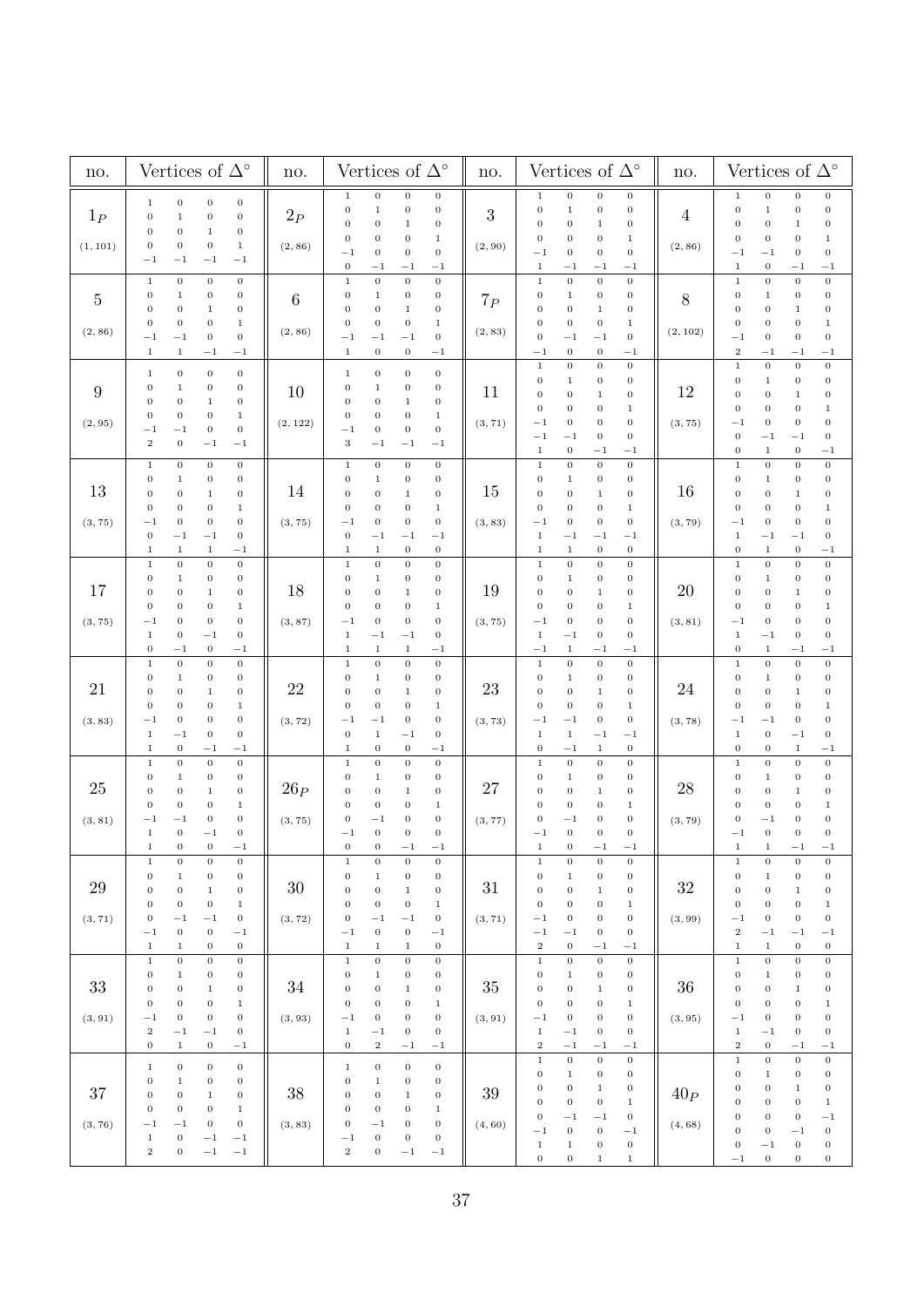| no.               | Vertices of $\Delta^{\circ}$<br>no.                                                                                                                                                                                                                                                                                                                                                                                                                                                                                      |                   | Vertices of $\Delta^{\circ}$                                                                                                                                                                                                                                                                                                                                                                                                                                                                 | no.           |                                                                                                                                                                                                                                                                                                                                                                                                                                                                                               | no.               | Vertices of $\Delta^\circ$                                                                                                                                                                                                                                                                                                                                                                                                                                                                                                      |  |
|-------------------|--------------------------------------------------------------------------------------------------------------------------------------------------------------------------------------------------------------------------------------------------------------------------------------------------------------------------------------------------------------------------------------------------------------------------------------------------------------------------------------------------------------------------|-------------------|----------------------------------------------------------------------------------------------------------------------------------------------------------------------------------------------------------------------------------------------------------------------------------------------------------------------------------------------------------------------------------------------------------------------------------------------------------------------------------------------|---------------|-----------------------------------------------------------------------------------------------------------------------------------------------------------------------------------------------------------------------------------------------------------------------------------------------------------------------------------------------------------------------------------------------------------------------------------------------------------------------------------------------|-------------------|---------------------------------------------------------------------------------------------------------------------------------------------------------------------------------------------------------------------------------------------------------------------------------------------------------------------------------------------------------------------------------------------------------------------------------------------------------------------------------------------------------------------------------|--|
| 41<br>(4, 63)     | $\,0$<br>$1\,$<br>$\boldsymbol{0}$<br>$\boldsymbol{0}$<br>$\,0\,$<br>$\,1\,$<br>$\boldsymbol{0}$<br>$\boldsymbol{0}$<br>$\boldsymbol{0}$<br>$\boldsymbol{0}$<br>$\boldsymbol{0}$<br>$\mathbf 1$<br>$\mathbf 0$<br>$\boldsymbol{0}$<br>$\boldsymbol{0}$<br>$\mathbf 1$<br>$\boldsymbol{0}$<br>$\boldsymbol{0}$<br>$\boldsymbol{0}$<br>$^{-1}$<br>$\boldsymbol{0}$<br>$^{-1}$<br>$^{-1}$<br>$\boldsymbol{0}$<br>$\,0\,$<br>$\boldsymbol{0}$<br>$^{-1}$<br>$^{-1}$<br>$\,0\,$<br>$\boldsymbol{0}$<br>$1\,$<br>$\,1$         | 42<br>(4, 61)     | $\boldsymbol{0}$<br>$\boldsymbol{0}$<br>$\boldsymbol{0}$<br>$\,1$<br>$\boldsymbol{0}$<br>$\mathbf 1$<br>$\boldsymbol{0}$<br>$\,0\,$<br>$\boldsymbol{0}$<br>0<br>$\boldsymbol{0}$<br>$\,1$<br>$\boldsymbol{0}$<br>$\boldsymbol{0}$<br>$\boldsymbol{0}$<br>$\mathbf{1}$<br>$\,0\,$<br>$\boldsymbol{0}$<br>0<br>$^{-1}$<br>$\,0\,$<br>$\,0\,$<br>$^{-1}$<br>$^{-1}$<br>$\boldsymbol{0}$<br>$^{-1}$<br>$^{-1}$<br>1<br>$\boldsymbol{0}$<br>$\,0\,$<br>$\,1$<br>$\,1$                             | 43<br>(4, 64) | $\,0$<br>$\,0\,$<br>$\boldsymbol{0}$<br>$1\,$<br>$\boldsymbol{0}$<br>$\boldsymbol{0}$<br>$\mathbf 1$<br>$\,0\,$<br>$\,0$<br>$\boldsymbol{0}$<br>0<br>$\mathbf{1}$<br>$\,1\,$<br>$\boldsymbol{0}$<br>$\boldsymbol{0}$<br>$\boldsymbol{0}$<br>$\boldsymbol{0}$<br>$\boldsymbol{0}$<br>$\boldsymbol{0}$<br>$^{-1}$<br>$\boldsymbol{0}$<br>$^{-1}$<br>$^{-1}$<br>$\boldsymbol{0}$<br>$\,1\,$<br>$\boldsymbol{0}$<br>$\,0\,$<br>$^{-1}$<br>$\boldsymbol{0}$<br>$\boldsymbol{0}$<br>$-1$<br>$\,1$   | $44_N$<br>(4, 61) | $\boldsymbol{0}$<br>$1\,$<br>$\boldsymbol{0}$<br>$\boldsymbol{0}$<br>$\boldsymbol{0}$<br>$\,1\,$<br>$\,0\,$<br>$\,0$<br>$\mathbf 0$<br>$\boldsymbol{0}$<br>0<br>$\mathbf{1}$<br>$\boldsymbol{0}$<br>$\boldsymbol{0}$<br>$\boldsymbol{0}$<br>$\mathbf 1$<br>$\boldsymbol{0}$<br>$\mathbf 0$<br>$^{-1}$<br>$\boldsymbol{0}$<br>$-1$<br>$\,1\,$<br>$\,0\,$<br>$\boldsymbol{0}$<br>$\,1\,$<br>$^{-1}$<br>$\boldsymbol{0}$<br>$^{-1}$<br>$\boldsymbol{0}$<br>$\boldsymbol{0}$<br>$^{-1}$<br>$^{-1}$                                  |  |
| 45<br>(4, 64)     | $\,0\,$<br>$\boldsymbol{0}$<br>$\boldsymbol{0}$<br>$\,1\,$<br>$\boldsymbol{0}$<br>$\boldsymbol{0}$<br>$\boldsymbol{0}$<br>$1\,$<br>$\boldsymbol{0}$<br>$\boldsymbol{0}$<br>$\boldsymbol{0}$<br>$\mathbf 1$<br>$\boldsymbol{0}$<br>$\boldsymbol{0}$<br>$\boldsymbol{0}$<br>$\mathbf 1$<br>$\boldsymbol{0}$<br>$\boldsymbol{0}$<br>$\boldsymbol{0}$<br>$^{-1}$<br>$\,0$<br>$\boldsymbol{0}$<br>$^{-1}$<br>$^{-1}$<br>$\,0\,$<br>$\,0\,$<br>$\mathbf{1}$<br>$^{-1}$<br>$\boldsymbol{0}$<br>$\,0$<br>$\mathbf{1}$<br>$^{-1}$ | 46<br>(4, 68)     | $\boldsymbol{0}$<br>$\,0$<br>$\,1\,$<br>$\boldsymbol{0}$<br>$\boldsymbol{0}$<br>$\,0$<br>$\,1$<br>0<br>$\mathbf 0$<br>0<br>$\,1$<br>$\boldsymbol{0}$<br>$\boldsymbol{0}$<br>$\boldsymbol{0}$<br>$\boldsymbol{0}$<br>$\,1$<br>$\boldsymbol{0}$<br>$\boldsymbol{0}$<br>0<br>$^{-1}$<br>$\boldsymbol{0}$<br>$\boldsymbol{0}$<br>$^{-1}$<br>$^{-1}$<br>$\mathbf{1}$<br>$\boldsymbol{0}$<br>$\boldsymbol{0}$<br>1<br>$\boldsymbol{0}$<br>$\,1$<br>$\boldsymbol{0}$<br>$^{-1}$                     | 47<br>(4, 66) | $\,0\,$<br>$\,0\,$<br>$\,1$<br>$\boldsymbol{0}$<br>$\boldsymbol{0}$<br>$\boldsymbol{0}$<br>$\,1$<br>$\boldsymbol{0}$<br>$\boldsymbol{0}$<br>$\boldsymbol{0}$<br>0<br>$\mathbf{1}$<br>$\boldsymbol{0}$<br>$\,1$<br>$\boldsymbol{0}$<br>$\boldsymbol{0}$<br>$\boldsymbol{0}$<br>$\boldsymbol{0}$<br>$^{-1}$<br>$\boldsymbol{0}$<br>$\,0\,$<br>$\boldsymbol{0}$<br>$^{-1}$<br>$^{-1}$<br>$\boldsymbol{0}$<br>$\,0\,$<br>$\,1$<br>$^{-1}$<br>$\boldsymbol{0}$<br>$\,1\,$<br>$\,1$<br>$\mathbf{1}$ | 48<br>(4, 65)     | $\,0\,$<br>$\,0\,$<br>$\,0\,$<br>$\mathbf 1$<br>$\,1\,$<br>$\boldsymbol{0}$<br>$\boldsymbol{0}$<br>$\boldsymbol{0}$<br>$\boldsymbol{0}$<br>$\boldsymbol{0}$<br>$\boldsymbol{0}$<br>$\mathbf{1}$<br>$\,0\,$<br>$\boldsymbol{0}$<br>$\boldsymbol{0}$<br>1<br>$\boldsymbol{0}$<br>$\mathbf 0$<br>$\boldsymbol{0}$<br>$^{-1}$<br>$\mathbf{0}$<br>$\boldsymbol{0}$<br>$^{-1}$<br>$^{-1}$<br>$\,1\,$<br>$\,0\,$<br>$\boldsymbol{0}$<br>$\,1$<br>$\boldsymbol{0}$<br>$\,1\,$<br>$\boldsymbol{0}$<br>$^{-1}$                            |  |
| $49_N$<br>(4, 67) | $\,0$<br>$\,0$<br>$\,1\,$<br>$\,0\,$<br>$\boldsymbol{0}$<br>$\boldsymbol{0}$<br>$\boldsymbol{0}$<br>$\,1$<br>$\mathbf 0$<br>$\boldsymbol{0}$<br>$\boldsymbol{0}$<br>$\mathbf 1$<br>$\boldsymbol{0}$<br>$\,0\,$<br>$\boldsymbol{0}$<br>$\,1$<br>$^{-1}$<br>$\boldsymbol{0}$<br>$\boldsymbol{0}$<br>$\boldsymbol{0}$<br>$\boldsymbol{0}$<br>$\boldsymbol{0}$<br>$^{-1}$<br>$^{-1}$<br>$\,0\,$<br>$\,1$<br>$\boldsymbol{0}$<br>$1\,$<br>$\,0$<br>$- \, 1$<br>$1\,$<br>$^{-1}$                                               | $50\,$<br>(4, 71) | $\,0\,$<br>$\,0$<br>$\mathbf 1$<br>$\boldsymbol{0}$<br>$\boldsymbol{0}$<br>$\,0$<br>$\boldsymbol{0}$<br>$\,1$<br>$\boldsymbol{0}$<br>$\boldsymbol{0}$<br>$\mathbf 1$<br>$\boldsymbol{0}$<br>$\boldsymbol{0}$<br>$\boldsymbol{0}$<br>$\boldsymbol{0}$<br>$\,1$<br>$\boldsymbol{0}$<br>$\boldsymbol{0}$<br>$\boldsymbol{0}$<br>$^{-1}$<br>$\boldsymbol{0}$<br>$\,0\,$<br>$^{-1}$<br>$^{-1}$<br>$\,0\,$<br>$\,0\,$<br>$\,1$<br>$\,1$<br>$-1$<br>$\,1$<br>$\,1$<br>0                             | 51<br>(4, 73) | $\boldsymbol{0}$<br>$\,1$<br>$\,0\,$<br>$\,0\,$<br>$\boldsymbol{0}$<br>$\boldsymbol{0}$<br>$\,1$<br>$\boldsymbol{0}$<br>0<br>$\boldsymbol{0}$<br>$\boldsymbol{0}$<br>1<br>$\boldsymbol{0}$<br>$\boldsymbol{0}$<br>$\,1\,$<br>$\boldsymbol{0}$<br>$\boldsymbol{0}$<br>$\boldsymbol{0}$<br>$^{-1}$<br>$\boldsymbol{0}$<br>$\,1\,$<br>$\boldsymbol{0}$<br>$^{-1}$<br>$^{-1}$<br>$\,1\,$<br>$\,1\,$<br>$\,0\,$<br>$\boldsymbol{0}$<br>$\boldsymbol{0}$<br>$\,1\,$<br>$- \, 1$<br>$\boldsymbol{0}$ | 52<br>(4, 80)     | $\boldsymbol{0}$<br>$\boldsymbol{0}$<br>$\mathbf 1$<br>$\boldsymbol{0}$<br>$\boldsymbol{0}$<br>$\,0\,$<br>$\boldsymbol{0}$<br>$\,1$<br>$\boldsymbol{0}$<br>$\boldsymbol{0}$<br>$\mathbf{1}$<br>$\boldsymbol{0}$<br>$\boldsymbol{0}$<br>$\boldsymbol{0}$<br>$\boldsymbol{0}$<br>$\mathbf 1$<br>$\,0\,$<br>$\mathbf 0$<br>$^{-1}$<br>$\boldsymbol{0}$<br>$\,1\,$<br>$\,0\,$<br>$\boldsymbol{0}$<br>$^{-1}$<br>$\,1\,$<br>$\boldsymbol{0}$<br>$\boldsymbol{0}$<br>$^{-1}$<br>$\mathbf 1$<br>$\boldsymbol{0}$<br>$\,0\,$<br>$^{-1}$ |  |
| 53<br>(4, 72)     | $\boldsymbol{0}$<br>$\,0$<br>$\,1\,$<br>$\,0\,$<br>$\boldsymbol{0}$<br>$\boldsymbol{0}$<br>$\boldsymbol{0}$<br>$\,1$<br>$\boldsymbol{0}$<br>$\boldsymbol{0}$<br>$\boldsymbol{0}$<br>$\,1$<br>$\boldsymbol{0}$<br>$\boldsymbol{0}$<br>$\mathbf 1$<br>$\boldsymbol{0}$<br>$\boldsymbol{0}$<br>$\boldsymbol{0}$<br>$\boldsymbol{0}$<br>$^{-1}$<br>$\mathbf 0$<br>$\,1\,$<br>$- \, 1$<br>$\boldsymbol{0}$<br>$\,0\,$<br>$\boldsymbol{0}$<br>$\,1\,$<br>$^{-1}$<br>$-1$<br>$\,1$<br>$\,1$<br>$^{-1}$                          | $54\,$<br>(4, 73) | $\,0$<br>$\,0\,$<br>$\,0\,$<br>$\,1\,$<br>$\,0\,$<br>$\boldsymbol{0}$<br>$\mathbf 1$<br>$\boldsymbol{0}$<br>$\boldsymbol{0}$<br>$\boldsymbol{0}$<br>$\,1$<br>$\boldsymbol{0}$<br>$\boldsymbol{0}$<br>$\boldsymbol{0}$<br>$\boldsymbol{0}$<br>$\,1$<br>$\boldsymbol{0}$<br>$\boldsymbol{0}$<br>$\,0$<br>$^{-1}$<br>$\boldsymbol{0}$<br>$\,1$<br>$^{-1}$<br>$^{-1}$<br>$\,1$<br>$\,0\,$<br>$\,0\,$<br>$\,1$<br>$\boldsymbol{0}$<br>$\boldsymbol{0}$<br>$-1$<br>$\,1$                           | 55<br>(4, 82) | $\,0\,$<br>$\,1$<br>$\,0$<br>$\,0\,$<br>$\boldsymbol{0}$<br>0<br>$\,1$<br>$\boldsymbol{0}$<br>$\,0$<br>0<br>0<br>$\mathbf{1}$<br>$\boldsymbol{0}$<br>$\,0\,$<br>$\,1\,$<br>0<br>$\,0$<br>$\boldsymbol{0}$<br>$^{-1}$<br>$\boldsymbol{0}$<br>$\boldsymbol{0}$<br>$\,1\,$<br>$^{-1}$<br>$^{-1}$<br>$\,0\,$<br>$1\,$<br>$\mathbf 1$<br>$\,0\,$<br>$\,1$<br>$\mathbf 1$<br>$^{-1}$<br>$\boldsymbol{0}$                                                                                            | 56<br>(4, 68)     | $\boldsymbol{0}$<br>$\,1\,$<br>$\boldsymbol{0}$<br>$\,0$<br>$\boldsymbol{0}$<br>$\boldsymbol{0}$<br>$\mathbf{1}$<br>$\boldsymbol{0}$<br>$\boldsymbol{0}$<br>$\boldsymbol{0}$<br>$\boldsymbol{0}$<br>$\mathbf{1}$<br>$\boldsymbol{0}$<br>$\boldsymbol{0}$<br>$\mathbf 1$<br>$\boldsymbol{0}$<br>$\boldsymbol{0}$<br>$\boldsymbol{0}$<br>$\,0\,$<br>$^{-1}$<br>$\,1\,$<br>$\boldsymbol{0}$<br>$-1$<br>$\boldsymbol{0}$<br>$\,1\,$<br>$^{-1}$<br>$^{-1}$<br>$^{-1}$<br>$\,1\,$<br>$\,0\,$<br>$\mathbf 1$<br>$\boldsymbol{0}$       |  |
| $57\,$<br>(4, 74) | $\boldsymbol{0}$<br>$\mathbf 0$<br>$\boldsymbol{0}$<br>$\,1\,$<br>$\boldsymbol{0}$<br>$\boldsymbol{0}$<br>$\boldsymbol{0}$<br>$1\,$<br>$\boldsymbol{0}$<br>$\boldsymbol{0}$<br>$\boldsymbol{0}$<br>$\,1$<br>$\boldsymbol{0}$<br>$\,0\,$<br>$\boldsymbol{0}$<br>$\mathbf 1$<br>$\,0$<br>$\boldsymbol{0}$<br>$\boldsymbol{0}$<br>$^{-1}$<br>$\boldsymbol{0}$<br>$\,1\,$<br>$\boldsymbol{0}$<br>$^{-1}$<br>$\boldsymbol{0}$<br>$\boldsymbol{0}$<br>$\,1$<br>$^{-1}$<br>$\boldsymbol{0}$<br>$\,0\,$<br>$\,1$<br>$^{-1}$      | 58<br>(4, 78)     | $\boldsymbol{0}$<br>$\,1\,$<br>$\boldsymbol{0}$<br>$\,0$<br>$\boldsymbol{0}$<br>$\,0$<br>$\boldsymbol{0}$<br>1<br>$\boldsymbol{0}$<br>$\boldsymbol{0}$<br>$\,1$<br>$\boldsymbol{0}$<br>$\boldsymbol{0}$<br>$\boldsymbol{0}$<br>0<br>$\,1$<br>$\,0$<br>$\boldsymbol{0}$<br>0<br>$^{-1}$<br>$\boldsymbol{0}$<br>$\,1$<br>$\boldsymbol{0}$<br>$^{-1}$<br>$\boldsymbol{0}$<br>$\,0\,$<br>$\,1$<br>$^{-1}$<br>$\boldsymbol{0}$<br>$\mathbf 1$<br>$\boldsymbol{0}$<br>$^{-1}$                      | 59<br>(4, 69) | $\boldsymbol{0}$<br>$\,1$<br>$\boldsymbol{0}$<br>$\boldsymbol{0}$<br>$\boldsymbol{0}$<br>0<br>$\boldsymbol{0}$<br>1<br>$\,0\,$<br>$\boldsymbol{0}$<br>0<br>$\mathbf 1$<br>$\boldsymbol{0}$<br>$\,1$<br>0<br>$\boldsymbol{0}$<br>$\,0\,$<br>$\,0\,$<br>$\boldsymbol{0}$<br>$^{-1}$<br>$\boldsymbol{0}$<br>$\,1$<br>$\boldsymbol{0}$<br>$^{-1}$<br>$\boldsymbol{0}$<br>$\boldsymbol{0}$<br>$^{-1}$<br>$^{-1}$<br>$\,0\,$<br>$\,0\,$<br>$\,1$<br>$\,1$                                           | 60<br>(4, 76)     | $\mathbf 0$<br>$\boldsymbol{0}$<br>$\,1\,$<br>$\boldsymbol{0}$<br>$\boldsymbol{0}$<br>$\boldsymbol{0}$<br>$\,1$<br>$\boldsymbol{0}$<br>$\boldsymbol{0}$<br>$\mathbf{0}$<br>$\boldsymbol{0}$<br>$\mathbf{1}$<br>$\boldsymbol{0}$<br>$\boldsymbol{0}$<br>$\boldsymbol{0}$<br>1<br>$\mathbf{0}$<br>$\,0\,$<br>$\mathbf 0$<br>$^{-1}$<br>$\mathbf 1$<br>$\,0\,$<br>$\boldsymbol{0}$<br>$^{-1}$<br>$\,1$<br>$\boldsymbol{0}$<br>$^{-1}$<br>$^{-1}$<br>$\boldsymbol{0}$<br>$\,1\,$<br>$\,0\,$<br>$\,1$                                |  |
| 61<br>(4, 68)     | $\,1\,$<br>$\boldsymbol{0}$<br>$\,0$<br>$\,0\,$<br>$\boldsymbol{0}$<br>$\boldsymbol{0}$<br>$\boldsymbol{0}$<br>$\,1$<br>$\boldsymbol{0}$<br>$\boldsymbol{0}$<br>$\boldsymbol{0}$<br>$\,1$<br>$\boldsymbol{0}$<br>$\,0\,$<br>$\boldsymbol{0}$<br>$\mathbf 1$<br>$\,0$<br>$\boldsymbol{0}$<br>$\boldsymbol{0}$<br>$^{-1}$<br>$\mathbf 0$<br>$\mathbf 0$<br>$\,1\,$<br>$^{-1}$<br>$-1$<br>$\boldsymbol{0}$<br>$^{-1}$<br>$\mathbf{1}$<br>$\,0\,$<br>$\,0\,$<br>$-{\bf 1}$<br>$\,1$                                          | 62<br>(4, 79)     | $\,1\,$<br>$\boldsymbol{0}$<br>$\,0\,$<br>$\,0\,$<br>$\boldsymbol{0}$<br>$\boldsymbol{0}$<br>0<br>$\mathbf{1}$<br>$\boldsymbol{0}$<br>$\boldsymbol{0}$<br>$\,1$<br>$\boldsymbol{0}$<br>$\boldsymbol{0}$<br>$\boldsymbol{0}$<br>$\boldsymbol{0}$<br>$\,$ 1<br>$\boldsymbol{0}$<br>$\,0\,$<br>$-1$<br>$\boldsymbol{0}$<br>$\boldsymbol{0}$<br>$\boldsymbol{0}$<br>$\,1$<br>$^{-1}$<br>$\boldsymbol{0}$<br>$- \, 1$<br>$-1$<br>$\,1$<br>$\,0\,$<br>$\,1\,$<br>$\boldsymbol{0}$<br>$\,1$         | 63<br>(4, 76) | $\,1\,$<br>$\,0\,$<br>$\boldsymbol{0}$<br>$\,0$<br>$\boldsymbol{0}$<br>$\,1$<br>$\boldsymbol{0}$<br>$\boldsymbol{0}$<br>$\boldsymbol{0}$<br>0<br>$\boldsymbol{0}$<br>$\mathbf 1$<br>$\,1\,$<br>0<br>$\boldsymbol{0}$<br>$\boldsymbol{0}$<br>$\boldsymbol{0}$<br>$\boldsymbol{0}$<br>$\boldsymbol{0}$<br>$^{-1}$<br>$\boldsymbol{0}$<br>$\,1$<br>$^{-1}$<br>$\boldsymbol{0}$<br>$\boldsymbol{0}$<br>$^{-1}$<br>$\boldsymbol{0}$<br>$\mathbf 1$<br>$\,0\,$<br>$\,0\,$<br>$\mathbf{1}$<br>$-1$   | 64<br>(4, 64)     | $\,1\,$<br>$\boldsymbol{0}$<br>$\,0\,$<br>$\boldsymbol{0}$<br>$\boldsymbol{0}$<br>$\boldsymbol{0}$<br>$\,1$<br>$\boldsymbol{0}$<br>$\boldsymbol{0}$<br>$\mathbf{1}$<br>$\boldsymbol{0}$<br>0<br>$\boldsymbol{0}$<br>$\boldsymbol{0}$<br>0<br>1<br>$\boldsymbol{0}$<br>$\boldsymbol{0}$<br>0<br>$^{-1}$<br>$\boldsymbol{0}$<br>$\boldsymbol{0}$<br>$\mathbf 0$<br>$^{-1}$<br>$\boldsymbol{0}$<br>$\overline{0}$<br>$^{-1}$<br>$^{-1}$<br>$\,1\,$<br>$- \, 1$<br>$\,1$<br>$^{-1}$                                                 |  |
| 65<br>(4, 66)     | $\boldsymbol{0}$<br>$\,1\,$<br>$\,0\,$<br>$\,0\,$<br>$\boldsymbol{0}$<br>$\,1$<br>$\,0\,$<br>$\boldsymbol{0}$<br>$\boldsymbol{0}$<br>$\boldsymbol{0}$<br>$\boldsymbol{0}$<br>$\,1$<br>$\boldsymbol{0}$<br>$\,0\,$<br>$\boldsymbol{0}$<br>$\,1$<br>$\boldsymbol{0}$<br>$\boldsymbol{0}$<br>$^{-1}$<br>$\boldsymbol{0}$<br>$\,0\,$<br>$\,0\,$<br>$\boldsymbol{0}$<br>$-1$<br>$-1$<br>$\,1$<br>$\,0\,$<br>$\boldsymbol{0}$<br>$\,1\,$<br>$\,0\,$<br>$-1$<br>$^{-1}$                                                         | 66<br>(4, 72)     | $\boldsymbol{0}$<br>$\,1$<br>$\boldsymbol{0}$<br>$\,0$<br>$\boldsymbol{0}$<br>$\,1$<br>$\,0\,$<br>$\,0\,$<br>$\boldsymbol{0}$<br>$\boldsymbol{0}$<br>$\boldsymbol{0}$<br>$\,1$<br>$\boldsymbol{0}$<br>$\,0\,$<br>$\,0\,$<br>$1\,$<br>$\boldsymbol{0}$<br>$\,0\,$<br>$-1$<br>$\boldsymbol{0}$<br>$\,0$<br>$- \, 1$<br>$\,0\,$<br>$\boldsymbol{0}$<br>$\,1\,$<br>$\,0\,$<br>$\,0\,$<br>$-1$<br>$\,1$<br>$-1$<br>$\,1$<br>$^{-1}$                                                               | 67<br>(4, 64) | $\,0\,$<br>$\,0\,$<br>$\,1\,$<br>$\boldsymbol{0}$<br>$\boldsymbol{0}$<br>$\,1$<br>$\boldsymbol{0}$<br>$\,0\,$<br>$\boldsymbol{0}$<br>$\boldsymbol{0}$<br>$\,1$<br>$\boldsymbol{0}$<br>$\boldsymbol{0}$<br>$\,1\,$<br>$\boldsymbol{0}$<br>$\boldsymbol{0}$<br>$\boldsymbol{0}$<br>$\boldsymbol{0}$<br>$^{-1}$<br>$\boldsymbol{0}$<br>$\,0\,$<br>$\,0\,$<br>$^{-1}$<br>$\boldsymbol{0}$<br>$\,0\,$<br>$-1$<br>$^{-1}$<br>$\boldsymbol{0}$<br>$\,1$<br>$\,0$<br>$\,0\,$<br>$-1$                  | 68<br>(4, 66)     | $\,0\,$<br>$\boldsymbol{0}$<br>$\,0\,$<br>$\,1\,$<br>$\,0\,$<br>$\,0\,$<br>$\boldsymbol{0}$<br>$\,1\,$<br>$\boldsymbol{0}$<br>$\,1\,$<br>$\boldsymbol{0}$<br>$\boldsymbol{0}$<br>$\boldsymbol{0}$<br>$\,0\,$<br>$\boldsymbol{0}$<br>$\,1$<br>$\,0\,$<br>$\boldsymbol{0}$<br>$\boldsymbol{0}$<br>$^{-1}$<br>$\boldsymbol{0}$<br>$\,0\,$<br>$\,0\,$<br>$^{-1}$<br>$\boldsymbol{0}$<br>$-1$<br>$-1$<br>$\boldsymbol{0}$<br>$\,1\,$<br>$\mathbf 1$<br>$\,0\,$<br>$\boldsymbol{0}$                                                   |  |
| 69<br>(4, 68)     | $\,1\,$<br>$\,0\,$<br>$\boldsymbol{0}$<br>$\boldsymbol{0}$<br>$\boldsymbol{0}$<br>$\,0\,$<br>$\boldsymbol{0}$<br>$1\,$<br>$\boldsymbol{0}$<br>$\boldsymbol{0}$<br>$\boldsymbol{0}$<br>$\,1$<br>$\boldsymbol{0}$<br>$\,0\,$<br>$\boldsymbol{0}$<br>$\,1$<br>$\boldsymbol{0}$<br>$\boldsymbol{0}$<br>$\boldsymbol{0}$<br>$^{-1}$<br>$\boldsymbol{0}$<br>$\boldsymbol{0}$<br>$\boldsymbol{0}$<br>$^{-1}$<br>$\,0\,$<br>$\,1$<br>$\boldsymbol{0}$<br>$^{-1}$<br>$\,0$<br>$\,0$<br>$\mathbf{1}$<br>$^{-1}$                    | 70<br>(4, 66)     | $\boldsymbol{0}$<br>$\,0\,$<br>$\,1$<br>$\,0\,$<br>$\boldsymbol{0}$<br>$\,1$<br>0<br>$\boldsymbol{0}$<br>$\boldsymbol{0}$<br>$\boldsymbol{0}$<br>$\,1$<br>$\boldsymbol{0}$<br>$\boldsymbol{0}$<br>$\boldsymbol{0}$<br>$\boldsymbol{0}$<br>$\mathbf{1}$<br>$\boldsymbol{0}$<br>0<br>$\boldsymbol{0}$<br>$^{-1}$<br>$\boldsymbol{0}$<br>$\,0\,$<br>$\boldsymbol{0}$<br>$^{-1}$<br>$\,0\,$<br>$\mathbf{1}$<br>$\boldsymbol{0}$<br>$^{-1}$<br>$\mathbf{0}$<br>$\mathbf{1}$<br>$^{-1}$<br>$^{-1}$ | 71<br>(4, 68) | $\,0\,$<br>$\,0\,$<br>$\,1\,$<br>$\boldsymbol{0}$<br>$\boldsymbol{0}$<br>$\,1$<br>$\boldsymbol{0}$<br>0<br>$\boldsymbol{0}$<br>$\boldsymbol{0}$<br>$\boldsymbol{0}$<br>$\mathbf{1}$<br>$\boldsymbol{0}$<br>$\,0\,$<br>$\,0\,$<br>$\,1$<br>$\boldsymbol{0}$<br>$\boldsymbol{0}$<br>$\boldsymbol{0}$<br>$^{-1}$<br>$\boldsymbol{0}$<br>$\boldsymbol{0}$<br>$^{-1}$<br>$\boldsymbol{0}$<br>$1\,$<br>$\,0$<br>$^{-1}$<br>$^{-1}$<br>$\,0\,$<br>$\,0$<br>$\,1\,$<br>$\mathbf 1$                    | 72<br>(4, 70)     | $\,0\,$<br>$\boldsymbol{0}$<br>$\,0\,$<br>$\mathbf 1$<br>$\boldsymbol{0}$<br>$\,1\,$<br>$\boldsymbol{0}$<br>$\boldsymbol{0}$<br>$\mathbf{0}$<br>$\boldsymbol{0}$<br>$\boldsymbol{0}$<br>$\mathbf{1}$<br>$\boldsymbol{0}$<br>$\mathbf{0}$<br>$\,0\,$<br>$\mathbf 1$<br>$\,0\,$<br>$\boldsymbol{0}$<br>$\boldsymbol{0}$<br>$^{-1}$<br>$\mathbf{0}$<br>$\boldsymbol{0}$<br>$\boldsymbol{0}$<br>$^{-1}$<br>$\,1\,$<br>$\mathbf{0}$<br>$^{-1}$<br>$^{-1}$<br>$\,1\,$<br>$\boldsymbol{0}$<br>$\boldsymbol{0}$<br>$\,1$                |  |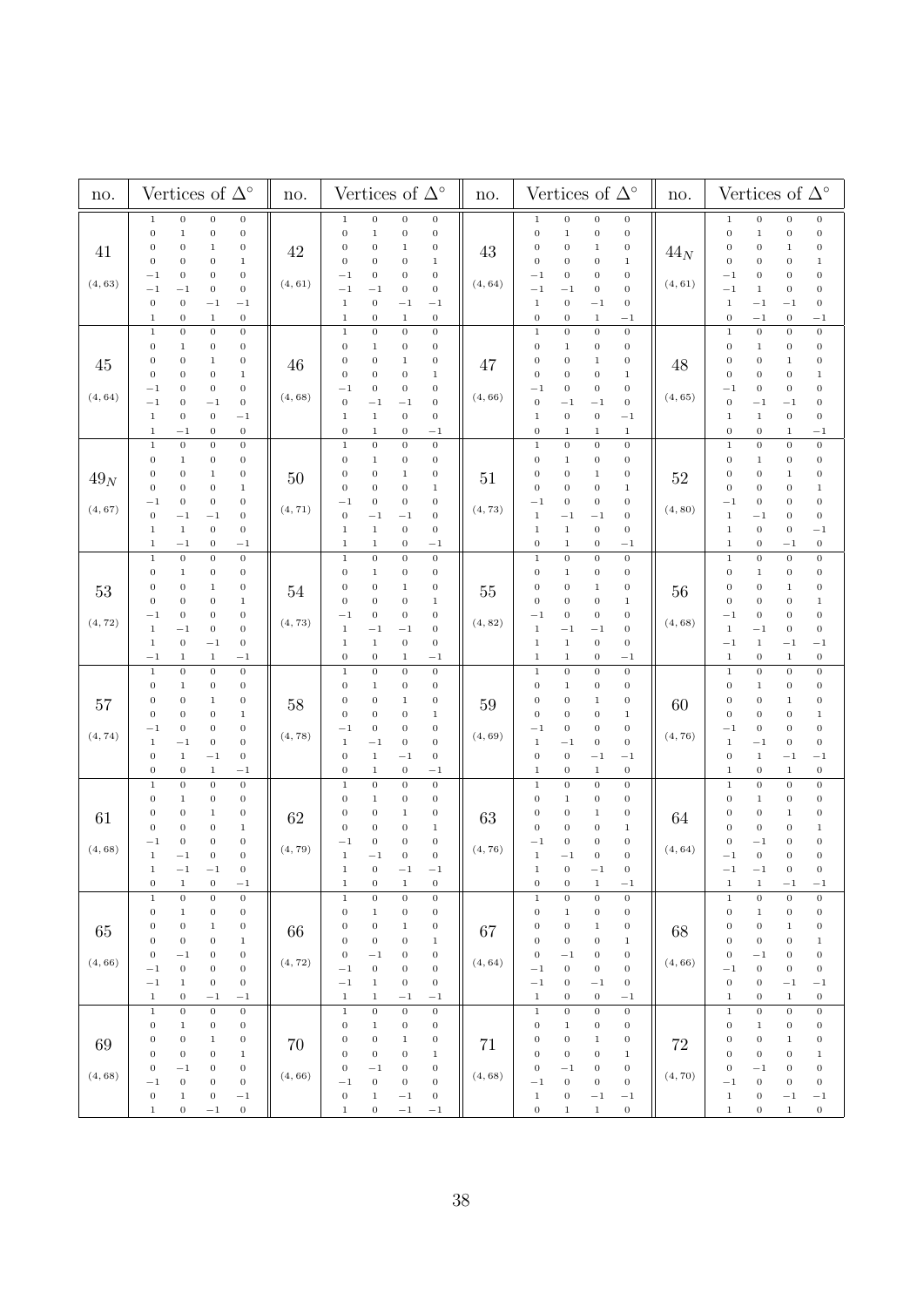| no.           | Vertices of $\Delta^\circ$                                                                                                                                                                                                                                                                                                                                                                                                                                                                                                                                                  | no.               | Vertices of $\Delta^{\circ}$                                                                                                                                                                                                                                                                                                                                                                                                                                                                                                                                                                                            | no.               | Vertices of $\Delta^\circ$                                                                                                                                                                                                                                                                                                                                                                                                                                                                                                                                                        | no.               | Vertices of $\Delta^\circ$                                                                                                                                                                                                                                                                                                                                                                                                                                                                                                                                                     |
|---------------|-----------------------------------------------------------------------------------------------------------------------------------------------------------------------------------------------------------------------------------------------------------------------------------------------------------------------------------------------------------------------------------------------------------------------------------------------------------------------------------------------------------------------------------------------------------------------------|-------------------|-------------------------------------------------------------------------------------------------------------------------------------------------------------------------------------------------------------------------------------------------------------------------------------------------------------------------------------------------------------------------------------------------------------------------------------------------------------------------------------------------------------------------------------------------------------------------------------------------------------------------|-------------------|-----------------------------------------------------------------------------------------------------------------------------------------------------------------------------------------------------------------------------------------------------------------------------------------------------------------------------------------------------------------------------------------------------------------------------------------------------------------------------------------------------------------------------------------------------------------------------------|-------------------|--------------------------------------------------------------------------------------------------------------------------------------------------------------------------------------------------------------------------------------------------------------------------------------------------------------------------------------------------------------------------------------------------------------------------------------------------------------------------------------------------------------------------------------------------------------------------------|
| 73<br>(4, 72) | $1\,$<br>$\,0\,$<br>$\,0$<br>$\,0\,$<br>$\boldsymbol{0}$<br>$\boldsymbol{0}$<br>$\boldsymbol{0}$<br>$\mathbf{1}$<br>0<br>$\boldsymbol{0}$<br>$\mathbf 1$<br>$\boldsymbol{0}$<br>$\,0\,$<br>$\boldsymbol{0}$<br>0<br>$\,1$<br>$\boldsymbol{0}$<br>$\boldsymbol{0}$<br>$\boldsymbol{0}$<br>$^{-1}$<br>$\boldsymbol{0}$<br>$^{-1}$<br>$\,0\,$<br>$\boldsymbol{0}$<br>$1\,$<br>$\,0\,$<br>$\,0\,$<br>$^{-1}$<br>$\,1\,$<br>$\boldsymbol{0}$<br>$\boldsymbol{0}$<br>$^{-1}$                                                                                                      | 74<br>(4, 70)     | $\,0$<br>$\,0\,$<br>$\,0$<br>$\,1$<br>$\boldsymbol{0}$<br>$\,1$<br>$\,0\,$<br>$\,0$<br>0<br>$\boldsymbol{0}$<br>$\,1$<br>$\boldsymbol{0}$<br>$\boldsymbol{0}$<br>$\boldsymbol{0}$<br>$\boldsymbol{0}$<br>$\,1$<br>$\boldsymbol{0}$<br>$\boldsymbol{0}$<br>$\boldsymbol{0}$<br>$^{-1}$<br>$\boldsymbol{0}$<br>$\,0\,$<br>$\boldsymbol{0}$<br>$^{-1}$<br>$\,1$<br>$\boldsymbol{0}$<br>$\boldsymbol{0}$<br>$^{-1}$<br>$\boldsymbol{0}$<br>0<br>1<br>$^{-1}$                                                                                                                                                                | 75<br>(4, 67)     | $\boldsymbol{0}$<br>$\,1$<br>$\,0\,$<br>$\,0\,$<br>$\boldsymbol{0}$<br>$\boldsymbol{0}$<br>$\,0\,$<br>$\,1$<br>$\boldsymbol{0}$<br>$\boldsymbol{0}$<br>$\,1$<br>0<br>$\,1\,$<br>$\mathbf{0}$<br>$\boldsymbol{0}$<br>$\boldsymbol{0}$<br>$\boldsymbol{0}$<br>$\mathbf{0}$<br>$\boldsymbol{0}$<br>$^{-1}$<br>$\,0$<br>$\boldsymbol{0}$<br>$\,0\,$<br>$^{-1}$<br>$\boldsymbol{0}$<br>$\,1$<br>$\,1$<br>$\mathbf{0}$<br>$\boldsymbol{0}$<br>$\boldsymbol{0}$<br>$^{-1}$<br>$^{-1}$                                                                                                    | 76<br>(4, 72)     | $\,1\,$<br>$\boldsymbol{0}$<br>$\boldsymbol{0}$<br>$\,0\,$<br>$\,0\,$<br>$\boldsymbol{0}$<br>$\,0\,$<br>$\,1$<br>$\boldsymbol{0}$<br>$\boldsymbol{0}$<br>$\boldsymbol{0}$<br>$\mathbf 1$<br>$\boldsymbol{0}$<br>$\boldsymbol{0}$<br>0<br>$\,1$<br>$\boldsymbol{0}$<br>$\boldsymbol{0}$<br>$^{-1}$<br>0<br>$\boldsymbol{0}$<br>$\boldsymbol{0}$<br>$^{-1}$<br>0<br>$\,1\,$<br>$\boldsymbol{0}$<br>$\,1$<br>0<br>$\,1\,$<br>$\mathbf 0$<br>$^{-1}$<br>$^{-1}$                                                                                                                    |
| 77<br>(4, 76) | $\,1\,$<br>$\,0\,$<br>$\,0\,$<br>$\,0\,$<br>$\boldsymbol{0}$<br>0<br>$\mathbf{1}$<br>$\boldsymbol{0}$<br>0<br>$\boldsymbol{0}$<br>$\mathbf 1$<br>$\boldsymbol{0}$<br>$\,0\,$<br>$\boldsymbol{0}$<br>0<br>$\,1$<br>$\boldsymbol{0}$<br>$\boldsymbol{0}$<br>$\boldsymbol{0}$<br>$^{-1}$<br>$\,0\,$<br>$\boldsymbol{0}$<br>$\boldsymbol{0}$<br>$^{-1}$<br>$\,1\,$<br>$\,0\,$<br>$\mathbf{1}$<br>$\boldsymbol{0}$<br>$\,1$<br>$1\,$<br>$- \, 1$<br>$^{-1}$                                                                                                                      | 78<br>(4, 68)     | $\,1$<br>$\boldsymbol{0}$<br>$\,0\,$<br>$\,0\,$<br>$\boldsymbol{0}$<br>$\,1$<br>$\boldsymbol{0}$<br>$\boldsymbol{0}$<br>0<br>$\boldsymbol{0}$<br>$\bf{0}$<br>$\mathbf{1}$<br>$\,0\,$<br>$\boldsymbol{0}$<br>$\boldsymbol{0}$<br>$\,1$<br>$\boldsymbol{0}$<br>$\boldsymbol{0}$<br>$\boldsymbol{0}$<br>$^{-1}$<br>$\boldsymbol{0}$<br>$\boldsymbol{0}$<br>$\boldsymbol{0}$<br>$^{-1}$<br>$\,0\,$<br>$\boldsymbol{0}$<br>$\boldsymbol{0}$<br>$^{-1}$<br>0<br>$\,1$<br>$\boldsymbol{0}$<br>$- \, 1$                                                                                                                         | 79<br>(4, 68)     | $\,0\,$<br>$\,0\,$<br>$\,0$<br>$\,1$<br>$\,0\,$<br>$\boldsymbol{0}$<br>$\boldsymbol{0}$<br>$\mathbf{1}$<br>$\boldsymbol{0}$<br>$\,1$<br>0<br>0<br>$\,0\,$<br>$\,1\,$<br>$\mathbf{0}$<br>$\boldsymbol{0}$<br>$\,0\,$<br>$\mathbf{0}$<br>$\boldsymbol{0}$<br>$^{-1}$<br>$\mathbf 0$<br>$\,0\,$<br>$\,0\,$<br>$^{-1}$<br>$\boldsymbol{0}$<br>$\boldsymbol{0}$<br>$\boldsymbol{0}$<br>$^{-1}$<br>$\,1$<br>$\,1$<br>$\mathbf{1}$<br>$^{-1}$                                                                                                                                            | $80_N$<br>(4, 61) | $\,1\,$<br>$\boldsymbol{0}$<br>$\boldsymbol{0}$<br>$\,0\,$<br>$\boldsymbol{0}$<br>$\boldsymbol{0}$<br>0<br>1<br>$\boldsymbol{0}$<br>$\boldsymbol{0}$<br>$\mathbf 1$<br>$\boldsymbol{0}$<br>$\boldsymbol{0}$<br>$\boldsymbol{0}$<br>$\boldsymbol{0}$<br>$\,1$<br>$\boldsymbol{0}$<br>$\boldsymbol{0}$<br>$^{-1}$<br>$^{-1}$<br>$\boldsymbol{0}$<br>$\boldsymbol{0}$<br>$^{-1}$<br>$^{-1}$<br>$\,1\,$<br>$\,1$<br>$\,0\,$<br>$1\,$<br>$\boldsymbol{0}$<br>$\boldsymbol{0}$<br>$^{-1}$<br>$\mathbf{1}$                                                                            |
| 81<br>(4, 65) | $\,0\,$<br>$\,0\,$<br>$\,1\,$<br>$\boldsymbol{0}$<br>$\boldsymbol{0}$<br>$\boldsymbol{0}$<br>0<br>$\mathbf 1$<br>$\mathbf 1$<br>$\boldsymbol{0}$<br>0<br>$\boldsymbol{0}$<br>$\,0\,$<br>$\boldsymbol{0}$<br>$\,1$<br>$\boldsymbol{0}$<br>$\boldsymbol{0}$<br>$^{-1}$<br>$^{-1}$<br>$\boldsymbol{0}$<br>$\,0$<br>$\boldsymbol{0}$<br>$- \, 1$<br>$^{-1}$<br>$\,1\,$<br>$\,1\,$<br>$\mathbf 1$<br>$\,0\,$<br>$\,1$<br>$\boldsymbol{0}$<br>$\,0\,$<br>$\,1$                                                                                                                    | 82<br>(4, 69)     | $\mathbf 1$<br>$\boldsymbol{0}$<br>$\,0\,$<br>$\boldsymbol{0}$<br>$\boldsymbol{0}$<br>$\boldsymbol{0}$<br>$\mathbf 1$<br>$\boldsymbol{0}$<br>$\boldsymbol{0}$<br>$\overline{0}$<br>$\boldsymbol{0}$<br>$\mathbf{1}$<br>$\boldsymbol{0}$<br>$\boldsymbol{0}$<br>$\boldsymbol{0}$<br>$\,1$<br>$\boldsymbol{0}$<br>$\boldsymbol{0}$<br>$\boldsymbol{0}$<br>$^{-1}$<br>$\boldsymbol{0}$<br>$\,0\,$<br>$\boldsymbol{0}$<br>$^{-1}$<br>$\mathbf 1$<br>$\,0\,$<br>$\boldsymbol{0}$<br>$^{-1}$<br>$\,2$<br>$\boldsymbol{0}$<br>$^{-1}$<br>$^{-1}$                                                                               | 83<br>(4, 81)     | $\boldsymbol{0}$<br>$\,0\,$<br>$\,0\,$<br>$\,1\,$<br>$\boldsymbol{0}$<br>$\boldsymbol{0}$<br>$\,1$<br>$\boldsymbol{0}$<br>$\boldsymbol{0}$<br>$\boldsymbol{0}$<br>$\boldsymbol{0}$<br>$\,1$<br>$\,1\,$<br>$\mathbf{0}$<br>$\boldsymbol{0}$<br>$\boldsymbol{0}$<br>$\boldsymbol{0}$<br>$\boldsymbol{0}$<br>$\boldsymbol{0}$<br>$^{-1}$<br>$\,0\,$<br>$\,0\,$<br>$^{-1}$<br>$\boldsymbol{0}$<br>$\,1\,$<br>$\,1$<br>$\boldsymbol{0}$<br>$\,0\,$<br>$\,2$<br>$\boldsymbol{0}$<br>$^{-1}$<br>$^{-1}$                                                                                  | 84<br>(4, 84)     | $\boldsymbol{0}$<br>$\mathbf 0$<br>$\,0\,$<br>$\,1\,$<br>$\boldsymbol{0}$<br>$\boldsymbol{0}$<br>$\,0\,$<br>$\,1$<br>$\boldsymbol{0}$<br>$\boldsymbol{0}$<br>$\boldsymbol{0}$<br>$\mathbf 1$<br>$\boldsymbol{0}$<br>$\boldsymbol{0}$<br>0<br>$\,1$<br>$- \, 1$<br>$\boldsymbol{0}$<br>$\boldsymbol{0}$<br>0<br>$\,0\,$<br>$\boldsymbol{0}$<br>$\boldsymbol{0}$<br>$^{-1}$<br>$\boldsymbol{0}$<br>$\,1\,$<br>$\boldsymbol{0}$<br>$\,1$<br>$\,2$<br>$\,1\,$<br>$^{-1}$<br>$^{-1}$                                                                                                |
| 85<br>(4, 91) | $\boldsymbol{0}$<br>$\mathbf{1}$<br>$\boldsymbol{0}$<br>$\boldsymbol{0}$<br>0<br>$\boldsymbol{0}$<br>$\boldsymbol{0}$<br>1<br>0<br>$\boldsymbol{0}$<br>$\mathbf 1$<br>$\boldsymbol{0}$<br>$\,0\,$<br>$\boldsymbol{0}$<br>$\boldsymbol{0}$<br>$\,1$<br>$\boldsymbol{0}$<br>$\,0\,$<br>0<br>$^{-1}$<br>$\,0\,$<br>$\boldsymbol{0}$<br>$\boldsymbol{0}$<br>$^{-1}$<br>$\,1\,$<br>$\boldsymbol{0}$<br>$\,0\,$<br>$\mathbf{1}$<br>$\,2$<br>$\,2$<br>$-{\bf 1}$<br>$^{-1}$                                                                                                        | 86<br>(5, 61)     | $\overline{0}$<br>$\,0\,$<br>$\mathbf 1$<br>$\,0$<br>$\boldsymbol{0}$<br>$\mathbf 1$<br>$\boldsymbol{0}$<br>$\boldsymbol{0}$<br>$\boldsymbol{0}$<br>$\boldsymbol{0}$<br>$\,1$<br>$\boldsymbol{0}$<br>$\,1\,$<br>$\boldsymbol{0}$<br>$\boldsymbol{0}$<br>$\boldsymbol{0}$<br>$\,0\,$<br>$\boldsymbol{0}$<br>$\boldsymbol{0}$<br>$^{-1}$<br>$\boldsymbol{0}$<br>$\boldsymbol{0}$<br>$\boldsymbol{0}$<br>$^{-1}$<br>$\boldsymbol{0}$<br>$\boldsymbol{0}$<br>$\boldsymbol{0}$<br>$^{-1}$<br>$\boldsymbol{0}$<br>$\boldsymbol{0}$<br>$\boldsymbol{0}$<br>$^{-1}$<br>$\mathbf 1$<br>$\boldsymbol{0}$<br>$\boldsymbol{0}$<br>1 | $87_N$<br>(5, 57) | $\overline{0}$<br>$\,0\,$<br>$\,1\,$<br>$\boldsymbol{0}$<br>$\boldsymbol{0}$<br>0<br>$\boldsymbol{0}$<br>1<br>$\boldsymbol{0}$<br>$\boldsymbol{0}$<br>$\boldsymbol{0}$<br>$\,1$<br>$\,1\,$<br>$\boldsymbol{0}$<br>$\boldsymbol{0}$<br>0<br>$\boldsymbol{0}$<br>$^{-1}$<br>$\mathbf{0}$<br>$\boldsymbol{0}$<br>$\,0\,$<br>$\boldsymbol{0}$<br>$\boldsymbol{0}$<br>$^{-1}$<br>$\boldsymbol{0}$<br>$\,0\,$<br>$\boldsymbol{0}$<br>$^{-1}$<br>$\boldsymbol{0}$<br>$\boldsymbol{0}$<br>$\boldsymbol{0}$<br>$^{-1}$<br>$\,1\,$<br>$\,1$<br>$\,1$<br>$\,1\,$                             | $88_N$<br>(5, 59) | $\overline{0}$<br>$\overline{0}$<br>$\mathbf 1$<br>$\,0\,$<br>$\boldsymbol{0}$<br>$\,0$<br>$\,0\,$<br>$\,1$<br>$\boldsymbol{0}$<br>$\boldsymbol{0}$<br>$\boldsymbol{0}$<br>1<br>$\boldsymbol{0}$<br>$\boldsymbol{0}$<br>0<br>$\,1$<br>$\boldsymbol{0}$<br>$\boldsymbol{0}$<br>$^{-1}$<br>0<br>$\boldsymbol{0}$<br>$\boldsymbol{0}$<br>0<br>$^{-1}$<br>$\boldsymbol{0}$<br>$\boldsymbol{0}$<br>$\,1$<br>$^{-1}$<br>$\boldsymbol{0}$<br>$-1$<br>$\boldsymbol{0}$<br>$1\,$<br>$\,1$<br>$\mathbf{1}$<br>$^{-1}$<br>$^{-1}$                                                         |
| 89<br>(5, 61) | $\,1\,$<br>$\,0\,$<br>$\,0\,$<br>$\,0\,$<br>$\boldsymbol{0}$<br>$\boldsymbol{0}$<br>$\boldsymbol{0}$<br>$\mathbf{1}$<br>0<br>$\boldsymbol{0}$<br>$\mathbf 1$<br>$\boldsymbol{0}$<br>$\,0\,$<br>$\boldsymbol{0}$<br>0<br>$\,1$<br>$\boldsymbol{0}$<br>$^{-1}$<br>$\boldsymbol{0}$<br>$\boldsymbol{0}$<br>$\boldsymbol{0}$<br>$\,0\,$<br>$\boldsymbol{0}$<br>$^{-1}$<br>$\boldsymbol{0}$<br>$^{-1}$<br>$\mathbf{1}$<br>$\boldsymbol{0}$<br>$\,0\,$<br>$\,0\,$<br>$\mathbf{1}$<br>$^{-1}$<br>$\,0\,$<br>$\,1$<br>$\boldsymbol{0}$<br>$^{-1}$                                   | 90<br>(5, 60)     | $\,1$<br>0<br>$\,0\,$<br>$\boldsymbol{0}$<br>$\boldsymbol{0}$<br>$\mathbf 1$<br>$\boldsymbol{0}$<br>$\boldsymbol{0}$<br>$\boldsymbol{0}$<br>$\boldsymbol{0}$<br>$\boldsymbol{0}$<br>$\mathbf{1}$<br>$\boldsymbol{0}$<br>$\boldsymbol{0}$<br>$\boldsymbol{0}$<br>$\mathbf 1$<br>$\boldsymbol{0}$<br>$\boldsymbol{0}$<br>$\boldsymbol{0}$<br>$^{-1}$<br>$\,0\,$<br>$\boldsymbol{0}$<br>$\boldsymbol{0}$<br>$^{-1}$<br>$\mathbf 1$<br>$\boldsymbol{0}$<br>$\boldsymbol{0}$<br>$^{-1}$<br>0<br>$\boldsymbol{0}$<br>1<br>$^{-1}$<br>$\boldsymbol{0}$<br>0<br>$1\,$<br>$^{-1}$                                                | 91<br>(5, 56)     | $\boldsymbol{0}$<br>$\boldsymbol{0}$<br>$\,1$<br>$\boldsymbol{0}$<br>$\mathbf 0$<br>$\boldsymbol{0}$<br>$\boldsymbol{0}$<br>$\mathbf{1}$<br>$\boldsymbol{0}$<br>$\mathbf{0}$<br>$\boldsymbol{0}$<br>$\mathbf{1}$<br>$\,1\,$<br>$\mathbf{0}$<br>$\boldsymbol{0}$<br>$\boldsymbol{0}$<br>$\,0\,$<br>0<br>$\boldsymbol{0}$<br>$^{-1}$<br>$\boldsymbol{0}$<br>$\boldsymbol{0}$<br>$\boldsymbol{0}$<br>$^{-1}$<br>$\,0\,$<br>$^{-1}$<br>$\boldsymbol{0}$<br>$^{-1}$<br>$\,1$<br>$\,0\,$<br>$\,0\,$<br>$\,1$<br>0<br>$^{-1}$<br>$\boldsymbol{0}$<br>$^{-1}$                             | 92<br>(5, 57)     | $\,1\,$<br>$\,0\,$<br>$\boldsymbol{0}$<br>$\,0\,$<br>$\boldsymbol{0}$<br>$\,0\,$<br>0<br>$\mathbf 1$<br>$\boldsymbol{0}$<br>$\boldsymbol{0}$<br>$\mathbf 1$<br>$\boldsymbol{0}$<br>$\boldsymbol{0}$<br>$\boldsymbol{0}$<br>0<br>$\mathbf{1}$<br>$\boldsymbol{0}$<br>$\boldsymbol{0}$<br>$^{-1}$<br>0<br>$\boldsymbol{0}$<br>0<br>$\boldsymbol{0}$<br>$^{-1}$<br>$\boldsymbol{0}$<br>$^{-1}$<br>$^{-1}$<br>$\boldsymbol{0}$<br>$\,1\,$<br>$\boldsymbol{0}$<br>$\boldsymbol{0}$<br>$\,1$<br>$\mathbf{1}$<br>$\boldsymbol{0}$<br>0<br>$^{-1}$                                     |
| 93<br>(5, 58) | $\boldsymbol{0}$<br>$\,1\,$<br>$\boldsymbol{0}$<br>$\boldsymbol{0}$<br>$\boldsymbol{0}$<br>0<br>$\boldsymbol{0}$<br>1<br>$\boldsymbol{0}$<br>0<br>$\boldsymbol{0}$<br>$\,1$<br>0<br>$\,0\,$<br>$\mathbf 0$<br>$\,1$<br>$\boldsymbol{0}$<br>$-1$<br>$\mathbf{0}$<br>$\boldsymbol{0}$<br>$^{-1}$<br>$\,0\,$<br>$\,0\,$<br>$\,0\,$<br>$\boldsymbol{0}$<br>$\,0\,$<br>$- \, 1$<br>$^{-1}$<br>$\,1\,$<br>$\,0\,$<br>$\,0\,$<br>$\,1$<br>$\mathbf{0}$<br>$\,0\,$<br>$\mathbf{1}$<br>$\,1$                                                                                         | 94<br>(5, 62)     | $\boldsymbol{0}$<br>$\,0\,$<br>$\,0\,$<br>$\,1$<br>$\boldsymbol{0}$<br>$\,1$<br>$\boldsymbol{0}$<br>$\boldsymbol{0}$<br>$\boldsymbol{0}$<br>0<br>$\boldsymbol{0}$<br>$\mathbf{1}$<br>$\boldsymbol{0}$<br>$\boldsymbol{0}$<br>$\,0\,$<br>$\,1\,$<br>$\mathbf{0}$<br>$\boldsymbol{0}$<br>$\boldsymbol{0}$<br>$^{-1}$<br>$\boldsymbol{0}$<br>$\,0\,$<br>$^{-1}$<br>$\boldsymbol{0}$<br>$\boldsymbol{0}$<br>$\boldsymbol{0}$<br>$-1$<br>$^{-1}$<br>$\,0\,$<br>$\,1$<br>$\,1$<br>$\boldsymbol{0}$<br>$\,1$<br>$\boldsymbol{0}$<br>$\boldsymbol{0}$<br>$^{-1}$                                                                | 95<br>(5, 60)     | $\mathbf 0$<br>$\boldsymbol{0}$<br>$\,0\,$<br>$\,1$<br>$\,0\,$<br>$\boldsymbol{0}$<br>$\boldsymbol{0}$<br>1<br>$\,0\,$<br>$\boldsymbol{0}$<br>$\boldsymbol{0}$<br>$\mathbf{1}$<br>$\boldsymbol{0}$<br>$\,1$<br>$\mathbf{0}$<br>$\boldsymbol{0}$<br>$\mathbf{0}$<br>$\overline{0}$<br>$^{-1}$<br>0<br>$\,0\,$<br>$\boldsymbol{0}$<br>$\,0\,$<br>$^{-1}$<br>$\,0\,$<br>$\,0\,$<br>$^{-1}$<br>$-1$<br>$\,1\,$<br>$\,1$<br>$\,0\,$<br>$\,0\,$<br>$-1$<br>$\mathbf{1}$<br>$\mathbf{1}$<br>$\boldsymbol{0}$                                                                             | 96<br>(5, 66)     | $\rm{O}$<br>$\boldsymbol{0}$<br>$\,0\,$<br>$\,1\,$<br>$\boldsymbol{0}$<br>$\boldsymbol{0}$<br>0<br>1<br>$\boldsymbol{0}$<br>$\boldsymbol{0}$<br>$\mathbf 1$<br>$\boldsymbol{0}$<br>$\boldsymbol{0}$<br>$\boldsymbol{0}$<br>$\boldsymbol{0}$<br>$\,1$<br>$\overline{0}$<br>$\mathbf{0}$<br>$-1$<br>$\mathbf{0}$<br>$\boldsymbol{0}$<br>$\boldsymbol{0}$<br>$^{-1}$<br>$\boldsymbol{0}$<br>$\boldsymbol{0}$<br>$\,1\,$<br>$\,1\,$<br>$\boldsymbol{0}$<br>$\,1\,$<br>$\boldsymbol{0}$<br>$- \, 1$<br>$\boldsymbol{0}$<br>$\boldsymbol{0}$<br>$1\,$<br>$\boldsymbol{0}$<br>$^{-1}$ |
| 97<br>(5, 69) | $\,1\,$<br>$\,0\,$<br>$\boldsymbol{0}$<br>$\boldsymbol{0}$<br>$\boldsymbol{0}$<br>$\boldsymbol{0}$<br>$\mathbf{1}$<br>$\boldsymbol{0}$<br>$\boldsymbol{0}$<br>$\boldsymbol{0}$<br>$\,1$<br>$\boldsymbol{0}$<br>$\boldsymbol{0}$<br>$\,0\,$<br>$\boldsymbol{0}$<br>$\,1$<br>$\boldsymbol{0}$<br>$\boldsymbol{0}$<br>$^{-1}$<br>$\boldsymbol{0}$<br>$\,0\,$<br>$\boldsymbol{0}$<br>$^{-1}$<br>$\boldsymbol{0}$<br>$\,1\,$<br>$\boldsymbol{0}$<br>$\boldsymbol{0}$<br>$\mathbf{1}$<br>$\,1\,$<br>$\,0\,$<br>$\boldsymbol{0}$<br>$^{-1}$<br>$\,0\,$<br>$1\,$<br>$\,0\,$<br>$-1$ | $98_N$<br>(5, 60) | $\,0\,$<br>$\,1$<br>$\boldsymbol{0}$<br>$\,0\,$<br>$\boldsymbol{0}$<br>$\mathbf 1$<br>$\boldsymbol{0}$<br>$\boldsymbol{0}$<br>$\boldsymbol{0}$<br>$\boldsymbol{0}$<br>$\,1$<br>$\boldsymbol{0}$<br>$\boldsymbol{0}$<br>$\boldsymbol{0}$<br>$\boldsymbol{0}$<br>$\,1$<br>$\boldsymbol{0}$<br>$\boldsymbol{0}$<br>$\boldsymbol{0}$<br>$^{-1}$<br>$\boldsymbol{0}$<br>$\boldsymbol{0}$<br>$\boldsymbol{0}$<br>$^{-1}$<br>$\,1\,$<br>$\,0\,$<br>$\,1$<br>$\boldsymbol{0}$<br>$\boldsymbol{0}$<br>$\boldsymbol{0}$<br>$-1$<br>$^{-1}$<br>$\,1$<br>$\,1\,$<br>$\,1$<br>$\,1$                                                  | 99<br>(5, 64)     | $\boldsymbol{0}$<br>$\,0\,$<br>$\,1$<br>$\boldsymbol{0}$<br>$\boldsymbol{0}$<br>$\,0\,$<br>$\,1$<br>$\boldsymbol{0}$<br>$\boldsymbol{0}$<br>$\boldsymbol{0}$<br>$\boldsymbol{0}$<br>$\,1$<br>$\boldsymbol{0}$<br>$\boldsymbol{0}$<br>$\,1\,$<br>$\boldsymbol{0}$<br>$\boldsymbol{0}$<br>$\,0\,$<br>$\boldsymbol{0}$<br>$^{-1}$<br>$\boldsymbol{0}$<br>$\boldsymbol{0}$<br>$\boldsymbol{0}$<br>$^{-1}$<br>$\boldsymbol{0}$<br>$\boldsymbol{0}$<br>$\,1$<br>$\,1$<br>$\boldsymbol{0}$<br>$-1$<br>$\boldsymbol{0}$<br>$\,1$<br>$\boldsymbol{0}$<br>$\,1$<br>$\boldsymbol{0}$<br>$-1$ | 100<br>(5, 70)    | $\boldsymbol{0}$<br>$\boldsymbol{0}$<br>$\,1$<br>$\,0\,$<br>$\boldsymbol{0}$<br>$\,0\,$<br>$\,1$<br>$\boldsymbol{0}$<br>$\boldsymbol{0}$<br>$\boldsymbol{0}$<br>$\boldsymbol{0}$<br>1<br>$\boldsymbol{0}$<br>$\boldsymbol{0}$<br>0<br>$\,1$<br>$\,0\,$<br>$^{-1}$<br>0<br>$\boldsymbol{0}$<br>$\boldsymbol{0}$<br>$^{-1}$<br>0<br>$\boldsymbol{0}$<br>$\boldsymbol{0}$<br>$\mathbf{1}$<br>$\,1$<br>$\boldsymbol{0}$<br>$\,1\,$<br>$- \, 1$<br>$\boldsymbol{0}$<br>$\,1$<br>$\boldsymbol{0}$<br>$\mathbf{0}$<br>$\,1$<br>$^{-1}$                                                |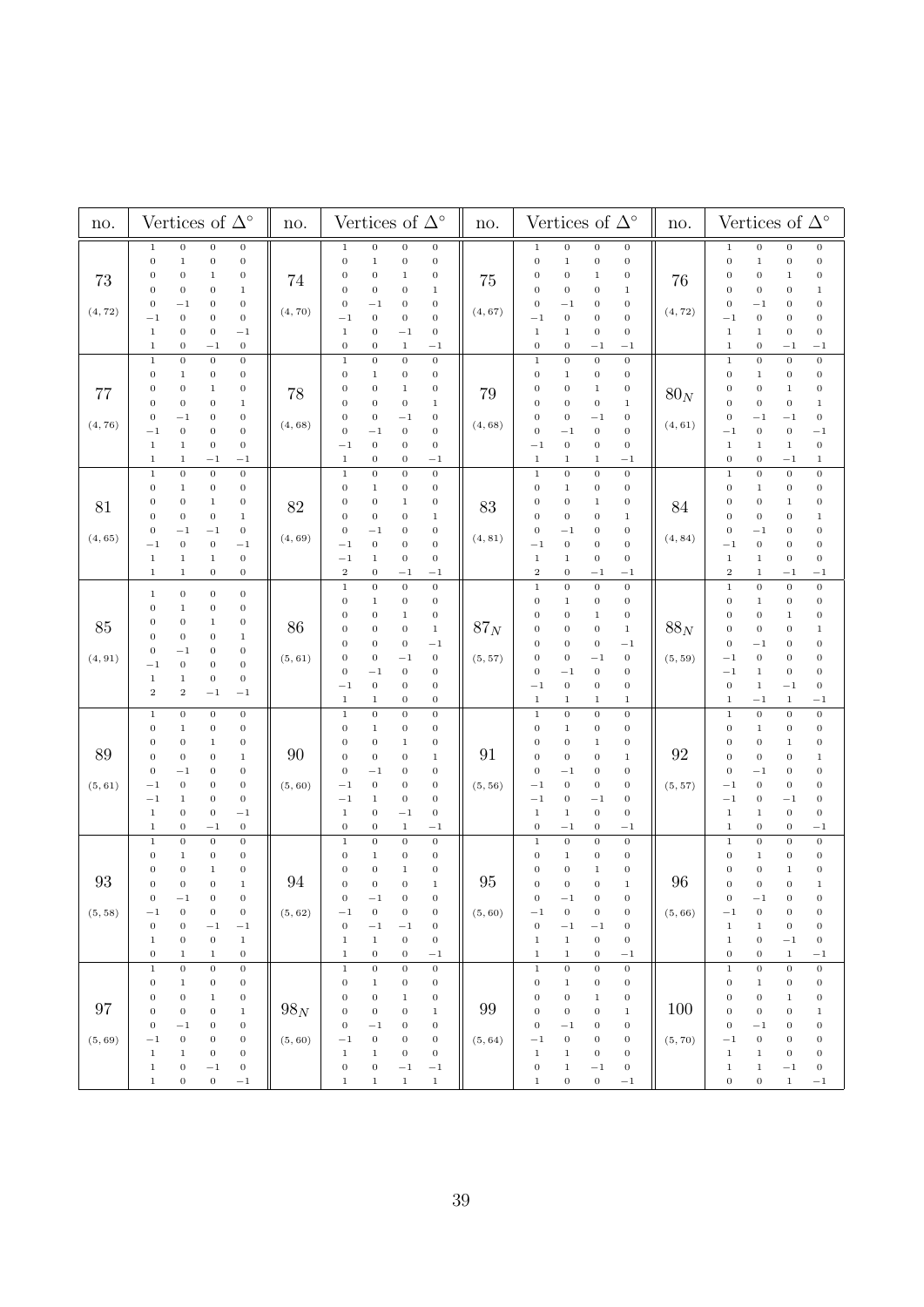| no.                         | Vertices of $\Delta^\circ$                                                                                                                                                                                                                                                                                                                                                                                                                                                                                                                        | no.                | Vertices of $\Delta^\circ$                                                                                                                                                                                                                                                                                                                                                                                                                                                                                                                                                                                                              | no.                | Vertices of $\Delta^\circ$                                                                                                                                                                                                                                                                                                                                                                                                                                                                                                                                                                                                                                                                                                                 | no.                | Vertices of $\Delta^\circ$                                                                                                                                                                                                                                                                                                                                                                                                                                                                                                                                                                                                                                                                                                                   |
|-----------------------------|---------------------------------------------------------------------------------------------------------------------------------------------------------------------------------------------------------------------------------------------------------------------------------------------------------------------------------------------------------------------------------------------------------------------------------------------------------------------------------------------------------------------------------------------------|--------------------|-----------------------------------------------------------------------------------------------------------------------------------------------------------------------------------------------------------------------------------------------------------------------------------------------------------------------------------------------------------------------------------------------------------------------------------------------------------------------------------------------------------------------------------------------------------------------------------------------------------------------------------------|--------------------|--------------------------------------------------------------------------------------------------------------------------------------------------------------------------------------------------------------------------------------------------------------------------------------------------------------------------------------------------------------------------------------------------------------------------------------------------------------------------------------------------------------------------------------------------------------------------------------------------------------------------------------------------------------------------------------------------------------------------------------------|--------------------|----------------------------------------------------------------------------------------------------------------------------------------------------------------------------------------------------------------------------------------------------------------------------------------------------------------------------------------------------------------------------------------------------------------------------------------------------------------------------------------------------------------------------------------------------------------------------------------------------------------------------------------------------------------------------------------------------------------------------------------------|
| 101<br>(5, 70)              | $\,0\,$<br>$\,0\,$<br>$\boldsymbol{0}$<br>$\,1$<br>$\,1\,$<br>$\,0\,$<br>$\,0\,$<br>$\,0\,$<br>$\mathbf 1$<br>$\boldsymbol{0}$<br>$\boldsymbol{0}$<br>$\boldsymbol{0}$<br>$\boldsymbol{0}$<br>$\,0\,$<br>0<br>$\,1$<br>$\boldsymbol{0}$<br>$\,0\,$<br>$\boldsymbol{0}$<br>$^{-1}$<br>$\,0\,$<br>0<br>$\,0\,$<br>$^{-1}$<br>$\,1\,$<br>$\,0\,$<br>$\,0\,$<br>$\,1$<br>$\boldsymbol{0}$<br>$-1$<br>$\,0\,$<br>$\,1$<br>$\,0\,$<br>$\,1\,$<br>$^{-1}$<br>$\mathbf 1$                                                                                 | 102<br>(5, 75)     | $\,0\,$<br>$\,0$<br>$\boldsymbol{0}$<br>$1\,$<br>$\boldsymbol{0}$<br>$\boldsymbol{0}$<br>$\,1$<br>$\boldsymbol{0}$<br>$\boldsymbol{0}$<br>$\,0\,$<br>$\boldsymbol{0}$<br>$\,1$<br>$\boldsymbol{0}$<br>$\,0\,$<br>$\boldsymbol{0}$<br>$\,1$<br>$\boldsymbol{0}$<br>$^{-1}$<br>$\boldsymbol{0}$<br>$\boldsymbol{0}$<br>$\,0\,$<br>$\boldsymbol{0}$<br>$\boldsymbol{0}$<br>$^{-1}$<br>$\,1\,$<br>$\,1\,$<br>$\boldsymbol{0}$<br>$\boldsymbol{0}$<br>$\,1$<br>$\,1\,$<br>$^{-1}$<br>$\,0\,$<br>$\,1$<br>$\mathbf 1$<br>$\,0\,$<br>$^{-1}$                                                                                                   | $103_N$<br>(5, 57) | $\,1\,$<br>$\,0$<br>$\boldsymbol{0}$<br>$\,0\,$<br>$\,0\,$<br>$\,0\,$<br>$\,0\,$<br>$1\,$<br>$\boldsymbol{0}$<br>0<br>0<br>$\mathbf 1$<br>$\boldsymbol{0}$<br>$\boldsymbol{0}$<br>$\,0\,$<br>$\,1\,$<br>$\boldsymbol{0}$<br>$\boldsymbol{0}$<br>$\boldsymbol{0}$<br>$^{-1}$<br>$\boldsymbol{0}$<br>$- \, 1$<br>$\,0\,$<br>$\boldsymbol{0}$<br>$\boldsymbol{0}$<br>$\,0\,$<br>$\boldsymbol{0}$<br>$^{-1}$<br>$\,0\,$<br>$-1$<br>$\boldsymbol{0}$<br>$^{-1}$<br>$\,1\,$<br>$\,1$<br>$\,1$<br>$^{-1}$                                                                                                                                                                                                                                         | 104<br>(5, 61)     | $\,0\,$<br>$\,0\,$<br>$\,1$<br>$\,0\,$<br>$\,0\,$<br>$\boldsymbol{0}$<br>$\mathbf 1$<br>$\,0\,$<br>$\,0\,$<br>0<br>$\boldsymbol{0}$<br>$\,1$<br>$\,0\,$<br>0<br>$\boldsymbol{0}$<br>$1\,$<br>$^{-1}$<br>$\,0\,$<br>$\boldsymbol{0}$<br>$\boldsymbol{0}$<br>$\,0\,$<br>$\,0\,$<br>$\boldsymbol{0}$<br>$^{-1}$<br>$\boldsymbol{0}$<br>$\boldsymbol{0}$<br>$\,0\,$<br>$^{-1}$<br>$\mathbf 1$<br>$\,1\,$<br>$\,0\,$<br>$\boldsymbol{0}$<br>$\boldsymbol{0}$<br>$\,0\,$<br>$\,1$<br>$^{-1}$                                                                                                                                                                                                                                                       |
| 105<br>(5, 63)              | $\boldsymbol{0}$<br>$\boldsymbol{0}$<br>$\boldsymbol{0}$<br>$\,1\,$<br>$\,1\,$<br>$\,0\,$<br>$\boldsymbol{0}$<br>$\boldsymbol{0}$<br>$\,1\,$<br>$\boldsymbol{0}$<br>$\boldsymbol{0}$<br>$\boldsymbol{0}$<br>$\,0\,$<br>$\,0\,$<br>$\,1$<br>$\boldsymbol{0}$<br>$\,0\,$<br>$-1$<br>$\,0\,$<br>$\boldsymbol{0}$<br>$-1$<br>$\,0\,$<br>$\,0\,$<br>$\boldsymbol{0}$<br>$\,0\,$<br>0<br>$\,0\,$<br>$^{-1}$<br>$\boldsymbol{0}$<br>$\,0\,$<br>$1\,$<br>$\,1$<br>$\,0\,$<br>0<br>$1\,$<br>$-1$                                                           | 106<br>(5, 59)     | $\boldsymbol{0}$<br>$\,1\,$<br>$\,0\,$<br>$\boldsymbol{0}$<br>$\,0\,$<br>$\,0\,$<br>$\,1$<br>$\boldsymbol{0}$<br>$\mathbf 0$<br>$\,0\,$<br>$\boldsymbol{0}$<br>$\mathbf{1}$<br>$\mathbf 0$<br>$\boldsymbol{0}$<br>$\boldsymbol{0}$<br>$\,1$<br>$\mathbf 0$<br>$\,0\,$<br>$^{-1}$<br>$\boldsymbol{0}$<br>$\boldsymbol{0}$<br>$^{-1}$<br>$\boldsymbol{0}$<br>$\boldsymbol{0}$<br>$\,0\,$<br>$\boldsymbol{0}$<br>$\boldsymbol{0}$<br>$^{-1}$<br>$\,1\,$<br>$\boldsymbol{0}$<br>$\mathbf{1}$<br>$\boldsymbol{0}$<br>$\boldsymbol{0}$<br>$\boldsymbol{0}$<br>$^{-1}$<br>$^{-1}$                                                              | 107<br>(5, 65)     | $\boldsymbol{0}$<br>$\,0\,$<br>$\,0\,$<br>$\,1\,$<br>$\boldsymbol{0}$<br>$\boldsymbol{0}$<br>$\,1$<br>$\boldsymbol{0}$<br>$\boldsymbol{0}$<br>$\boldsymbol{0}$<br>0<br>$\mathbf{1}$<br>$\boldsymbol{0}$<br>$\boldsymbol{0}$<br>$\,0\,$<br>$\,1\,$<br>$\boldsymbol{0}$<br>$\boldsymbol{0}$<br>$\boldsymbol{0}$<br>$^{-1}$<br>$\,0\,$<br>$\,0\,$<br>$\boldsymbol{0}$<br>$^{-1}$<br>$\boldsymbol{0}$<br>$\boldsymbol{0}$<br>$^{-1}$<br>$\boldsymbol{0}$<br>$\,1\,$<br>$\boldsymbol{0}$<br>$\boldsymbol{0}$<br>$\mathbf{1}$<br>$1\,$<br>$\,0$<br>$1\,$<br>$^{-1}$                                                                                                                                                                              | $108_N$<br>(5, 59) | $\,1\,$<br>$\boldsymbol{0}$<br>$\boldsymbol{0}$<br>$\boldsymbol{0}$<br>$\boldsymbol{0}$<br>$\boldsymbol{0}$<br>$\,1$<br>$\boldsymbol{0}$<br>$\boldsymbol{0}$<br>$\boldsymbol{0}$<br>$\boldsymbol{0}$<br>$\mathbf 1$<br>$\boldsymbol{0}$<br>0<br>$\boldsymbol{0}$<br>$1\,$<br>$\boldsymbol{0}$<br>$\,0\,$<br>$\,1$<br>$^{-1}$<br>$\,1\,$<br>$\boldsymbol{0}$<br>$\,0\,$<br>$^{-1}$<br>$\boldsymbol{0}$<br>$\boldsymbol{0}$<br>$\boldsymbol{0}$<br>$^{-1}$<br>$\boldsymbol{0}$<br>$\,0\,$<br>$\boldsymbol{0}$<br>$^{-1}$<br>$\boldsymbol{0}$<br>$\boldsymbol{0}$<br>$^{-1}$<br>$^{-1}$                                                                                                                                                         |
| 109 <sub>N</sub><br>(5, 61) | $\boldsymbol{0}$<br>$\,0\,$<br>$\,0\,$<br>$\,1$<br>$\boldsymbol{0}$<br>$\,1\,$<br>0<br>$\boldsymbol{0}$<br>$\boldsymbol{0}$<br>$\boldsymbol{0}$<br>$\,1$<br>$\boldsymbol{0}$<br>$\boldsymbol{0}$<br>$\mathbf 0$<br>$\,0\,$<br>$\,1$<br>0<br>$\,0\,$<br>$^{-1}$<br>1<br>$\,1\,$<br>0<br>$\,0\,$<br>$^{-1}$<br>$\boldsymbol{0}$<br>$-1$<br>0<br>$\,0\,$<br>$\,0\,$<br>$\,0\,$<br>$\boldsymbol{0}$<br>$^{-1}$<br>$\boldsymbol{0}$<br>$^{-1}$<br>$^{-1}$<br>1                                                                                         | $110_N$<br>(5, 65) | $\,1\,$<br>$\,0\,$<br>$\,0\,$<br>$\boldsymbol{0}$<br>$\boldsymbol{0}$<br>$\boldsymbol{0}$<br>$\,1$<br>$\boldsymbol{0}$<br>$\boldsymbol{0}$<br>$\,0\,$<br>$\,0$<br>$\mathbf{1}$<br>$\boldsymbol{0}$<br>$\,0\,$<br>$\boldsymbol{0}$<br>$\,1\,$<br>$^{-1}$<br>$\boldsymbol{0}$<br>$\boldsymbol{0}$<br>$\mathbf 1$<br>$\,1\,$<br>$\boldsymbol{0}$<br>$\,0$<br>$^{-1}$<br>$-1$<br>$\,0$<br>$\boldsymbol{0}$<br>$\boldsymbol{0}$<br>$\,0\,$<br>$\boldsymbol{0}$<br>$\boldsymbol{0}$<br>$^{-1}$<br>$1\,$<br>$\,1$<br>$^{-1}$<br>$^{-1}$                                                                                                        | $111_N$<br>(5, 50) | $\,0\,$<br>$\,1\,$<br>$\,0\,$<br>$\boldsymbol{0}$<br>$\boldsymbol{0}$<br>$\,0$<br>$\boldsymbol{0}$<br>$\mathbf{1}$<br>$\boldsymbol{0}$<br>$\boldsymbol{0}$<br>$\boldsymbol{0}$<br>$\mathbf{1}$<br>$\boldsymbol{0}$<br>$\,0\,$<br>$\boldsymbol{0}$<br>$\,1\,$<br>$\,1\,$<br>$^{-1}$<br>$\,0\,$<br>$\boldsymbol{0}$<br>$\,1\,$<br>$\,0\,$<br>$^{-1}$<br>$-{\bf 1}$<br>$\,0\,$<br>$\,0\,$<br>$^{-1}$<br>$^{-1}$<br>$\boldsymbol{0}$<br>$\,1$<br>$-1$<br>$^{-1}$<br>$\,1\,$<br>$^{-1}$<br>$1\,$<br>$^{-1}$                                                                                                                                                                                                                                     | $112_N$<br>(5, 67) | $\,0\,$<br>$\boldsymbol{0}$<br>$\,0\,$<br>$\,1$<br>$\boldsymbol{0}$<br>$\,0\,$<br>$\mathbf 1$<br>$\boldsymbol{0}$<br>0<br>$\boldsymbol{0}$<br>$1\,$<br>$\boldsymbol{0}$<br>0<br>$\boldsymbol{0}$<br>$\boldsymbol{0}$<br>$\mathbf{1}$<br>$\boldsymbol{0}$<br>$\,1$<br>$\boldsymbol{0}$<br>$^{-1}$<br>$\,1\,$<br>$\boldsymbol{0}$<br>$\boldsymbol{0}$<br>$^{-1}$<br>0<br>$^{-1}$<br>$\boldsymbol{0}$<br>$\boldsymbol{0}$<br>$\boldsymbol{0}$<br>$\,0\,$<br>$\,0\,$<br>$^{-1}$<br>$\,2$<br>$\boldsymbol{0}$<br>$^{-1}$<br>$^{-1}$                                                                                                                                                                                                               |
| 113<br>(6, 55)              | $\,0\,$<br>$\,0$<br>$\,0\,$<br>$\,1$<br>$\,0\,$<br>$\boldsymbol{0}$<br>$\boldsymbol{0}$<br>$\,1$<br>$\,1\,$<br>$\boldsymbol{0}$<br>$\boldsymbol{0}$<br>0<br>$\boldsymbol{0}$<br>$\boldsymbol{0}$<br>0<br>$\mathbf{1}$<br>$\,0\,$<br>$-1$<br>$\boldsymbol{0}$<br>$\boldsymbol{0}$<br>$\,0\,$<br>$-1$<br>$\,0\,$<br>$\boldsymbol{0}$<br>$\mathbf 0$<br>$\,0\,$<br>$^{-1}$<br>$\boldsymbol{0}$<br>$\,0\,$<br>0<br>$^{-1}$<br>$\boldsymbol{0}$<br>$\,1\,$<br>$\,0\,$<br>$\,0\,$<br>$1\,$<br>$\boldsymbol{0}$<br>$\boldsymbol{0}$<br>$\,1$<br>$\,1$    | $114_N$<br>(6, 54) | $\,0$<br>$\,1\,$<br>$\,0\,$<br>$\,0\,$<br>$\boldsymbol{0}$<br>$\,0$<br>$\boldsymbol{0}$<br>$\,1$<br>$\,0$<br>$\boldsymbol{0}$<br>$\boldsymbol{0}$<br>$\,1$<br>$\,0\,$<br>$\boldsymbol{0}$<br>$\,1$<br>$\boldsymbol{0}$<br>$- \, 1$<br>$\mathbf 0$<br>$\boldsymbol{0}$<br>$\,1\,$<br>$^{-1}$<br>$\,1$<br>$\boldsymbol{0}$<br>$\boldsymbol{0}$<br>$\boldsymbol{0}$<br>$\boldsymbol{0}$<br>$-1$<br>$\boldsymbol{0}$<br>$\boldsymbol{0}$<br>$\boldsymbol{0}$<br>$^{-1}$<br>$\boldsymbol{0}$<br>$\boldsymbol{0}$<br>$\boldsymbol{0}$<br>$\boldsymbol{0}$<br>$^{-1}$<br>$\,0\,$<br>$\boldsymbol{0}$<br>$^{-1}$<br>$\boldsymbol{0}$            | $115_N$<br>(6, 46) | $\boldsymbol{0}$<br>$\,0\,$<br>$\,0\,$<br>$\,1\,$<br>$\,0\,$<br>$\boldsymbol{0}$<br>$1\,$<br>$\boldsymbol{0}$<br>$\boldsymbol{0}$<br>$\boldsymbol{0}$<br>0<br>$\mathbf 1$<br>$\boldsymbol{0}$<br>$\boldsymbol{0}$<br>$\,0\,$<br>$\,1\,$<br>$\,1\,$<br>$- \, 1$<br>$\,1\,$<br>$^{-1}$<br>$\,1\,$<br>$^{-1}$<br>$^{-1}$<br>$\,1$<br>$\,0\,$<br>$- \, 1$<br>$\boldsymbol{0}$<br>$\,0\,$<br>$\,0\,$<br>$\boldsymbol{0}$<br>$\,0\,$<br>$^{-1}$<br>$\,0\,$<br>$\boldsymbol{0}$<br>$\boldsymbol{0}$<br>$^{-1}$<br>$\,0\,$<br>$\,0\,$<br>$\boldsymbol{0}$<br>$^{-1}$                                                                                                                                                                               | $116_N$<br>(6, 54) | $\,0\,$<br>$\mathbf 1$<br>$\boldsymbol{0}$<br>$\,0\,$<br>$\boldsymbol{0}$<br>$\boldsymbol{0}$<br>$\boldsymbol{0}$<br>1<br>$\,1\,$<br>0<br>$\boldsymbol{0}$<br>$\boldsymbol{0}$<br>$\,0\,$<br>$\mathbf{0}$<br>$\boldsymbol{0}$<br>$1\,$<br>$\,1\,$<br>$^{-1}$<br>$\,0\,$<br>$\boldsymbol{0}$<br>$\,1\,$<br>$^{-1}$<br>$\,0\,$<br>$\boldsymbol{0}$<br>$\boldsymbol{0}$<br>$^{-1}$<br>$\boldsymbol{0}$<br>$\boldsymbol{0}$<br>$\boldsymbol{0}$<br>$\,0\,$<br>$\boldsymbol{0}$<br>$^{-1}$<br>$\boldsymbol{0}$<br>$\boldsymbol{0}$<br>$\,0\,$<br>$-1$<br>$\,0\,$<br>$1\,$<br>$\boldsymbol{0}$<br>$^{-1}$                                                                                                                                          |
| $117_N\,$<br>(6, 54)        | $\,0\,$<br>$\,0\,$<br>$\,0\,$<br>$\mathbf 1$<br>0<br>$\,0\,$<br>$\boldsymbol{0}$<br>$\,1$<br>$\,1\,$<br>$\boldsymbol{0}$<br>$\boldsymbol{0}$<br>$\boldsymbol{0}$<br>$\,0\,$<br>$\boldsymbol{0}$<br>$\boldsymbol{0}$<br>$\,1$<br>$\,0\,$<br>$-1$<br>$\boldsymbol{0}$<br>1<br>$\,0\,$<br>$\,1\,$<br>$\,0\,$<br>$^{-1}$<br>$\mathbf 0$<br>$-1$<br>$\boldsymbol{0}$<br>$\boldsymbol{0}$<br>$\mathbf 0$<br>$\,0\,$<br>$\,0\,$<br>$^{-1}$<br>$\boldsymbol{0}$<br>0<br>$\,0\,$<br>$^{-1}$<br>$\,0\,$<br>$\boldsymbol{0}$<br>$^{-1}$<br>$\mathbf{1}$      | $118_N$<br>(6, 50) | $\,1\,$<br>$\,0\,$<br>$\boldsymbol{0}$<br>$\boldsymbol{0}$<br>$\boldsymbol{0}$<br>$\boldsymbol{0}$<br>$\boldsymbol{0}$<br>$\mathbf 1$<br>$\boldsymbol{0}$<br>$\,0$<br>$\boldsymbol{0}$<br>$\,1$<br>$\mathbf 0$<br>$\,0\,$<br>$\boldsymbol{0}$<br>$\,1$<br>$\boldsymbol{0}$<br>$\mathbf 1$<br>$^{-1}$<br>$\boldsymbol{0}$<br>$\,1\,$<br>$\boldsymbol{0}$<br>$\,0$<br>$^{-1}$<br>$\,0\,$<br>$-1$<br>$\boldsymbol{0}$<br>$\boldsymbol{0}$<br>$\boldsymbol{0}$<br>$\boldsymbol{0}$<br>$\boldsymbol{0}$<br>$^{-1}$<br>$\boldsymbol{0}$<br>$\,0$<br>$^{-1}$<br>$^{-1}$<br>$\boldsymbol{0}$<br>$\boldsymbol{0}$<br>$\,1$<br>$^{-1}$            | $119_N$<br>(6, 52) | $\,1\,$<br>$\boldsymbol{0}$<br>$\,0\,$<br>$\boldsymbol{0}$<br>$\boldsymbol{0}$<br>$\boldsymbol{0}$<br>$\boldsymbol{0}$<br>1<br>$\boldsymbol{0}$<br>$\boldsymbol{0}$<br>$\boldsymbol{0}$<br>1<br>$\boldsymbol{0}$<br>$\boldsymbol{0}$<br>$\boldsymbol{0}$<br>$\,1\,$<br>$\,1\,$<br>$\,0\,$<br>$^{-1}$<br>$\boldsymbol{0}$<br>$\boldsymbol{0}$<br>$\boldsymbol{0}$<br>$^{-1}$<br>$\mathbf{1}$<br>$\,0\,$<br>$\,0\,$<br>$^{-1}$<br>$\boldsymbol{0}$<br>$\,0\,$<br>$\boldsymbol{0}$<br>$^{-1}$<br>$\boldsymbol{0}$<br>$\,1\,$<br>$\boldsymbol{0}$<br>$^{-1}$<br>$^{-1}$<br>$\boldsymbol{0}$<br>$\,0$<br>$\,1$<br>$^{-1}$                                                                                                                       | $120_N$<br>(6, 56) | $\boldsymbol{0}$<br>$\,1$<br>$\boldsymbol{0}$<br>$\,0\,$<br>0<br>$\boldsymbol{0}$<br>$\boldsymbol{0}$<br>1<br>0<br>$\boldsymbol{0}$<br>$\,1$<br>$\boldsymbol{0}$<br>$\boldsymbol{0}$<br>$\boldsymbol{0}$<br>0<br>$1\,$<br>$\,1$<br>$\boldsymbol{0}$<br>$^{-1}$<br>$\boldsymbol{0}$<br>$\mathbf 1$<br>$\boldsymbol{0}$<br>$\boldsymbol{0}$<br>$^{-1}$<br>$\,0$<br>$\,0\,$<br>$\boldsymbol{0}$<br>$^{-1}$<br>$\boldsymbol{0}$<br>$\boldsymbol{0}$<br>$\,0\,$<br>$^{-1}$<br>$\boldsymbol{0}$<br>$-1$<br>0<br>1<br>$\boldsymbol{0}$<br>$\boldsymbol{0}$<br>$\,1$<br>$^{-1}$                                                                                                                                                                      |
| $121_N$<br>(6, 58)          | $\,0\,$<br>$\,0\,$<br>$\boldsymbol{0}$<br>1<br>$\,1\,$<br>$\,0\,$<br>$\boldsymbol{0}$<br>$\,0\,$<br>$\,0\,$<br>$\,0\,$<br>$\boldsymbol{0}$<br>$\,1$<br>$\boldsymbol{0}$<br>$\boldsymbol{0}$<br>$\boldsymbol{0}$<br>$\mathbf{1}$<br>$\boldsymbol{0}$<br>$\,1$<br>$^{-1}$<br>$\boldsymbol{0}$<br>$\,1\,$<br>$\,0\,$<br>$^{-1}$<br>0<br>$\,0\,$<br>$\boldsymbol{0}$<br>$^{-1}$<br>$\boldsymbol{0}$<br>$\,0\,$<br>$\,0\,$<br>$\,0\,$<br>$^{-1}$<br>$\boldsymbol{0}$<br>$-1$<br>$\boldsymbol{0}$<br>1<br>$\,0\,$<br>$\,0\,$<br>$\mathbf{1}$<br>$^{-1}$ | $122_N$<br>(6, 56) | $\boldsymbol{0}$<br>$\mathbf{1}$<br>$\boldsymbol{0}$<br>$\boldsymbol{0}$<br>$\boldsymbol{0}$<br>$\,1\,$<br>$\boldsymbol{0}$<br>$\,0\,$<br>$\boldsymbol{0}$<br>$\boldsymbol{0}$<br>$\mathbf{1}$<br>$\boldsymbol{0}$<br>$\,0$<br>$\boldsymbol{0}$<br>$\boldsymbol{0}$<br>$\mathbf 1$<br>$\,1$<br>$^{-1}$<br>$\boldsymbol{0}$<br>$\boldsymbol{0}$<br>$-1$<br>$\mathbf{1}$<br>$\boldsymbol{0}$<br>0<br>$\,0\,$<br>$^{-1}$<br>$\boldsymbol{0}$<br>$\boldsymbol{0}$<br>$-1$<br>$\boldsymbol{0}$<br>$\boldsymbol{0}$<br>$\boldsymbol{0}$<br>$1\,$<br>$\boldsymbol{0}$<br>$^{-1}$<br>$\boldsymbol{0}$<br>$\,0\,$<br>$\,0\,$<br>$1\,$<br>$^{-1}$ | $123_N$<br>(7, 49) | $\,0\,$<br>$\boldsymbol{0}$<br>$1\,$<br>$\boldsymbol{0}$<br>$\boldsymbol{0}$<br>$\,1\,$<br>$\,0\,$<br>$\,0\,$<br>$\boldsymbol{0}$<br>$\boldsymbol{0}$<br>$\boldsymbol{0}$<br>$\mathbf{1}$<br>$\boldsymbol{0}$<br>$\boldsymbol{0}$<br>$\boldsymbol{0}$<br>$\,1$<br>$-1$<br>$\boldsymbol{0}$<br>$\boldsymbol{0}$<br>$\mathbf{1}$<br>$\,1\,$<br>$\boldsymbol{0}$<br>$\boldsymbol{0}$<br>$^{-1}$<br>0<br>$\boldsymbol{0}$<br>$\boldsymbol{0}$<br>$^{-1}$<br>$\boldsymbol{0}$<br>$\boldsymbol{0}$<br>$\boldsymbol{0}$<br>$^{-1}$<br>$\boldsymbol{0}$<br>$^{-1}$<br>$\boldsymbol{0}$<br>$\boldsymbol{0}$<br>$\boldsymbol{0}$<br>$\boldsymbol{0}$<br>$\boldsymbol{0}$<br>$^{-1}$<br>$\mathbf{1}$<br>$1\,$<br>$\boldsymbol{0}$<br>$\boldsymbol{0}$ | $124_N$<br>(8, 44) | $\boldsymbol{0}$<br>$\mathbf{1}$<br>$\boldsymbol{0}$<br>$\boldsymbol{0}$<br>$\boldsymbol{0}$<br>$\,0\,$<br>$\,0\,$<br>$1\,$<br>$\boldsymbol{0}$<br>$\,1\,$<br>$\,0\,$<br>$\boldsymbol{0}$<br>$\,0\,$<br>$\,1\,$<br>$\boldsymbol{0}$<br>$\boldsymbol{0}$<br>$\,0\,$<br>$\boldsymbol{0}$<br>$^{-1}$<br>1<br>$\boldsymbol{0}$<br>$\,0\,$<br>$\,1$<br>$^{-1}$<br>$\boldsymbol{0}$<br>$\,1\,$<br>$\boldsymbol{0}$<br>$^{-1}$<br>$\mathbf{0}$<br>$\boldsymbol{0}$<br>$1\,$<br>$^{-1}$<br>$\boldsymbol{0}$<br>$\boldsymbol{0}$<br>$\boldsymbol{0}$<br>$^{-1}$<br>$\,0\,$<br>$\boldsymbol{0}$<br>$\mathbf{0}$<br>$^{-1}$<br>$\boldsymbol{0}$<br>$\,0\,$<br>$^{-1}$<br>$\boldsymbol{0}$<br>$\boldsymbol{0}$<br>$\,0\,$<br>$^{-1}$<br>$\boldsymbol{0}$ |

<span id="page-40-0"></span>Table 7: List of the lattice vertices of  $\Delta^\circ$ , for each of the 124 smooth toric ambient spaces. The subscripts  $P$  and  $N$  indicate a product of projective spaces and a non-simple space, respectively. Each pair of integers below the space numbers denotes the two hodge numbers  $h^{1,1}$  and  $h^{2,1}$  of the Calabi-Yau hypersurface.